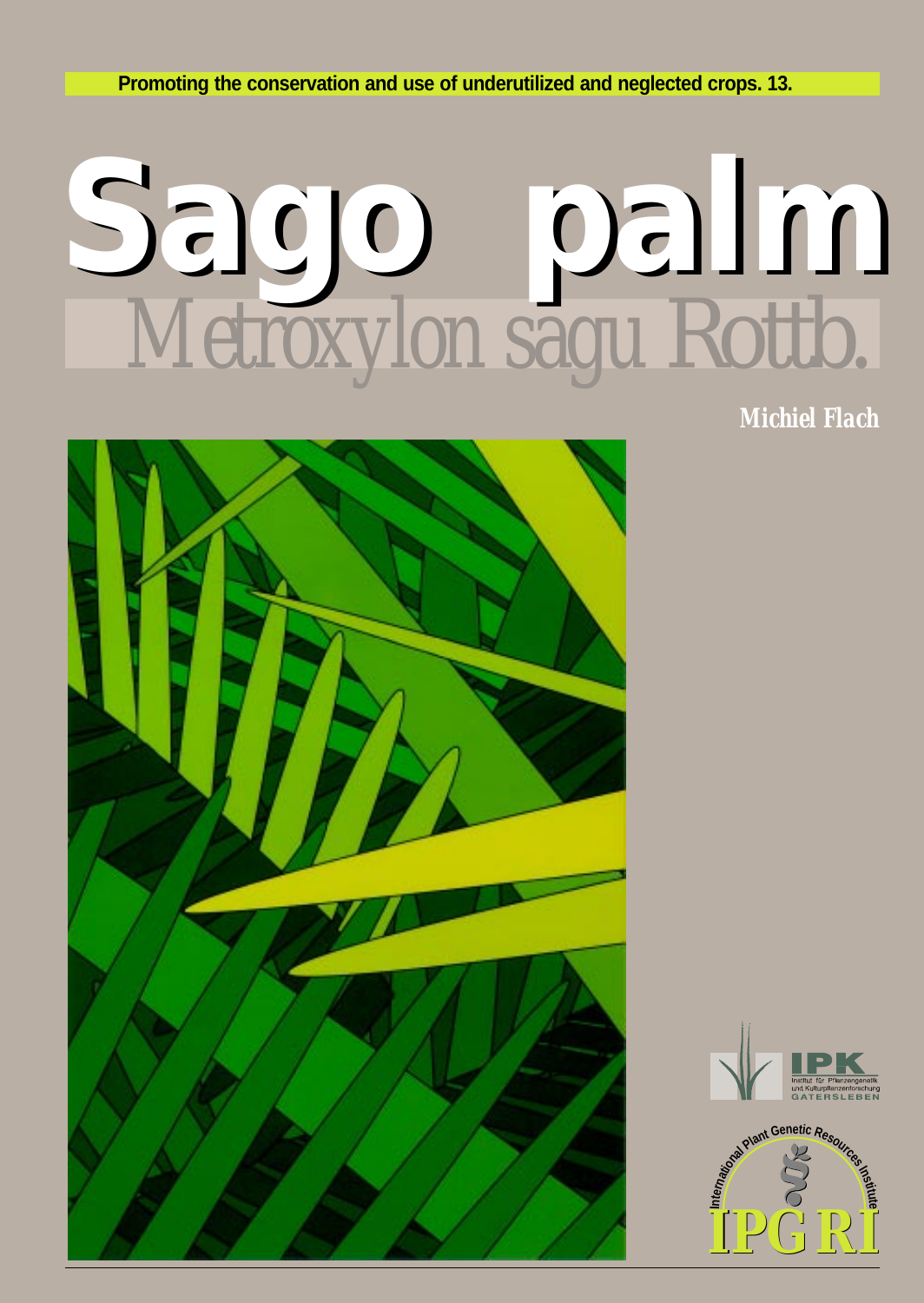The International Plant Genetic Resources Institute (IPGRI) is an autonomous international scientific organization operating under the aegis of the Consultative Group on International Agricultural Research (CGIAR). The international status of IPGRI is conferred under an Establishment Agreement which, by January 1997, had been signed by the Governments of Australia, Belgium, Benin, Bolivia, Brazil, Burkina Faso, Cameroon, Chile, China, Congo, Costa Rica, Côte d'Ivoire, Cyprus, Czech Republic, Denmark, Ecuador, Egypt, Greece, Guinea, Hungary, India, Indonesia, Iran, Israel, Italy, Jordan, Kenya, Malaysia, Mauritania, Morocco, Pakistan, Panama, Peru, Poland, Portugal, Romania, Russia, Senegal, Slovak Republic, Sudan, Switzerland, Syria, Tunisia, Turkey, Uganda and Ukraine. IPGRI's mandate is to advance the conservation and use of plant genetic resources for the benefit of present and future generations. IPGRI works in partnership with other organizations, undertaking research, training and the provision of scientific and technical advice and information, and has a particularly strong programme link with the Food and Agriculture Organization of the United Nations. Financial support for the research agenda of IPGRI is provided by the Governments of Australia, Austria, Belgium, Canada, China, Denmark, Finland, France, Germany, India, Italy, Japan, the Republic of Korea, Luxembourg, Mexico, the Netherlands, Norway, the Philippines, Spain, Sweden, Switzerland, the UK and the USA, and by the Asian Development Bank, CTA, European Union, IDRC, IFAD, Interamerican Development Bank, UNDP and the World Bank.

The Institute of Plant Genetics and Crop Plant Research (IPK) is operated as an independent foundation under public law. The foundation statute assigns to IPK the task of conducting basic research in the area of plant genetics and research on cultivated plants.

The geographical designations employed and the presentation of material in this publication do not imply the expression of any opinion whatsoever on the part of IPGRI, the CGIAR or IPK concerning the legal status of any country, territory, city or area or its authorities, or concerning the delimitation of its frontiers or boundaries. Similarly, the views expressed are those of the authors and do not necessarily reflect the views of these participating organizations.

## Citation:

Flach, Michiel. 1997. Sago palm. *Metroxylon sagu* Rottb. Promoting the conservation and use of underutilized and neglected crops. 13. Institute of Plant Genetics and Crop Plant Research, Gatersleben/International Plant Genetic Resources Institute, Rome, Italy.

ISBN 92-9043-314-X

IPGRI 1996 - IPK 1996 - IPK 1996 - IPK 1996 - IPK 1996 - IPK 1997 - IPK 1997 - IPK 1997 - IPK Via delle Sette Chiese 142 Corrensstrasse 3 00145 Rome 06466 Gatersleben Italy Germany

© International Plant Genetic Resources Institute, 1997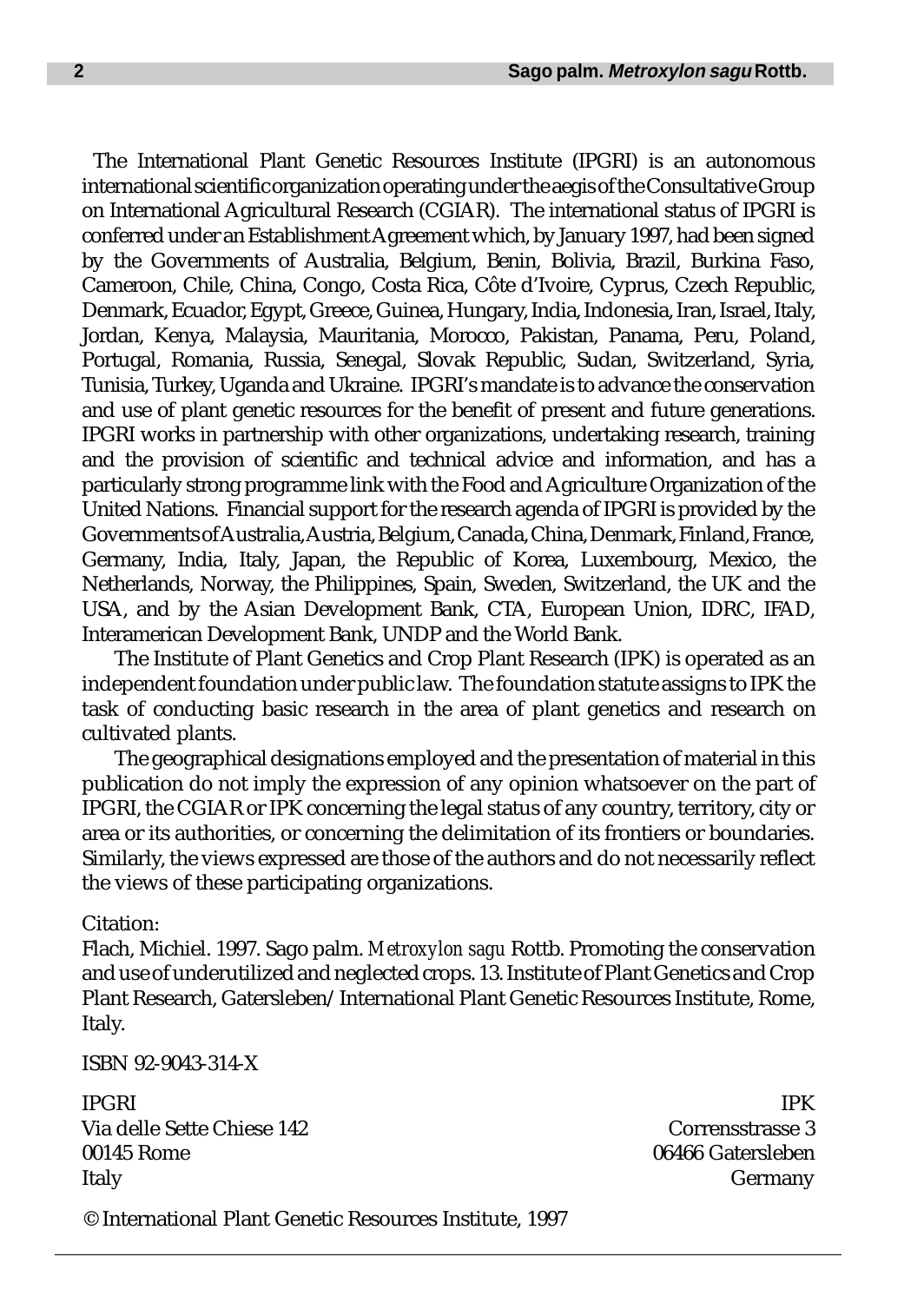# **Contents**

|          | ,,,,,,,,,,                                 |                  |
|----------|--------------------------------------------|------------------|
|          | Foreword                                   | $\overline{5}$   |
|          | <b>Acknowledgements</b>                    | $\boldsymbol{6}$ |
|          | <b>Introduction</b>                        | $\overline{7}$   |
| 1        | <b>Names and taxonomy</b>                  | 8                |
|          | 1.1 Vernacular names                       | 8                |
|          | 1.2 Taxonomy                               | 8                |
| 2        | <b>Botanical description</b>               | 12               |
|          | 2.1 General description of the palm        | 12               |
|          | 2.2 Life cycle                             | 14               |
|          | 2.3 Growth of an ideal planting            | 16               |
|          | 2.4 Inflorescence                          | 16               |
|          | 2.5 Flowering                              | 17               |
|          | 2.6 Pollen                                 | 17               |
|          | 2.7 Fruit and seed                         | 20               |
| $\bf{3}$ | <b>Centre of diversity</b>                 | 21               |
|          | 3.1 Wild stands                            | 21               |
|          | 3.2 Semi-cultivated stands                 | 23               |
|          | 3.3 Diversity                              | 24               |
|          | 3.4 Dispersal to other areas               | 25               |
| 4        | <b>Properties and uses</b>                 | 26               |
|          | 4.1 Properties of the palm                 | 26               |
|          | 4.2 Properties of the starch               | 28               |
|          | 4.3 Uses of sago palm                      | 28               |
|          | 4.4 Traditional starch extraction          | 28               |
|          | 4.5 Traditional preparations               | 30               |
|          | 4.6 Other uses                             | 31               |
| $\bf 5$  | <b>Genetic diversity and folk taxonomy</b> | 33               |
|          | 5.1 General                                | 33               |
|          | 5.2 East Sepik                             | 33               |
|          | 5.3 Halmahera                              | 38               |
|          | 5.4 Northern Irian                         | 40               |
|          | 5.5 Western Irian                          | 41               |
|          | 5.6 Critical evaluation                    | 44               |
|          | 5.7 Conservation techniques and methods    | 46               |
|          | 5.8 Collections                            | 47               |
| 6        | <b>Breeding</b>                            | 48               |
| 7        | <b>Production areas</b>                    | 49               |
|          | 7.1 Malaysia                               | 49               |
|          | 7.2 Indonesia                              | 50               |
|          | 7.3 Papua New Guinea                       | 51               |
| 8        | <b>Ecology</b>                             | 52               |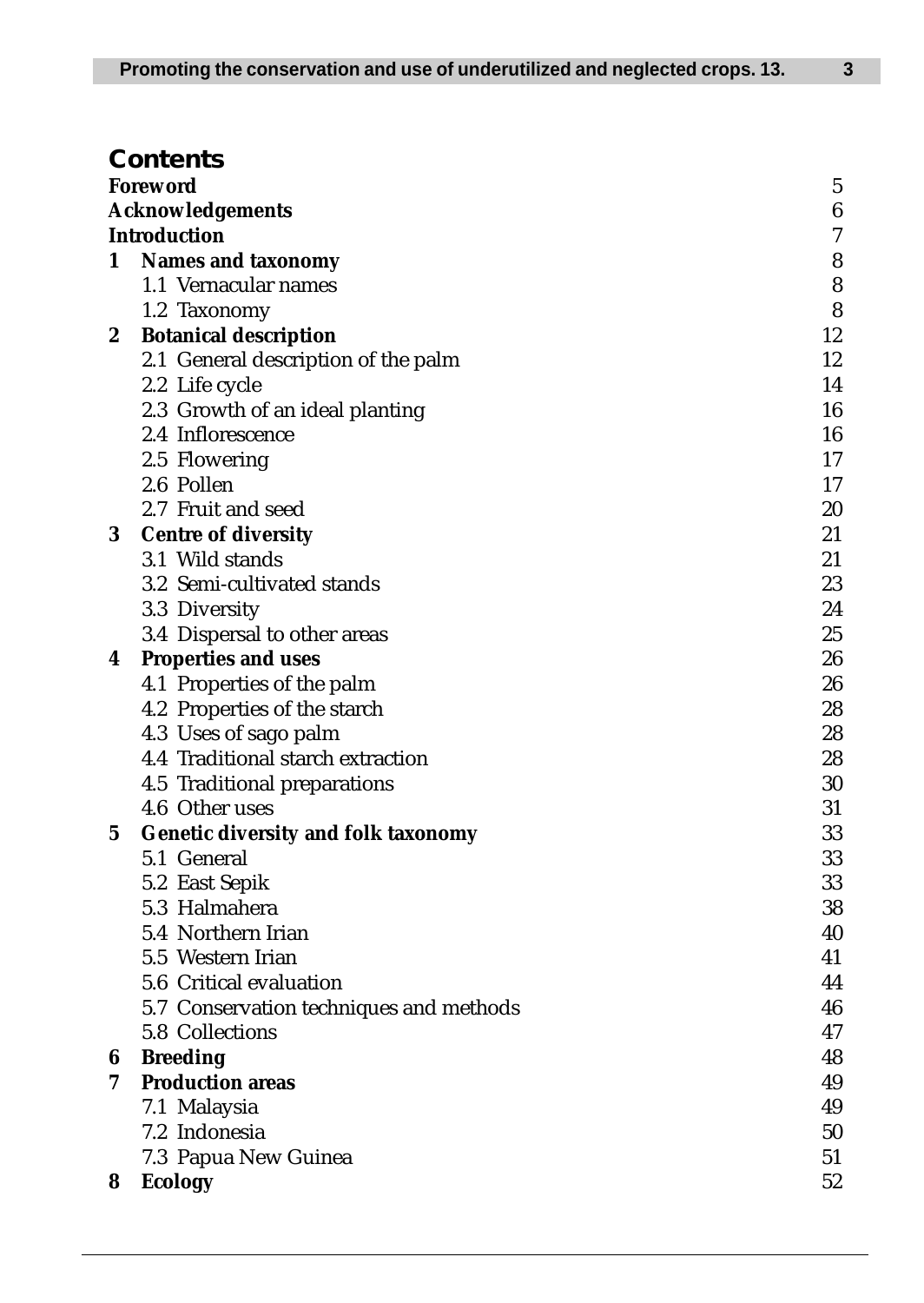| 9 | <b>Agronomy and technology</b>                           | 53 |
|---|----------------------------------------------------------|----|
|   | 9.1 Crop husbandry                                       | 53 |
|   | 9.2 Propagation                                          | 53 |
|   | 9.3 Nutrients                                            | 53 |
|   | 9.4 Pests and diseases                                   | 54 |
|   | 9.5 Commercial starch production                         | 55 |
|   | 9.6 Starch extraction                                    | 55 |
|   | 9.7 Pollution                                            | 58 |
|   | 10 Limitations                                           | 59 |
|   | 11 Prospects                                             | 60 |
|   | 11.1 The market                                          | 60 |
|   | 11.2 Production                                          | 60 |
|   | 12 Research needs                                        | 62 |
|   | 12.1 Agronomy                                            | 62 |
|   | 12.2 Collecting and breeding                             | 63 |
|   | 12.3 In vitro culture                                    | 63 |
|   | 12.4 Taxonomy                                            | 63 |
|   | 12.5 Technology                                          | 63 |
|   | 12.6 Cooperation in research                             | 64 |
|   | <b>References</b>                                        | 65 |
|   | <b>Appendix I. Collections</b>                           | 72 |
|   | Appendix II. Crop research (scientists and institutions) | 73 |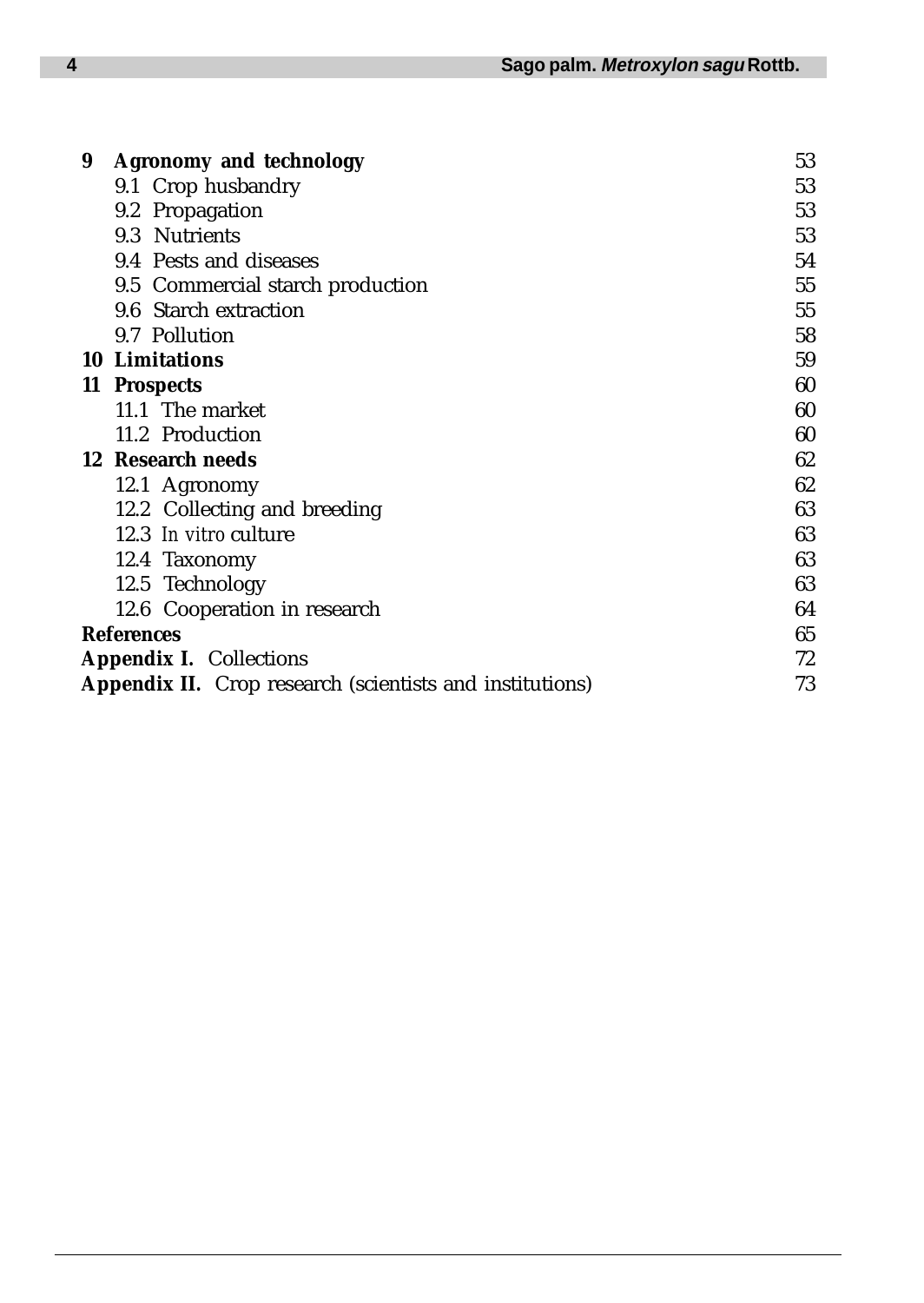## **Foreword**

Humanity relies on a diverse range of cultivated species; at least 6000 such species are used for a variety of purposes. It is often stated that only a few staple crops produce the majority of the food supply. This might be correct but the important contribution of many minor species should not be underestimated. Agricultural research has traditionally focused on these staples, while relatively little attention has been given to minor (or underutilized or neglected) crops, particularly by scientists in developed countries. Such crops have, therefore, generally failed to attract significant research funding. Unlike most staples, many of these neglected species are adapted to various marginal growing conditions such as those of the Andean and Himalayan highlands, arid areas, salt-affected soils, etc. Furthermore, many crops considered neglected at a global level are staples at a national or regional level (e.g. tef, fonio, Andean roots and tubers etc.), contribute considerably to food supply in certain periods (e.g. indigenous fruit trees) or are important for a nutritionally well-balanced diet (e.g. indigenous vegetables). The limited information available on many important and frequently basic aspects of neglected and underutilized crops hinders their development and their sustainable conservation. One major factor hampering this development is that the information available on germplasm is scattered and not readily accessible, i.e. only found in 'grey literature' or written in little-known languages. Moreover, existing knowledge on the genetic potential of neglected crops is limited. This has resulted, frequently, in uncoordinated research efforts for most neglected crops, as well as in inefficient approaches to the conservation of these genetic resources.

This series of monographs intends to draw attention to a number of species which have been neglected in a varying degree by researchers or have been underutilized economically. It is hoped that the information compiled will contribute to: (1) identifying constraints in and possible solutions to the use of the crops, (2) identifying possible untapped genetic diversity for breeding and crop improvement programmes and (3) detecting existing gaps in available conservation and use approaches. This series intends to contribute to improvement of the potential value of these crops through increased use of the available genetic diversity. In addition, it is hoped that the monographs in the series will form a valuable reference source for all those scientists involved in conservation, research, improvement and promotion of these crops.

This series is the result of a joint project between the International Plant Genetic Resources Institute (IPGRI) and the Institute of Plant Genetics and Crop Plant Research (IPK). Financial support provided by the Federal Ministry of Economic Cooperation and Development (BMZ) of Germany through the German Agency for Technical Cooperation (GTZ) is duly acknowledged.

## **Series editors:**

Dr Joachim Heller, Institute of Plant Genetics and Crop Plant Research (IPK) Dr Jan Engels, International Plant Genetic Resources Institute (IPGRI) Prof. Dr Karl Hammer, Institute of Plant Genetics and Crop Plant Research (IPK)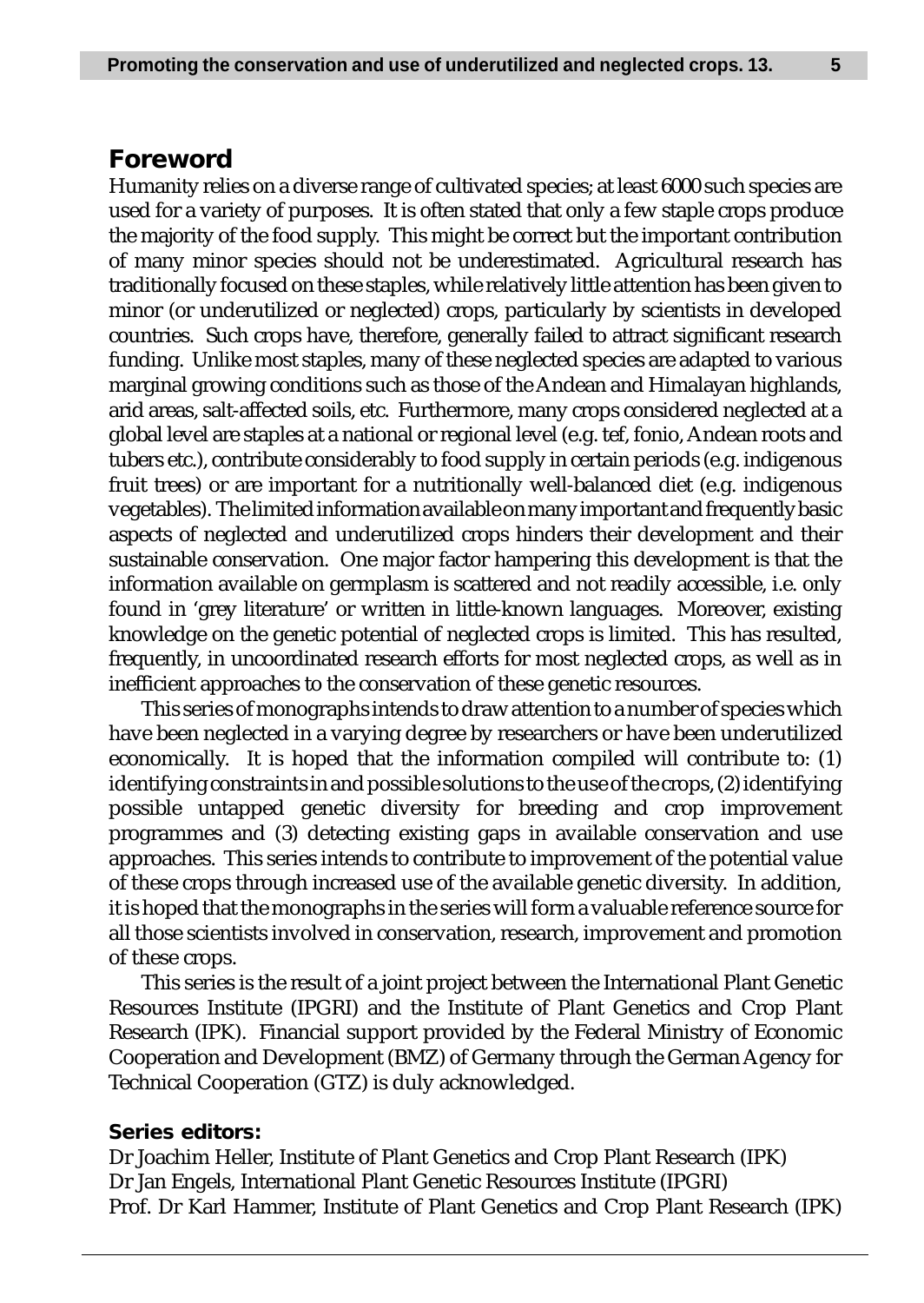# **Acknowledgements**

The author is most grateful for the invitation from Dr Joachim Heller to write this publication. He also greatly appreciates the support and criticism received, especially from Dr J. Hardon, the director of the Netherlands Centre for Genetic Resources (Wageningen), from Dr J. Dransfield, the palm taxonomist at the Royal Botanic Gardens (Kew), from Dr S. Hisajima, biochemist and editor of Sago Communication (Tsukuba) and from Dr J. Engels at the International Plant Genetic Resources Institute (Rome). Thanks are also extended to Mr D.L. Schuiling MSc, of the Department of Agronomy (Wageningen), for the liberal use of his comprehensive bibliography of sago palm literature until 1990.

Michiel Flach Wageningen, 30 August 1996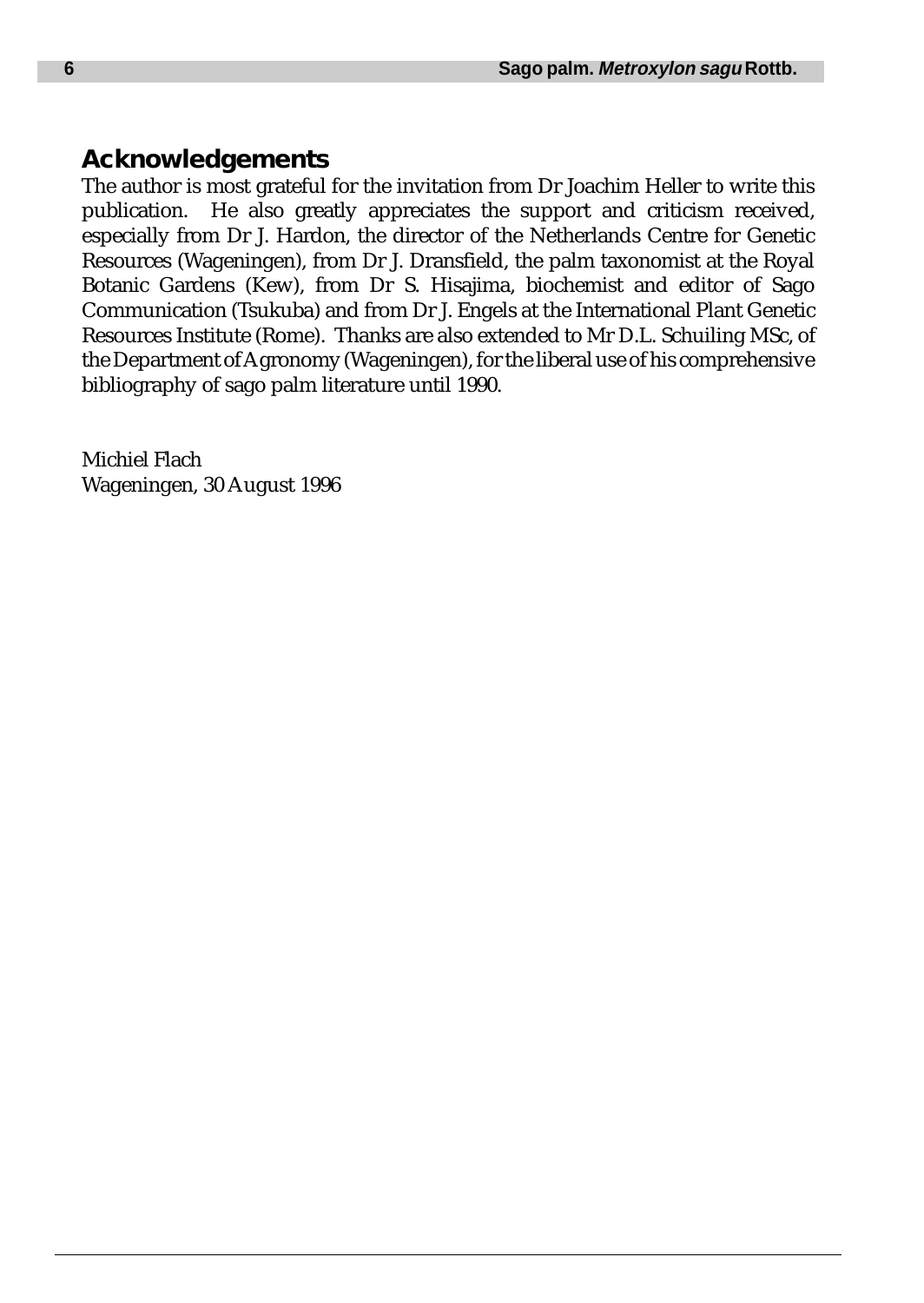## **Introduction**

The true sago palm *Metroxylon sagu* Rottb. has been described as humankind's oldest foodplant (Avé 1977), and the earliest account of the plant that reached western countries dates back to the 18th century (Rumphius 1750). The trunk contains starch, used by the plant as a reserve food for flowering and fruiting. This starch has long been a staple food for humans in South-East Asia, and as with most other palms, nearly all the other parts of the plant are used for subsistence. It is mainly grown in areas of the developing world, and has often been viewed as a 'poor man's' crop.

Numerous attempts have been made to develop cultivation of sago palm, and some commercial production of the genus can be found around Singapore, in Johor in West Malaysia, and in the Riau archipelago, in Indonesia. Sago palm is also produced commercially in Sarawak, in East Malaysia, where the crop is mainly grown on peat soils. In most other parts of Indonesia, it is used for subsistence.

In the last 25 years, interest in the crop has increased considerably. According to Stanton (1993), one of the first to advocate sago palm research, the advantages of the crop are that it is: (1) economically acceptable; (2) relatively sustainable; (3) environmentally friendly; (4) uniquely versatile; (5) vigorous, and (6) promotes socially stable agroforestry systems.

Attempts are currently being made to harvest the crop from natural stands, particularly in Indonesia, and new plantings on peat soils are being developed in Sarawak and in the Riau archipelago. Indonesia organizes national symposia and international meetings on the genus and its uses are now regularly convened. Sago palm cultivation areas are visited by local scientists, as well as by scientists from Japan, the United Kingdom and the Netherlands.

The present work is intended to provide an overview of existing knowledge of the genus, with special emphasis on its genetic resources. It will be shown that, although knowledge on this interesting crop is increasing, this is still somewhat haphazard and incomplete. Considerable research is still needed, to transform sago palm into a wellaccepted industrial raw material.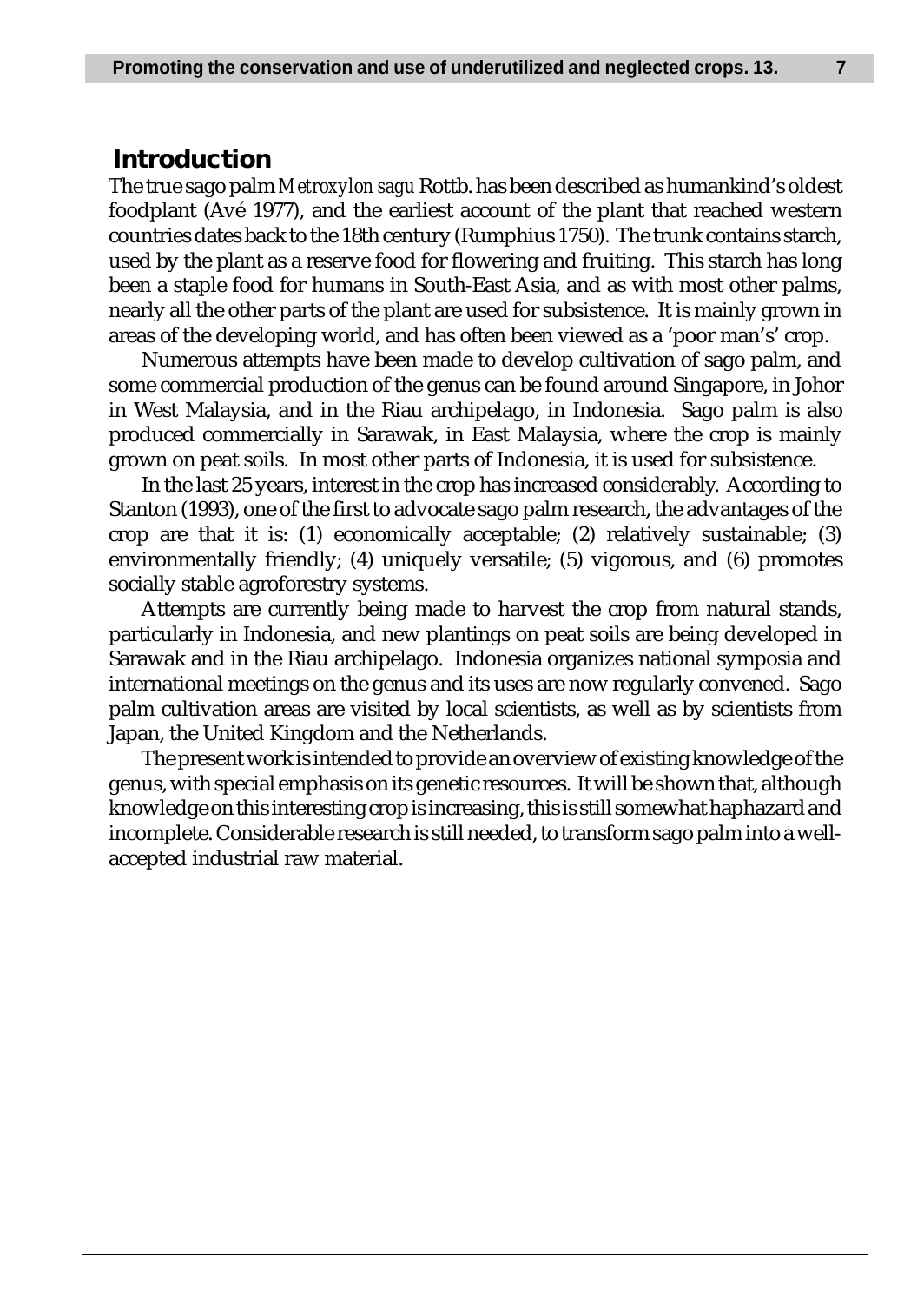# **1 Names and taxonomy**

## **1.1 Vernacular names**

The word *sago* is originally Javanese, and means starch containing palm pith. In quite a number of languages, however, the word has become a common name for all sources of starch. In the region in which the Indonesian-Malay language is spoken, the word *sago* is used to mean the starch of any palm (Schuiling and Jong 1996). Many palms contain starch in their trunks1. But of the *Metroxylon* genus, only the palms of the species *sagu* are both hapaxanthic (once-flowering) and soboliferous (suckering). This means that the bole may contain a large quantity of starch, and that the plant is not killed by harvesting, but continues to grow2. Hence, its vernacular English name is 'true sago palm', in French, *sagoutier*, and in German, *Sagopalme*.

In Indonesia, a number of different names for the genus exist: *pohon rumbia* or *(pohon) sagu* (in the national Indonesian language, Bahasa Indonesia); *kirai* (in Sudanese, spoken in West Java); *ambulung* or *kersulu* (in Javanese) and *lapia* (in Ambon and Seram, local languages of Moluccas). In Irian Jaya, the Indonesian western half of New Guinea, a large number of local names for sago palm exist. Heyne (1950) gives an extensive account of the vernacular names for the genus in all the various Indonesian languages (including that of Irian Jaya). On the other half of the island, Papua New Guinea, where the Pidgin word for sago palm is *saksak*, many different local names are also found.

In Malaysia, where a language comparable to Bahasa Indonesia is also spoken, the same word as in Indonesian, *rumbia*, is used. In Sarawak, in Melanau, the local name for sago palm is *balau*, and in the Philippines, it is *lumbia*. The vernacular names used in Burma (*thagu-bin*), Cambodia (*sa kuu*) and Thailand (*sa khu*) all bear a close resemblance to *sagu*.

## **1.2 Taxonomy**

The true sago palm belongs to the family Palmae Jussieu, subfamily Calamoideae Griffith, tribe Calameae Drude, subtribe Metroxylinae Blume and genus *Metroxylon* Rottboell (Uhl and Dransfield 1987). Sarkar (1970) gave the chromosome number of *M. sagu* and *M. rumphii* Mart. as *n*=16 but Verhaar (1976) established the chromosome number of *Metroxylon sagu* as *n*=13 in about 30 cells in metaphase of a number of plants derived from seedlings from the Botanical Garden in Singapore. Rauwerdink (1986), who also examined plants collected in Papua New Guinea, verifies the number found by Verhaar.

1 Cycas rumphii is also known as sago palm, but is not a palm. In India, sago palm is the vernacular name for sugar palm (Arenga pinnata (Wurmb) Merr.).

2 Palms of the genus Eugeissona are also both hapaxanthic and soboliferous. These dryland palms, growing on stilt roots, are used for starch extraction by a number of tribes in Borneo (Kalimantan).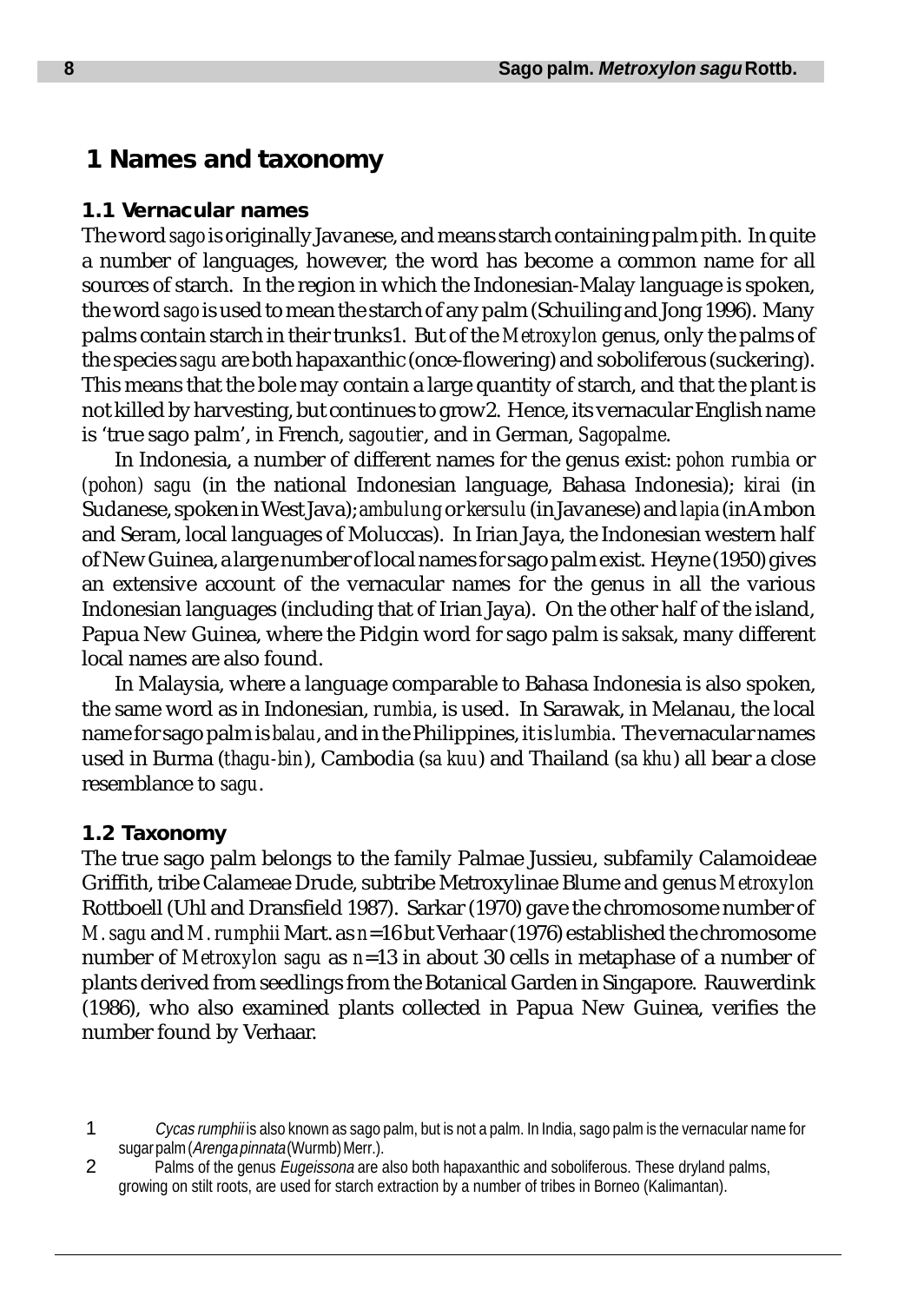#### **Table 1a. The genus Metroxylon (Beccari 1918).**

| Taxa                                            | <b>Distribution</b>     |  |  |
|-------------------------------------------------|-------------------------|--|--|
| Eumetroxylon (18 rows of scales on the fruit)   |                         |  |  |
| 1. M. sagus Rottb. (forma typica)               | Malay islands           |  |  |
| 1.1. var. molat Becc.                           | Seram†                  |  |  |
| 1.2. var. peekelianum Becc.                     | North PNG               |  |  |
| 1.3. var. gogolense Becc.                       | North PNG               |  |  |
| 2. M. rumphii Mart. (forma typica)              | Malay islands           |  |  |
| 2.1. var. rotang Becc.                          | West Seram <sup>+</sup> |  |  |
| 2.2. var. longispinum Becc.                     | Ambont                  |  |  |
| 2.3. var. sylvestre Becc.                       | West Seram <sup>+</sup> |  |  |
| 2.4. var. ceramense Becc.                       | Seram†                  |  |  |
| 2.4.1. subvar. platyphyllum                     | West Seram <sup>+</sup> |  |  |
| 2.4.2. subvar, rubrum                           | West Seram <sup>+</sup> |  |  |
| 2.4.3. subvar, album                            | West Seram <sup>+</sup> |  |  |
| 2.4.4. subvar. nigrum                           | West Seram <sup>+</sup> |  |  |
| 2.5. var. micracanthum Becc.                    | Seram <sup>+</sup>      |  |  |
| 2.5.1. subvar. tuni                             | West Seram <sup>+</sup> |  |  |
| 2.5.2. subvar, makanaro                         | West Seram <sup>+</sup> |  |  |
| 2.6. var. buruens Becc.                         | Burut                   |  |  |
| 2.7. var. flyriverense Becc.                    | Fly river PNG           |  |  |
| Coelococcus (24-29 rows of scales on the fruit) |                         |  |  |
| 3. M. squarrosum Becc.                          | East Seram <sup>+</sup> |  |  |
| 4. M. warburgii Heim.                           | New Hebrides            |  |  |
| 5. M. upoluense Becc.                           | Samoa                   |  |  |
| 6. M. vitiense Benth et Hook.                   | Fiji                    |  |  |
| 7. M. amicarum Becc.                            | Carolines               |  |  |
| 7.1. var. <i>commune</i> Becc.                  |                         |  |  |
| 7.2. var. maius Becc.                           |                         |  |  |
| 8. M. salomonense Becc.                         | Solomon islands         |  |  |
| 9. M. bougainvillense Becc.                     | Bougainville            |  |  |

† Moluccan islands, from which Beccari obtained material.

Beccari (1918) distinguishes two groups among the nine species of *Metroxylon*. He worked with materials (mainly fruits and parts of the leaves) obtained from the areas mentioned in Table 1a. Some names are derived from the names given by local people to the material he received, i.e. *molat*, *rotang*, *tuni* and *makanaro*. Beccari divides his species *squarrosum*, from East Seram, into seven varieties, but considers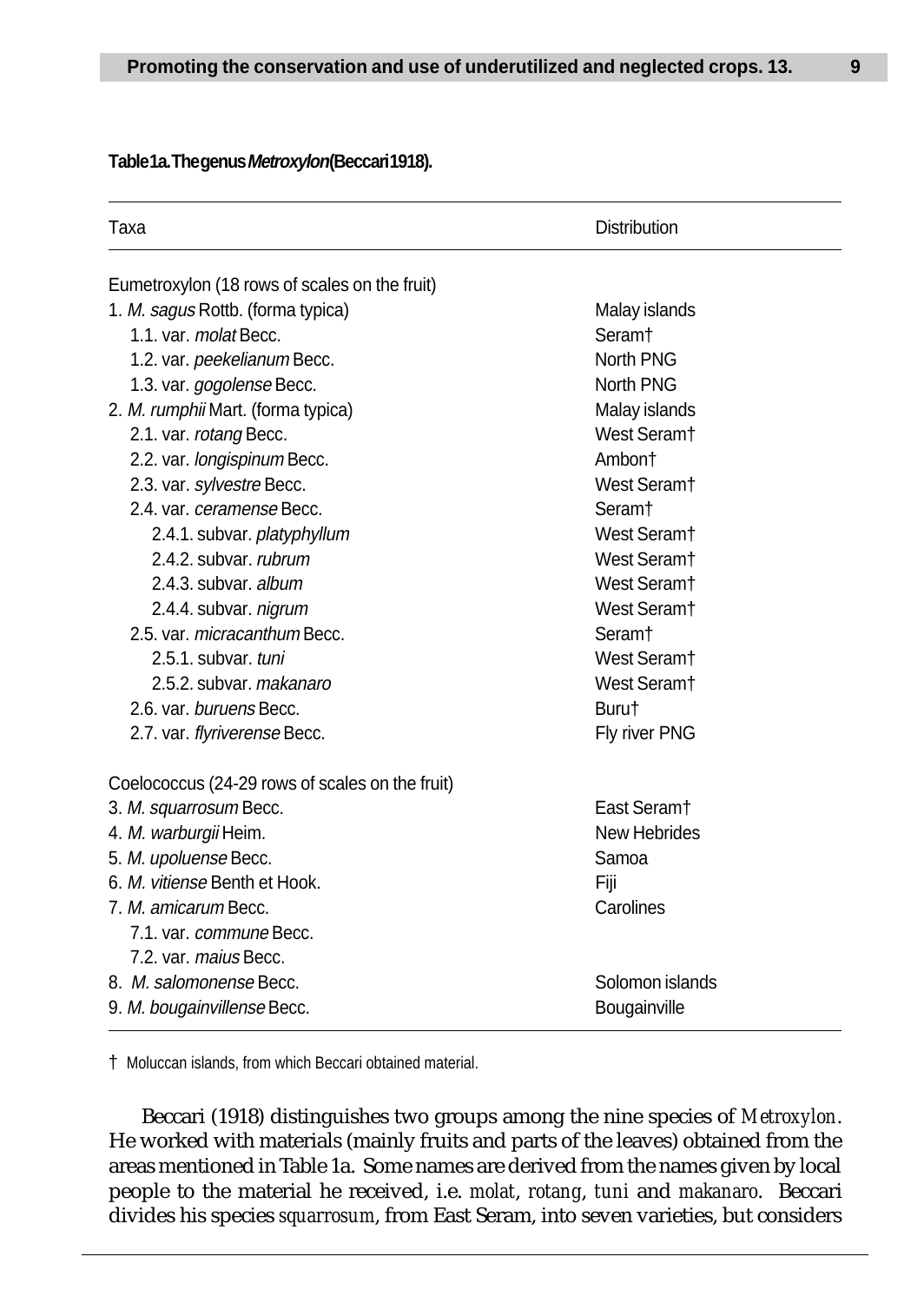them barely distinguishable (these varieties are therefore not shown in Table 1a). Three of the species designated by him are both hapaxanthic (the bole ends its life by flowering and fruiting) and soboliferous (the plant tillers or suckers), i.e. *sagu, rumphii* and *squarrosum.* The distinction between *rumphii* and *sagu* is that the first species contains all the spiny, and the second, the all non-spiny palms. In the species *squarrosum*, Beccari found 24 rows of scales on the fruit and in *sagu* and *rumphii* he found 18 rows. This forms the basis of his division of the genus into two subgroups, Coelococcus (containing those species with 24 rows) and Eumetroxylon (containing those with 18 rows).

Rauwerdink (1986) studied live specimens in the Sepik area in Papua New Guinea, for a period of about 6 months, and subsequently, herbarium materials. He found a high level of variation in the number of scales in fruit samples, and also that spininess could be explained as a simple inherited character. On the basis of these findings, he included the species *rumphii* and *squarrosum* Becc. within the species *sagu*. He then divided the species of the genus *M. sagu* into the four formae defined below, according to the characteristics of their spines.

- 1. *sagu*: leaf sheaths and petioles are unarmed at all ages of the plant. The plant is completely smooth.
- 2. *tuberosum*: the base of the leaf sheath is covered with knob-like structures at all ages of the plant. All other parts are perfectly smooth.
- 3. *micracanthum*: from an early age onwards, the leaf sheath, petiole and rachis are covered with spines, not longer than 4 cm. Bracts of the inflorescence are smooth, or with only scattered spinules.
- 4. *longispinum:* the leaf sheath, petiole and rachis are covered with spines that are over 4 cm and up to 20 cm long. Bracts of the inflorescence show spinules, which are scattered or in transverse series.

According to Rauwerdink's valid classification, the current two synonyms for the species are *M. rumphii* and *M. squarrosum*. Rauwerdink classified *M. bougainvillense* from Bougainville as synonymous with *M. salomonense* from the Solomon islands, and does not mention *M. upoluense* from Samoa. As can be seen, according to Rauwerdink's classification, the genus contains only five species instead of nine (summarized in Table 1b). Out of these, only one is hapaxanthic and soboliferous, i.e. *M. sagu*. Except for *M. amicarum*, which is pleonanthic, the other species are also hapaxanthic. None is soboliferous. For a concise description of the genus see Schuiling (1996).

Rauwerdink's (1986) treatment of the genus has the advantage of being simple and straightforward. The disadvantage is that all Beccari's (1918) varieties and subvarieties, distinguished on the basis of sago palm growers' observations, disappear. Renewed and continued research in field of taxonomy is therefore needed. Modern methods such as zymogram techniques, as applied by Hisajima *et al.* (1995), will be useful. The recent research in this field by Boonsermsuk *et al.* (1996) was done with material from southern Thailand only, and needs to be repeated with material of much more geographically diverse origin.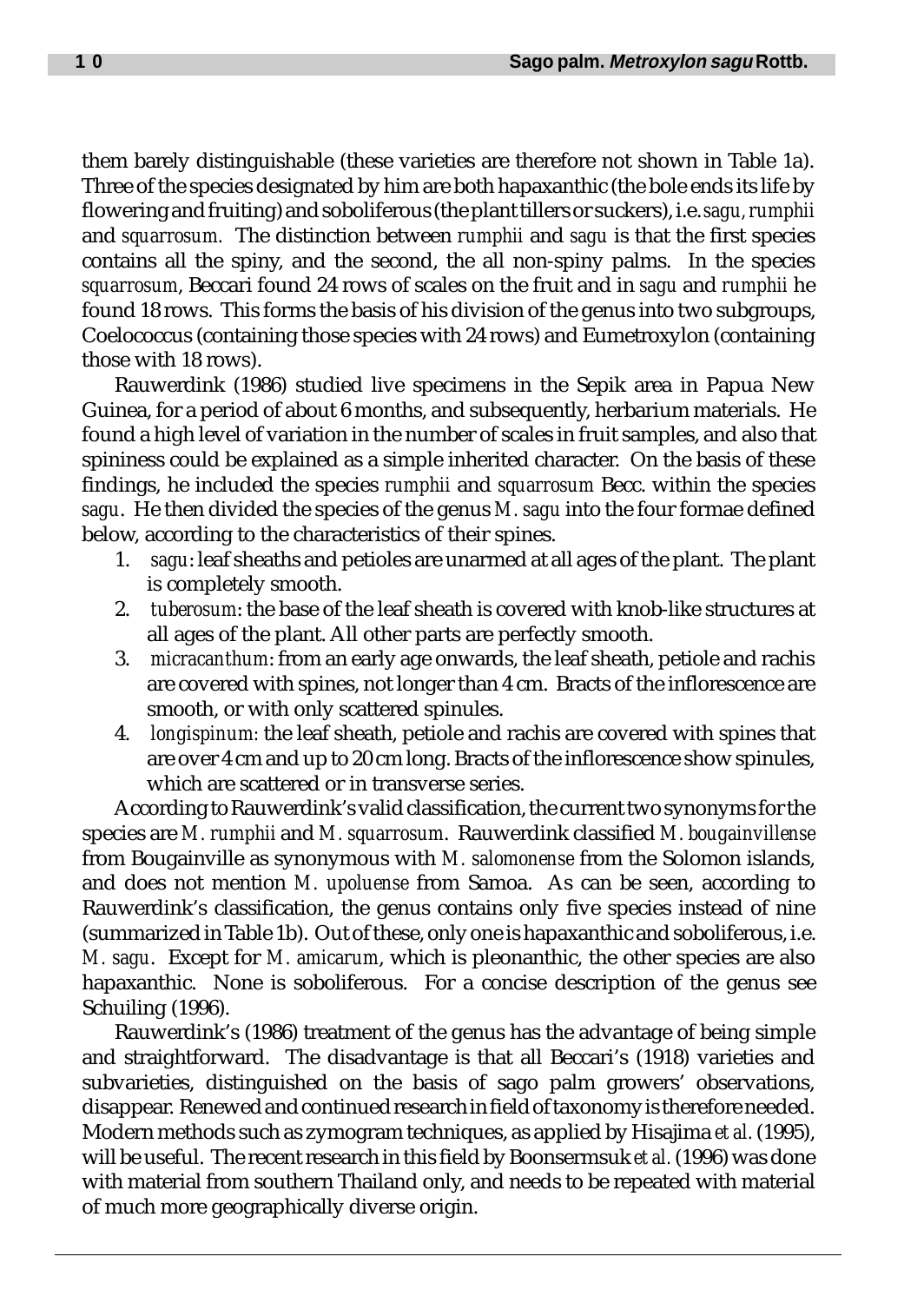| Taxa                                                                     | <b>Distribution</b> |
|--------------------------------------------------------------------------|---------------------|
| 1. M. sagu Rottb.                                                        | Malay islands       |
| 2. M. warburgii Heim.                                                    | <b>New Hebrides</b> |
| 3. M. vitiense Benth et Hook                                             | Fiji                |
| 4. M. amicarum Becc.<br>4.1. var. commune Becc.<br>4.2. var. maius Becc. | Carolines           |
| 5. M. salomonense Becc.                                                  | Solomon islands     |

# **Table 1b. The genus Metroxylon according to Rauwerdink (1986).**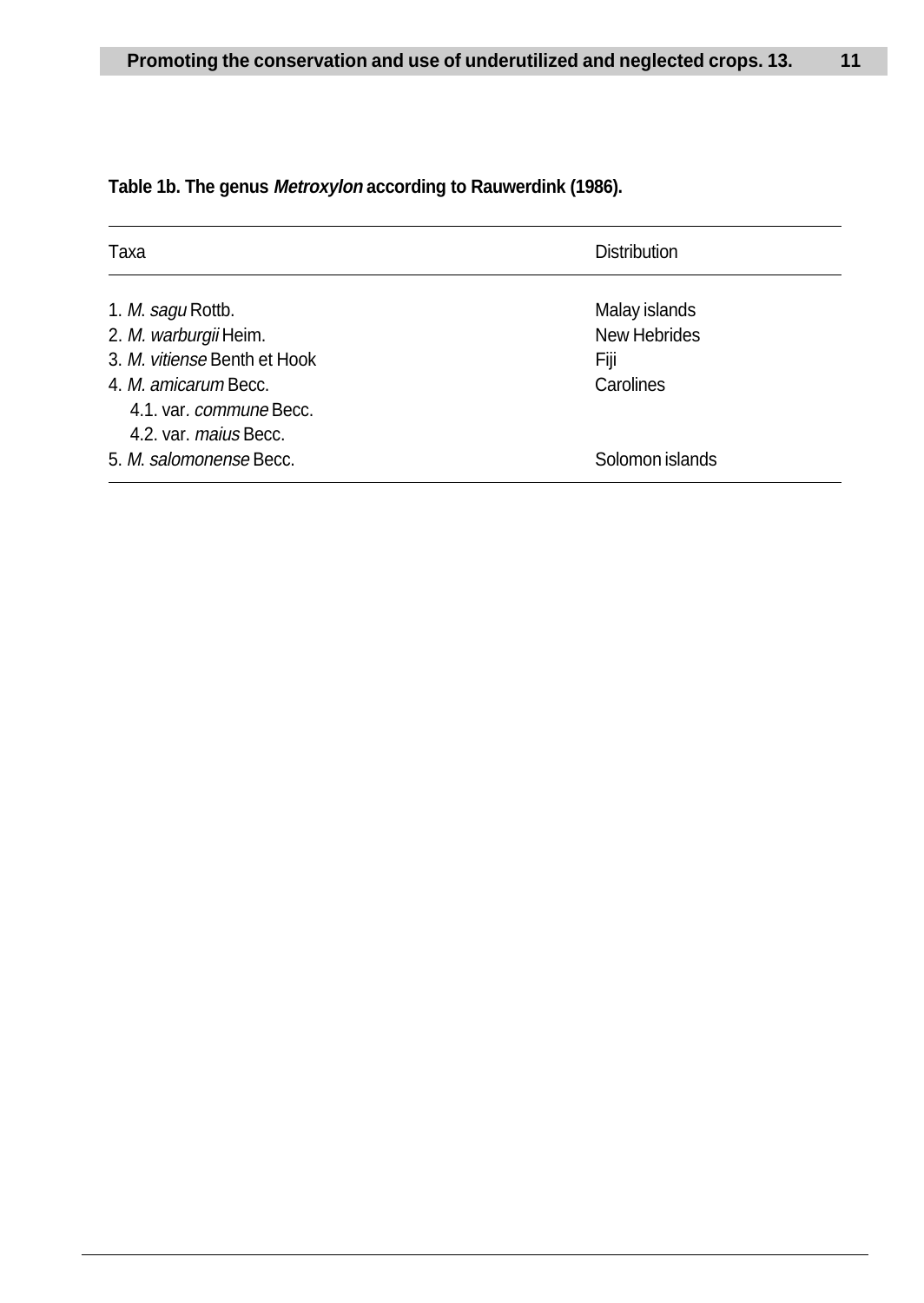# **2 Botanical description**

## **2.1 General description of the palm**

The true sago palm (*M. sagu*) is a pinnate-leaved palm occurring in the hot humid tropics of South-East Asia and Oceania. The scientific name is derived from *metra*, meaning pith or *parenchyma*, and *xylon*, meaning *xylem*. In some varieties, after the leaf dies, the sheath may adhere to the bole, the part of the trunk below the crown, while in other varieties, the sheath drops. Without leaf sheaths, boles have a diameter of 35-60 cm and reach a length of 6-16 m. The bole stores starch in its central parenchyma, at 10-25% of its fresh weight of 1-2 t. Healthy palms under good conditions carry approximately 24 leaves or fronds. The higher the number of fronds the crown carries, the larger the diameter of the trunk. Each month, one new frond appears out of the growing point, and the oldest one dies. Including the leaf sheath, each fully grown frond is 5-8 m long and carries 100-190 leaflets. Some leaflets may reach a length of 150 cm and a width of up to 10 cm.

The palm is soboliferous; it produces tillers or suckers (Fig. 1a). Once planted, a regular succession of suckers is produced from the lowest part of the trunk, forming a cluster in various stages of development. Occasionally, suckers may be formed higher up on the bole.

The palm is also hapaxanthic: each bole heralds the end of its life cycle by developing a huge branched terminal inflorescence, with a large number of fruits (Fig. 1b). The starch stored in the bole is meant for the production of flowers and fruits. After the formation of fruits, the trunk decays, and one or more of the suckers from the cluster takes over. Figure 2 contains a schematic drawing of the life cycle of a palm, with a relatively short seed-to-seed life of 12 years.

Only under prolonged flooding does the palm form pneumatophores, roots functioning as respiratory organs, on top of the soil. Many varieties of the palm are covered by spines, on the rachis, on the leaf sheaths and some even on leaflets and on bracts in the inflorescence. Unarmed varieties are also found, however.

## **2.2 Life cycle**

Understanding the growth and development of the sago palm is essential for cultivation but also for harvesting from natural stands. It is also necessary for both taxonomy and breeding of the sago palm.

A preliminary model of growth and development of a sago palm is given in Table 2. For the model, a palm cultivar with a relatively short growth duration, obtained through propagation, by means of suckers, has been chosen. Planting is rather uniform. In this model, the ideas of Corner (1966) concerning palm growth have been applied. Palm growth is strictly regular. There are as many unfolded leaves visible in the crown as there are developing, still folded, within the growing point. The newest leaf, the spear leaf, appears midway between the developing leaves in the growing point and those visible in the crown. Tomlinson (1990) doubts that this growth model is valid for all palms. It does apply to the sago palm in the bole-forming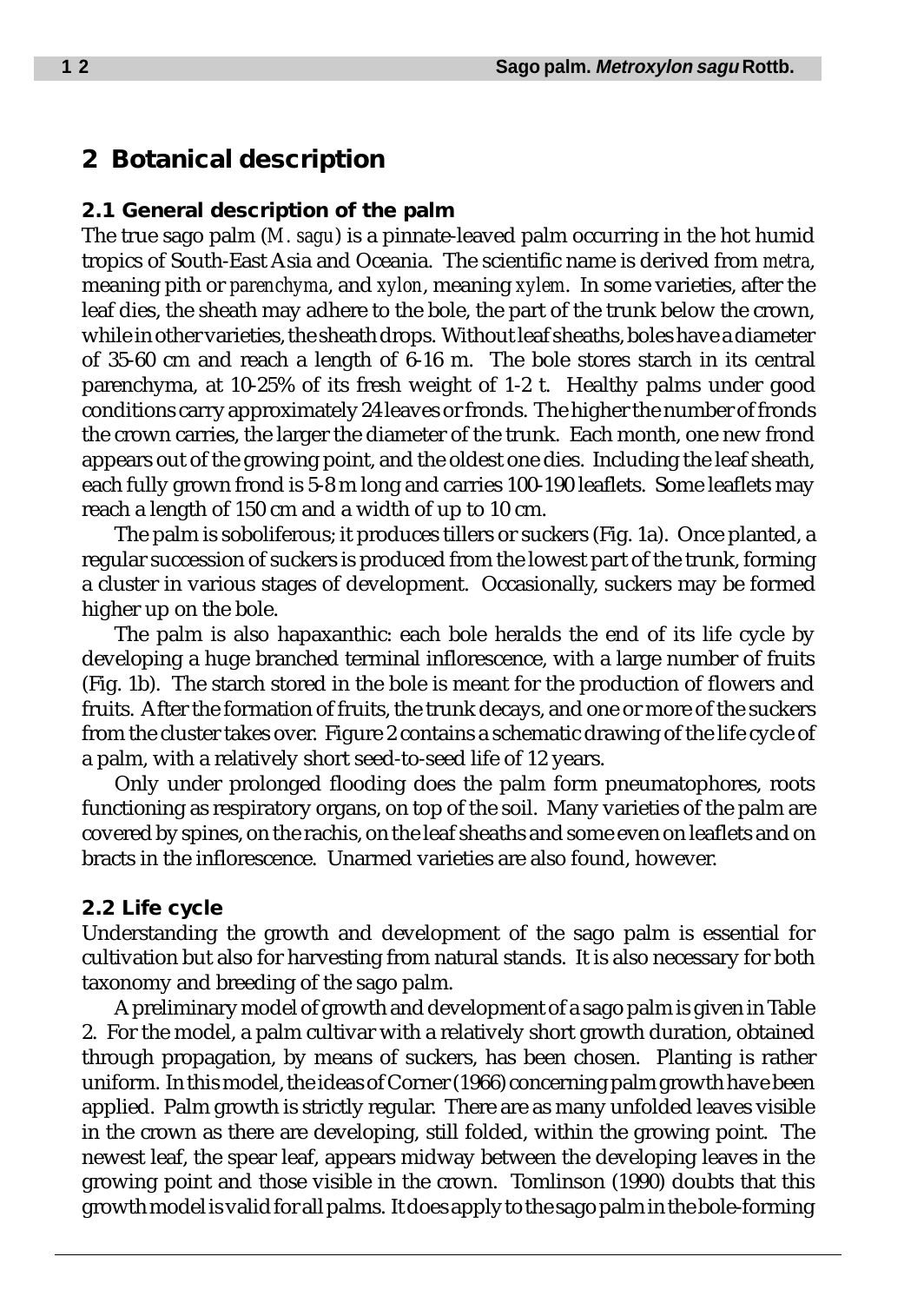stage, although possibly not as strictly as Corner assumes. Only if the number of leaves increases or decreases is the number of developing leaves within the growing point larger or smaller than in the visible crown.

In plants with a terminal inflorescence, flowering starts after a fixed number of leaves has been formed. In the case of rice, banana and sisal, for example, this naturally only holds within certain limits. The sago palm is assumed to follow this flowering pattern, and the duration of the bole growth stage can thus be estimated by counting the number of leaf scars on the bole at flower initiation. In our palm, grown under optimum ecological conditions, and with uniform planting material, there were 54 leaf scars. At a production rate of one leaf per month, this would correspond to a physiological age of 54 months. Deviations from this number in other palms might form an interesting research topic.

In the sago palm cultivar used for our model, leaf production in the rosette stage, that occurring before formation of a visible bole, was established to be 2 leaves/ month, on average. During this stage, the leaves become progressively larger (Flach 1977). After flower initiation, the leaves become progressively smaller, and the average speed of leaf formation is also assumed to increase to 2 leaves/month. The value of such a model is as yet limited, however; the figures given in Table 2 are only averages, intended to show deviations around a mean. It is assumed that the speed of leaf formation is more constant than leaf longevity. This implies that, with a constant lack of plant nutrients, leaf longevity will decrease sooner, whereas the speed of leaf formation will remain constant far longer. Sudden and fierce changes in ecological conditions, e.g. prolonged flooding, will cause a more rapid reduction in the speed of leaf formation.





**Fig. 1a.** A clump of sago palm tillers or suckers, approximately 3 years after planting of the first large sucker. **Fig. 1b**. The inflorescence of a sago palm after cutting of the bole, Sepik River Basin, Papua New Guinea.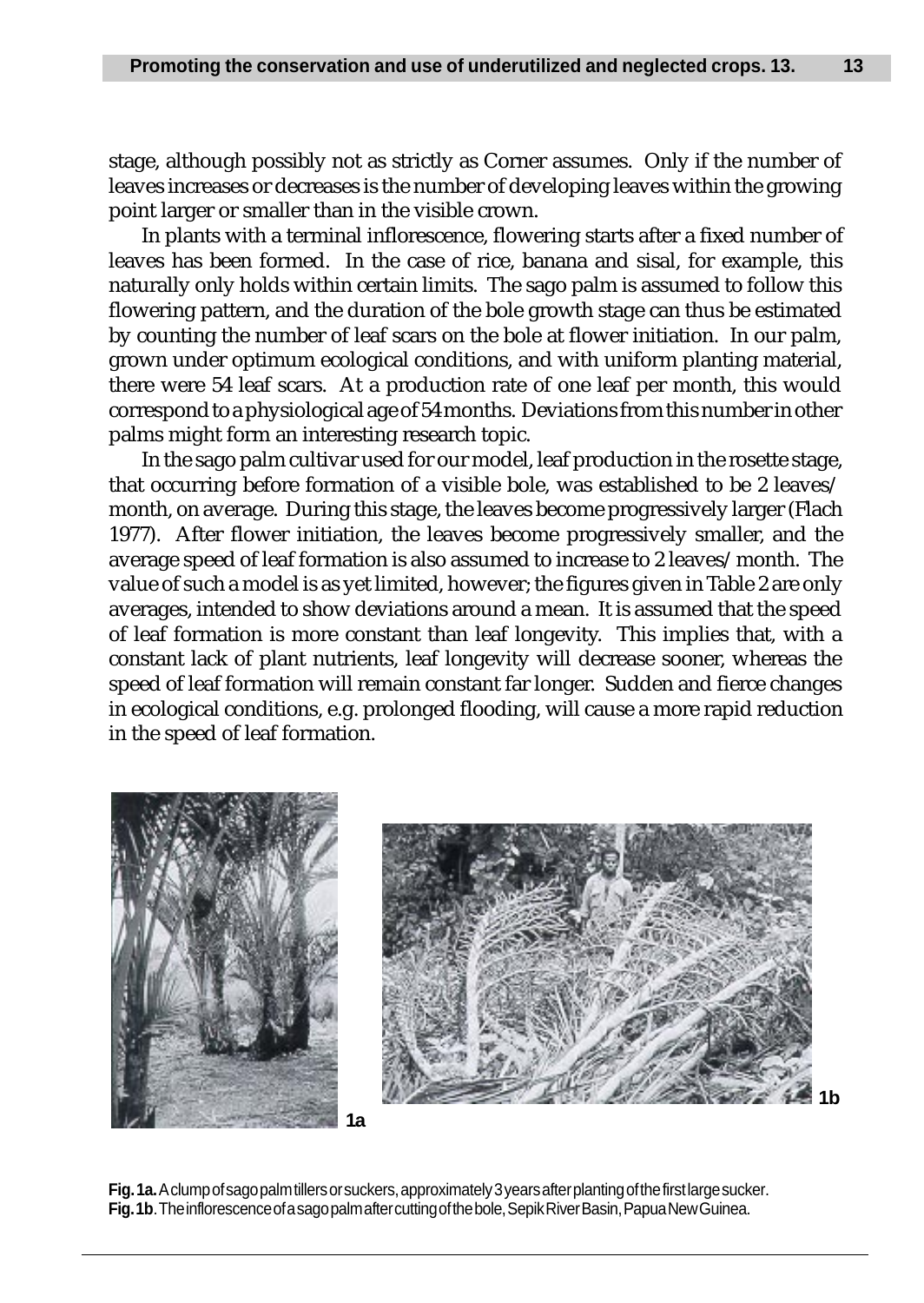

Fig. 2. Growth cycle of a sago palm with a seed to seed life of approximately 11 years (drawing by Schuiling from Schuiling and Flach 1985).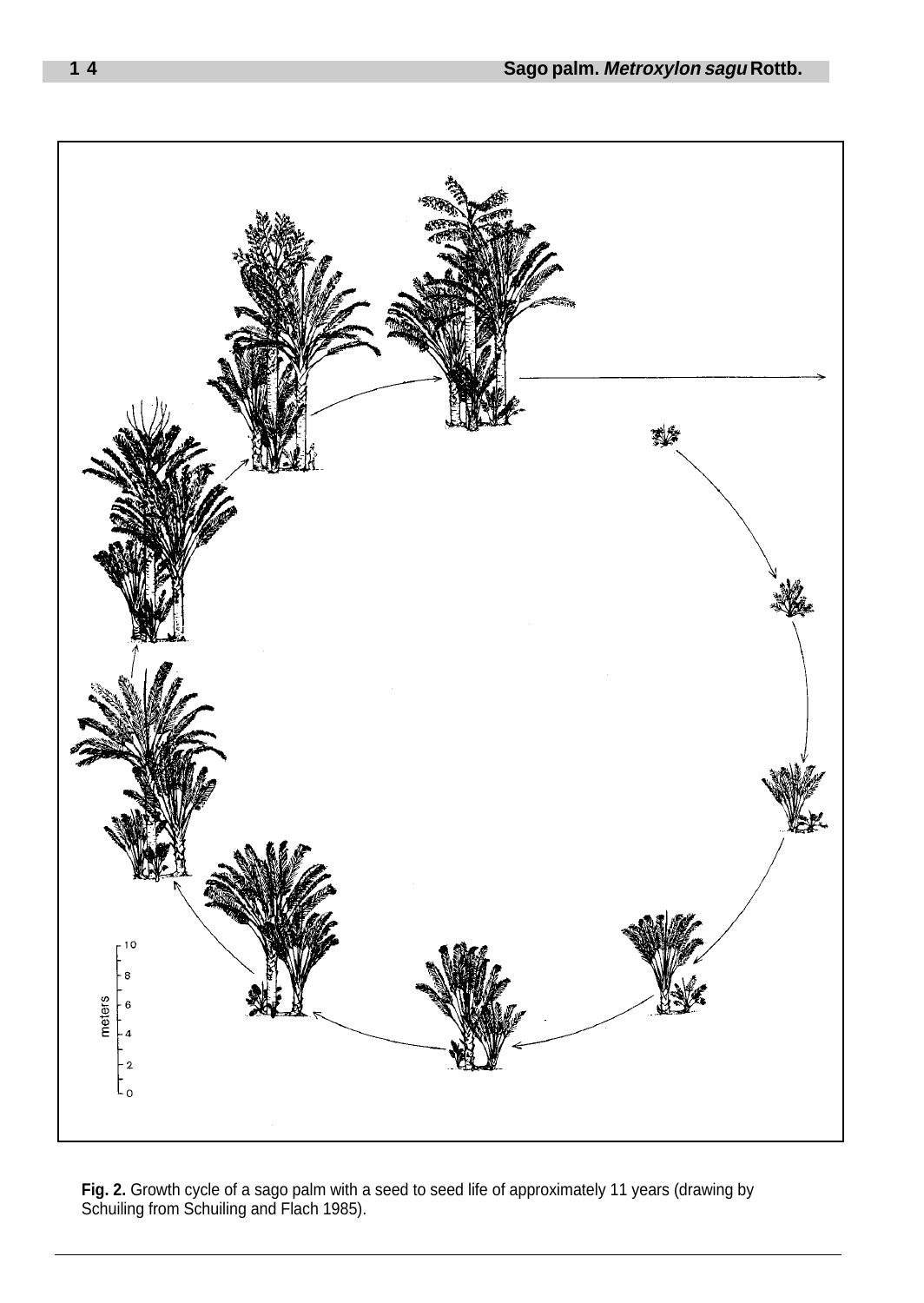## **Table 2. Summary of data for a sago palm with a seed-to-seed life of approximately 11-12 years, growing under optimum ecological conditions (adapted from Flach and Schuiling 1989).**

| Rosettestage                                                                |     |
|-----------------------------------------------------------------------------|-----|
| Average no. leaves formed/month                                             | 2   |
| Estimated total no. leaves formed                                           | 90  |
| Estimated duration of rosette stage, from seeding (months)                  | 45  |
| <b>Bole formation stage</b>                                                 |     |
| Optimum no. leaves in crown (n)                                             | 24  |
| No. leaves in growing point (n)                                             | 24  |
| No. days between successive leaves (p)                                      | 30  |
| Estimated optimum leaf age in days (n X p)                                  | 720 |
| Approximate no. leaf scars visible on the bole at inflorescence initiation  | 54  |
| Total no. leaves in the crown and on the bole at inflorescence initiation   |     |
| (approximate no. leaves in the crown (24) plus leaf scars on the bole (54)) | 78  |
| Estimated duration (months)                                                 | 54  |
| Inflorescence stage                                                         |     |
| No. leaves already present at initiation                                    | 24  |
| No. leaves formed/month                                                     | 2   |
| Estimated total no. leaves formed                                           | 24  |
| Estimated duration (months)                                                 | 12  |
| Fruit-ripening stage (months)                                               | 24  |

In the population of the sago palms of Sarawak, East Malaysia, the number of leaf scars on the stolon does not appear to influence bole age, as given by the number of leaf scars on the bole (derived from counts received from Jong, (pers. comm., 1994) The number of leaf scars was established on 20 unharvested trunks, which decayed after fruit ripening. The sample was selected on sight, and along roads. At the inflorescence initiation, the distance between leaf scars becomes greater. The average duration of the bole-formation stage, as measured by the number of leaf scars on the dead trunk before widening of the leaf scars, was 75.2 leaf scars, corresponding to 75 months (6.5 years). Subtraction of the average number of 21.3 leaves present at flower initiation gives 54 leaf scars at bole formation (4.5 years), albeit with a standard deviation of 1 year. The number of leaf scars on the stolons (the horizontal trunk parts) varied considerably. However, this did not influence trunk age, as measured by number of leaf scars.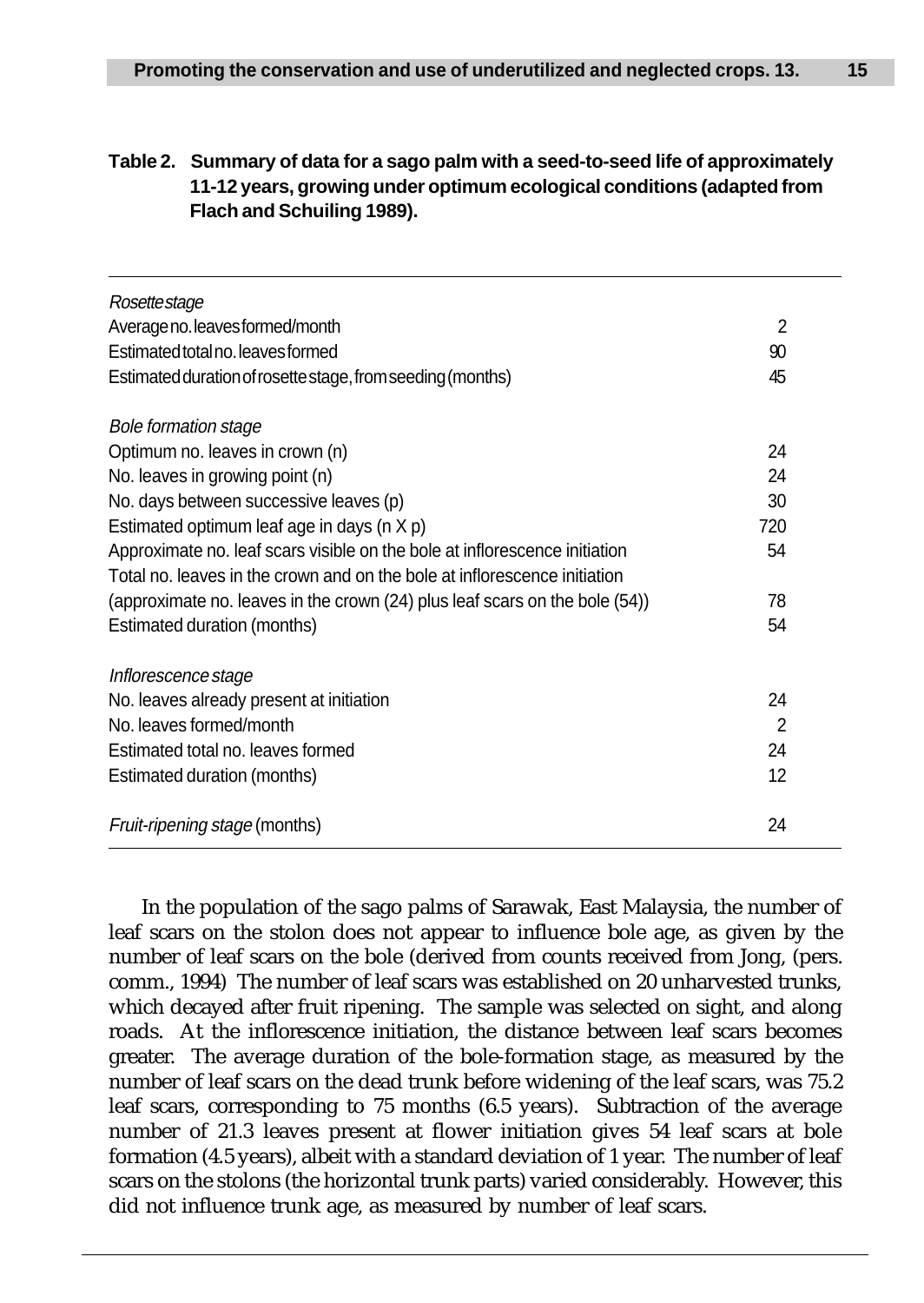There are other types of sago palms with a longer growth duration. The boleformation stage may be extended considerably, from 4.5 years, as in the bole used in the model, to up to 16 years. Such boles are not only taller, but also possess larger leaves. It may well be that the other stages of growth, i.e. the rosette and flowering stages, are then extended too.

## **2.3 Growth of an ideal planting**

The leaf area of feathered palm leaves can be approximated in the following way. The number of leaflets (a) is counted. Then the largest leaflet's width (b) and length (c) are recorded. The area of the complete leaf is calculated by means of the formula given below:

Leaf area  $= a \cdot b \cdot c \cdot 0.5$ .

The factor 0.5 is only an approximation. Experiments show that it may be closer to 0.6. In a planting at  $7 \times 7$  m, there will be 204 palm clusters/ha. Every 18 months, one sucker is allowed to grow. Just before the first trunk is harvested, after 4.5 years of bole growth, there are 3 palm crowns in a cluster. The crown of the leader palm contains 24 mature fronds, each with 8 m2 of leaf area. The two other crowns contain 18 leaves, each measuring 6 m2, and 12 leaves, measuring 4 m2, respectively. Each cluster thus contains 348 m2 of leaf, and occupies a total of 49 m2. This leaf area index (LAI) is thus 7.1. Just after cutting of the leader bole, the leaf area drops to 156 m2 and the LAI becomes 3.5. The largest follower bole then takes over, increases in leaf area and also in circumference, and starts to grow more rapidly. So do some of the other follower palms, which explains why boles in a planting show an increase in circumference at approximately two-thirds of their length.

## **2.4 Inflorescence**

Inflorescence development was studied in depth by Schuiling (1991). He used nine inflorescences of five different palm types as the subject of his research. The generative stage, from its initiation in the apex to the maturation of the fruits, takes at least 3 years. A fully grown inflorescence is branched to the third order; after flower initiation, the apical growing point acquires a different shape. The vegetative apex of the growing point is concave. In the generative stage, it is convex (see also Kraalingen 1984).

The emergence of the branches of the inflorescence is phased. The secondorder branches do not emerge before most of the first-order branches are fully extended. The branches of the first order emerge in sequence, from the lowest one upward. The development of the second-order buds seems to stop until all firstorder branches have reached their full size. Whether the third-order branches also show a synchronization was not studied, although this appears to be the case. The generative phase of a larger palm probably takes longer than that of a smaller one. For further information, see Schuiling (1991).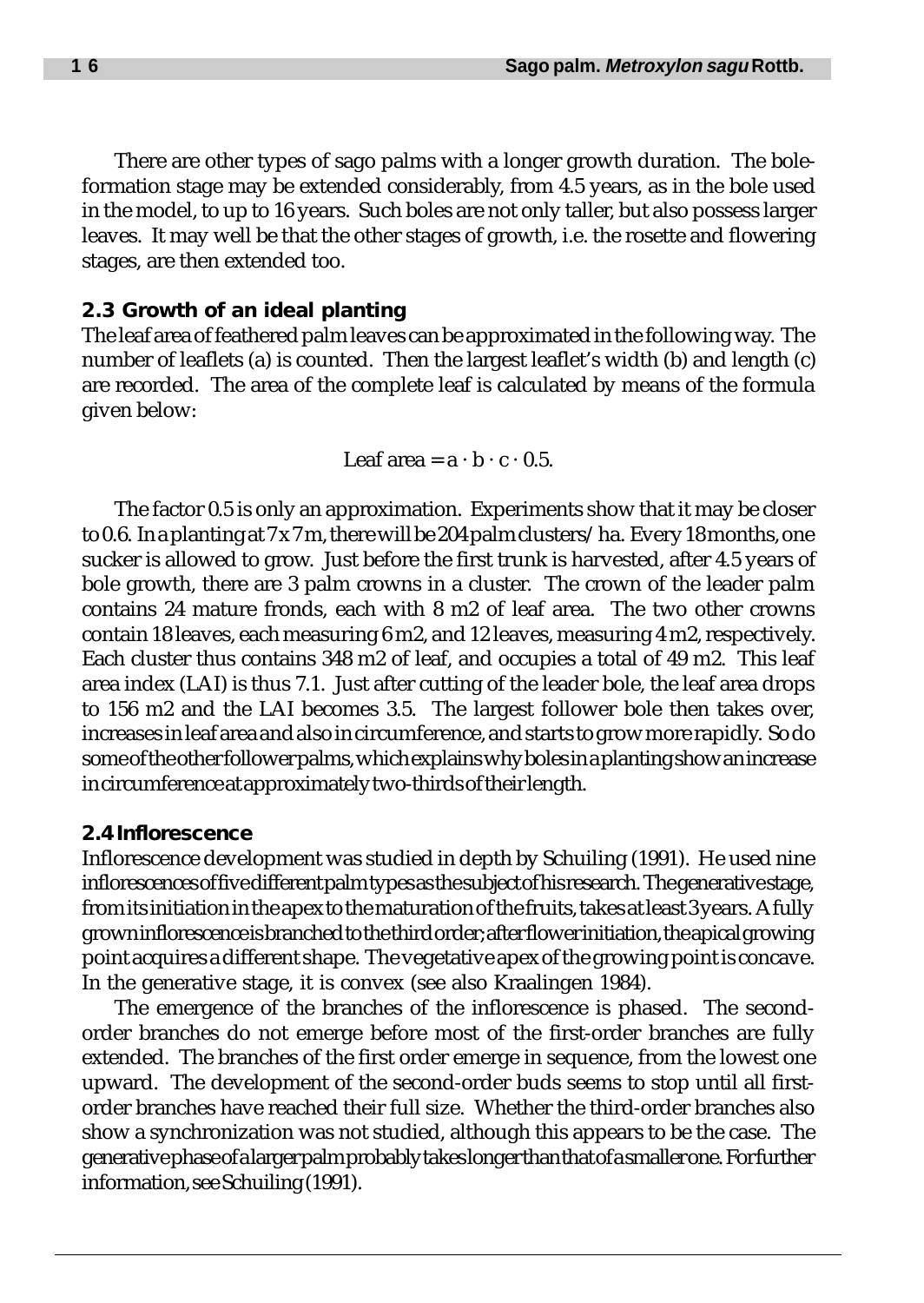## **2.5 Flowering**

Tomlinson (1990) describes the flowering of *Metroxylon* spp. The palm possesses complete and male flowers, which form a dyad. The two flowers do not differ in size, but, in the male flower, the gynoecium is reduced to a pistillode. The functional gynoecium is trilocular, but generally two ovules abort. Inner and outer bracteoles are conspicuous, but there are two further bracteoles enclosing the complete flower. Figure 3 shows the flower of *M. vitiense.*

Jong (1995) made a thorough study of the flowering of nine sago palms in Sarawak. Scaffolds were constructed around the inflorescences of the palms for observations over a period of 5 years. Individual inflorescences were studied for periods of 2-7 months. Earlier studies, over far shorter periods, were done by Kiew (1977) and Utami (1986). In the early stages of flower development, the flower buds are found in pairs. One flower is staminate, the other complete. By the time of anthesis, single flowerbuds are found in each bracteole. Thus, one of the flowers aborts before anthesis. Usually, more male flowers abort than complete flowers. In three out of the seven palms investigated, abnormal complete flowers were encountered. These opened prematurely.

Flower opening of an inflorescence took 30 days for male flowers and 50 days for the complete ones. Staminate flowers opened up 2-4 weeks before the complete ones. The abnormal complete flowers remained open for a period of 3 months. Their stamens shrivelled quickly and the pollen appeared abnormal. The male flowers shed pollen to a large extent before the complete ones become receptive, but some overlap occurs. Male flowers started to open up around 1030 hours. Peak daily opening is between 1100 hours and 1200 hours. After one day, most of the male flowers had abscised and fallen off. Each day, between 5-10% of the male flowers opened. Complete flowers showed the same time sequence. They apparently possess normal pollen. Jong (1995) compared his results with those of Beccari (1918), Tomlinson (1971), Utami (1986) and Tuwan (1991). He postulates that there are three types of flower combinations:

- 1. Staminate and pseudo-hermaphrodite (Beccari 1918; Utami 1986; Tuwan 1991)
- 2. Staminate and hermaphrodite (Tomlinson 1971; Jong 1995)
- 3. Staminate and abnormal hermaphrodite (Jong 1995)

Type (1) has not been encountered in Sarawak. According to Jong (1995), it may well be that type (3) is the same as type (1), eventually opening before the buds are mature.

## **2.6 Pollen**

Rauwerdink (1986) examined the sculpture of the pollen in the species *M. sagu, M. salomonense, M. vitiense, M. amicarum* and *M. warburgii.* He studied pollen grains with the scanning electron microscope and the light microscope. All taxa analyzed are disulcate3: they possess two germination pores. The grains are oval, ca.  $30 \mu m$ 

3 Rauwerdink uses the term 'dicolpate', erroneously. According to Dransfield (pers. comm. , 1996), 'dicolpate' should be replaced by disulcate in monocotyledonous plants.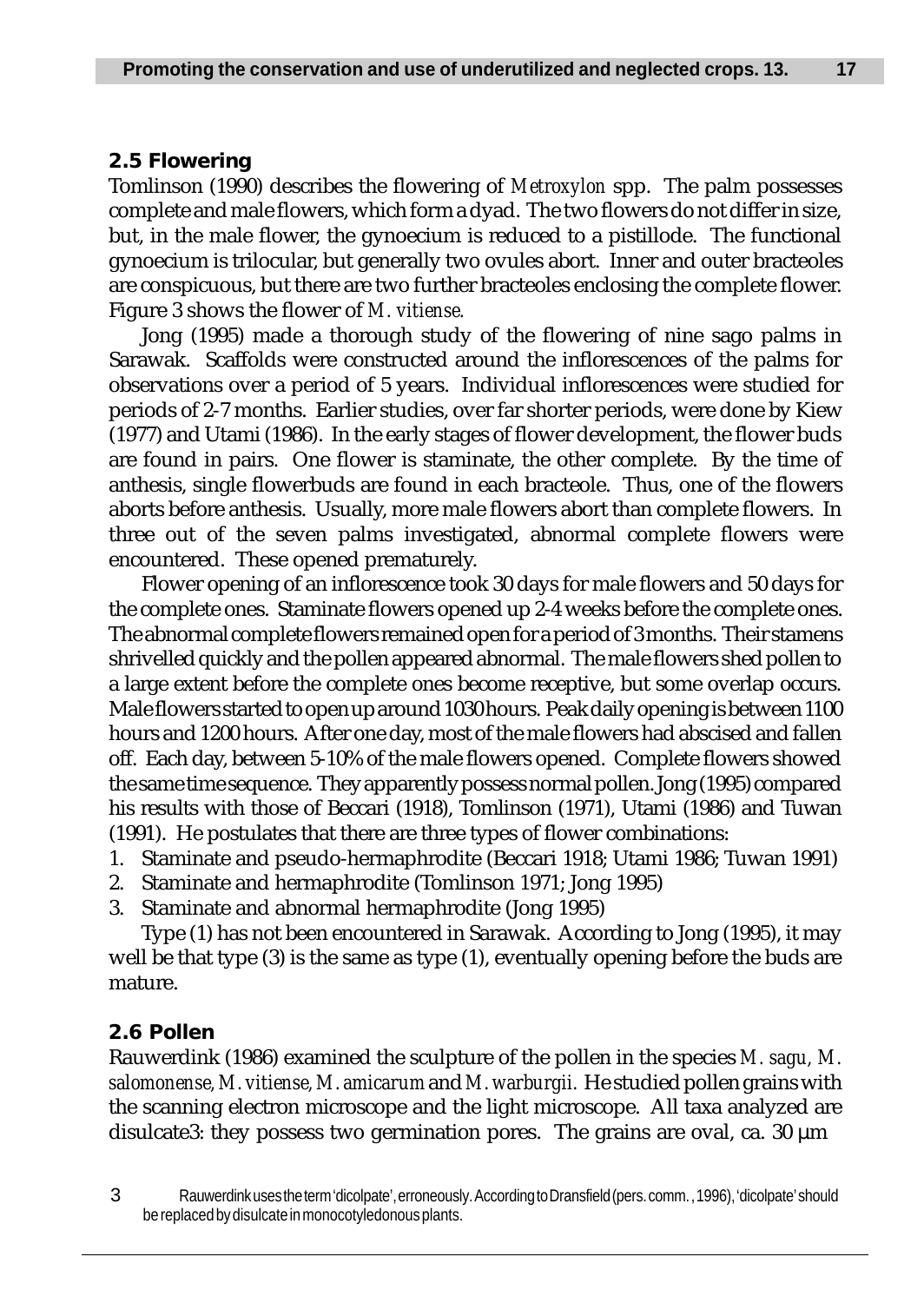

**Fig. 3.**Metroxylon vitiense: floral dyad analyzed and dissected. (A) Dyad from without; (B) perfect flower bud with floral envelope partly removed; (C) male flower bud prepared in the same way; (D) perfect flower bud opened out and gynoecium removed; (E) male flower prepared in the same way; (F) gynoecium in L.S.; (G) dyad with flowers removed, only larger inner and outer bracteoles visible; (H) bract; (I) diagramme of dyad to show four bracteoles. (Reprinted with permission of Oxford University Press).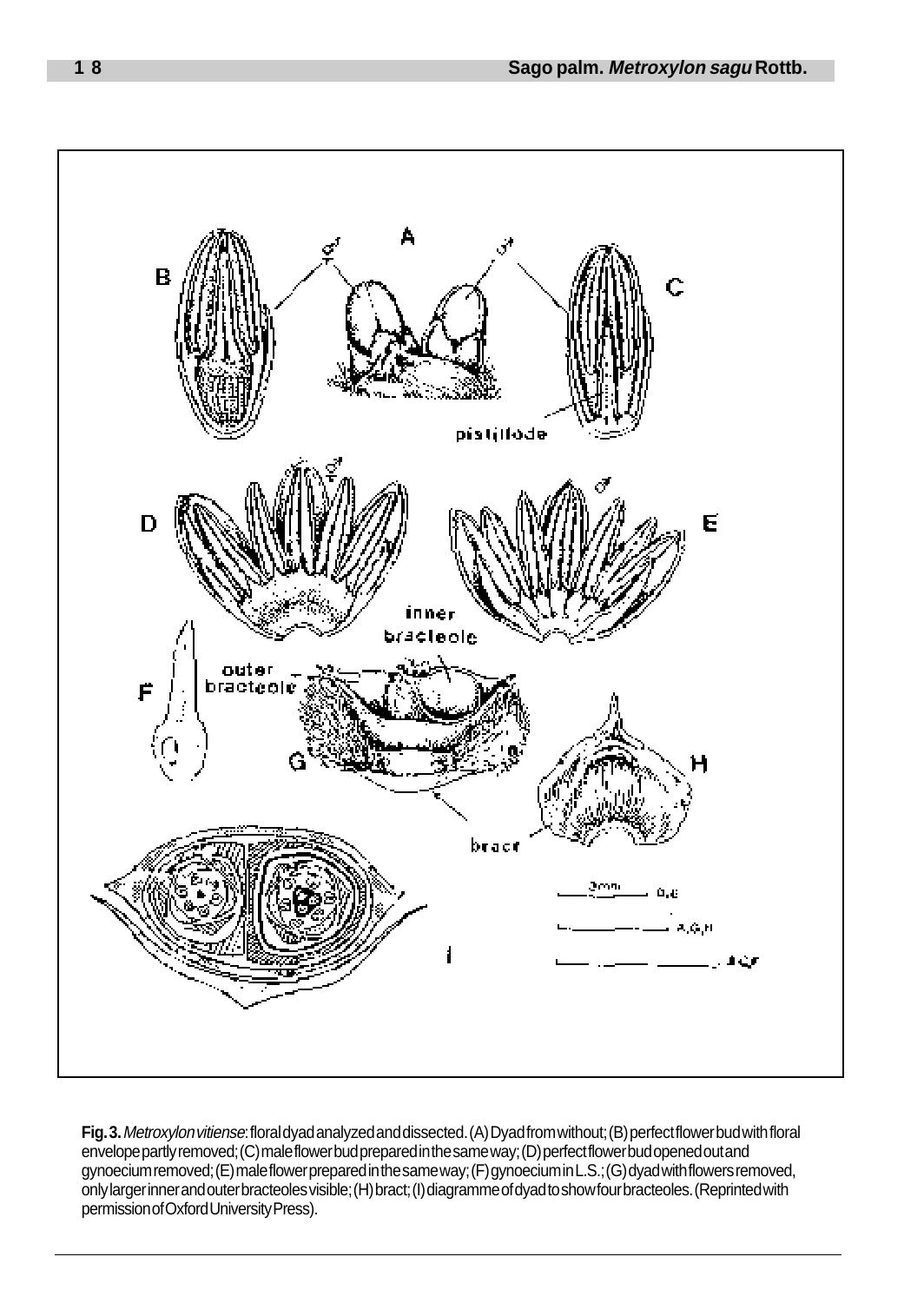long and  $15\pm \mu m$  wide. Based on the sculpture of the exine, two groups can be distinguished. The first consists of *M. salomonense* and *M. vitiense* and has a reticulate ornamentation on the equatorial sides. The lumina of the reticulum diminish in size toward the sulci, which results in a tectum perforatum. The other group consists of *M. sagu, M. amicarum* and *M*. *warburgii* and displays a tectum perforatum over almost the total surface. According to Rauwerdink, it is not possible to relate the two types of pollen grains to the present taxonomy of the genus.

Jong (1995) examined pollen grains in Sarawak. Fresh pollen of a spined palm had a length of  $45.1 \pm 3.8$  µm and width of  $29.2 \pm 2.1$  µm. This is considerably larger than the grains studied by Rauwerdink. Pollen of a smooth palm (preserved in 10% formalin and acetic acid) showed a length of  $39.7 \pm 6.3$  µm and a width of  $26.5 \pm 4.2$ µm. He reports the pollen of the preserved sample to be oval, but occasionally some round ones were observed. The fresh sample was examined in distilled water. It gave a mixture of oval and triangular pollen. The triangular pollen appeared to be abnormal and was therefore not examined.

Tuwan (1991), an undergraduate student from Pattimura University in Ambon, Moluccas, Indonesia, found differences in pollen morphology between *ihur* (Beccari's (1918) *M. rumphii* var*. sylvestre*), *makanaro* (Beccari's *M. rumphii* var*. longispinum* subvar*. makanaro*) and *tuni* (Beccari's *M. rumphii* var*. longispinum* subvar. *tuni*). Her findings, however, could not be confirmed by her tutor (Anema 1994, pers. comm.), and it may well be that she found and misinterpreted the triangular pollen that Jong (1995) also found.

Jong (1995) reported that the anthers from prematurely opened flowers were small and pale yellow. The pollen itself was small and lighter yellow than that from the mature newly opened staminate flowers. The latter were light purple, succulent and shiny. Under a dissecting microscope, the pollen of newly opened hermaphrodite flowers was visibly identical to the pollen from male flowers. The anthers, however, were slightly lighter in colour. No information is available on the



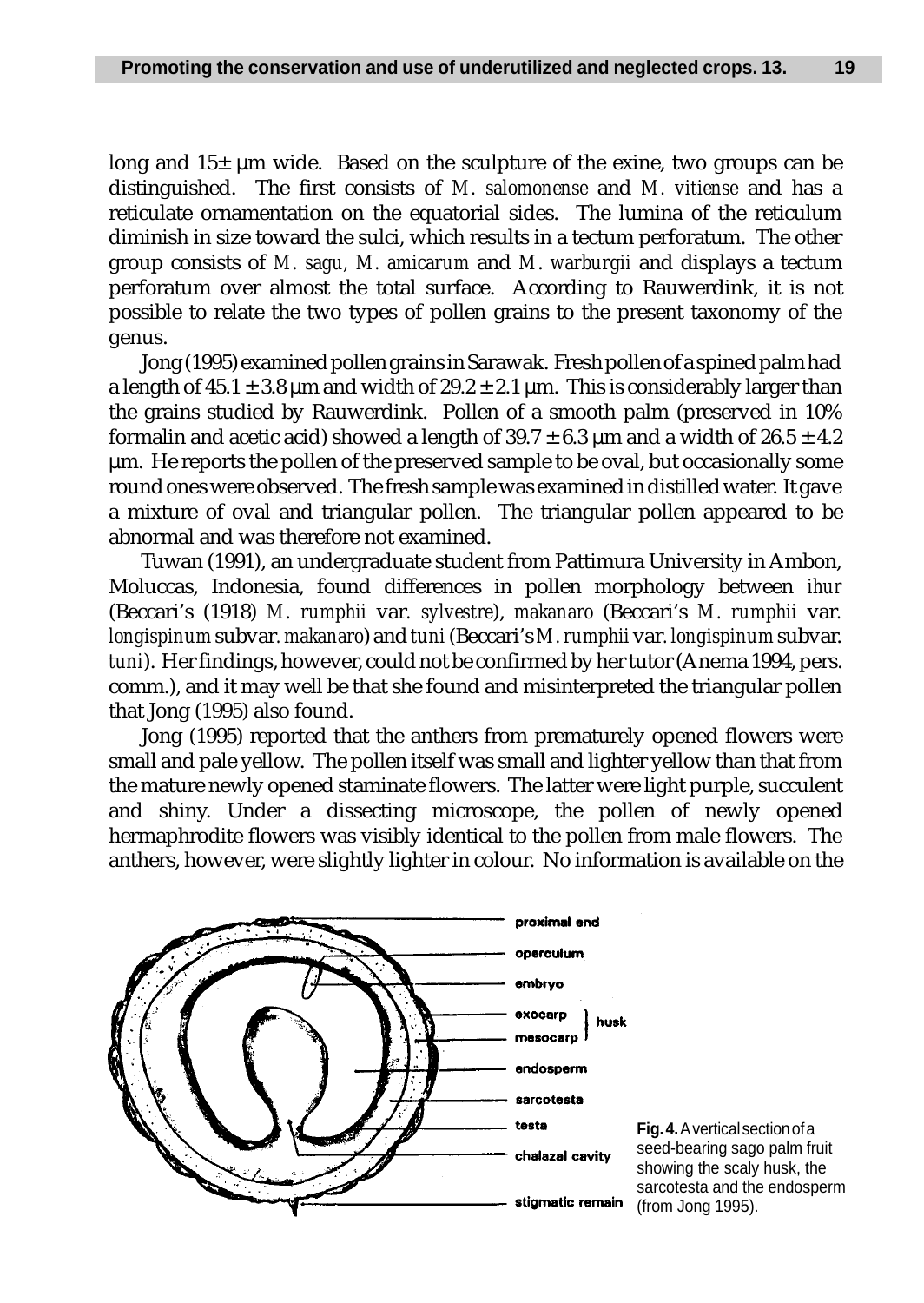storability of pollen.

## **2.7 Fruit and seed**

The structure of the fruit is presented in Figure 4, taken from Jong (1995). The fruit is covered by neat vertical rows of imbricate scales, covering a thick spongy mesocarp. The embryo is basal and embedded in a horseshoe-like homogenous endosperm. Parthenocarpic fruits, often from sterile palms, are filled with only spongy mesocarp. But these supposedly sterile palms occasionally give some seeded fruits. Parthenocarpic fruits are usually considerably smaller than seeded fruits. Schuiling (1995) reports that *sagu makanatol*, from the Moluccan island of Saparua, has parthenocarpic fruits consisting of three segments.

Jong (1995) presented an overview of literature and did some research on seed germination. Seeds only germinate when fully ripe, and ripeness is only shown by a large fruit size and a straw-coloured husk. At opening of the husk, the seed in the fruit should show a hard stony endosperm and a dark brown testa. Germination can be promoted by removal of the husk and loosening of the operculum, but seeds start germination immediately when the fully ripe sago palm fruits are stored in a moist environment. After storage under dry conditions, the seeds quickly lose their viability.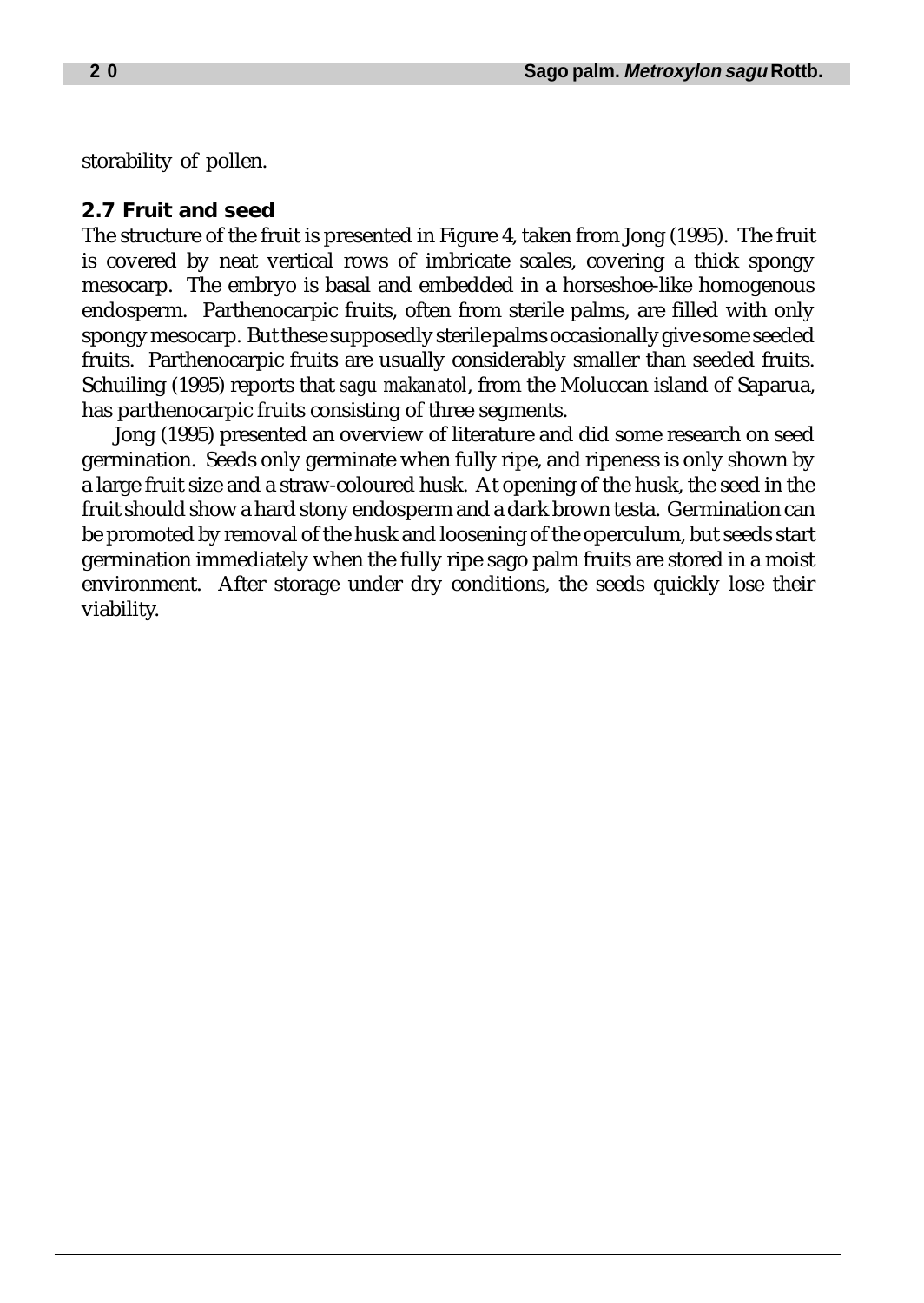# **3 Centre of diversity**

# **3.1 Wild stands**

Beccari (1918) put the centre of diversity of *M. sagu* in the Moluccan islands in Indonesia. Vast wild stands of sago palm occur on the island of New Guinea, both in Irian Jaya, the Indonesian part, and in the independent state of Papua New Guinea. In the author's opinion, New Guinea should be considered as the centre of diversity. Flach (1983) gave a rough estimate of the wild and cultivated area covered with good sago palm stands. His views are updated in Table 3. The location of the areas is shown on the map in Figure 5.

|                                                                                                                         | Wild stands | (Semi-)cultivated stands |
|-------------------------------------------------------------------------------------------------------------------------|-------------|--------------------------|
| Papua New Guinea, total                                                                                                 | 1 000 000   | 20 000                   |
| Sepik province                                                                                                          | 500 000     | 5 0 0 0                  |
|                                                                                                                         | 400 000     | 5 0 0 0                  |
| Other provinces                                                                                                         | 100 000     | 10 000                   |
| Indonesia, total                                                                                                        | 1 250 000   | 148 000                  |
|                                                                                                                         | 1 200 000   | 14 000                   |
| <b>Bintuni</b>                                                                                                          | 300 000     | 2000                     |
| Lake Plain                                                                                                              | 400 000     |                          |
| Southern Irian                                                                                                          | 350 000     | 2000                     |
| <b>Other Districts</b>                                                                                                  | 150000      | 10 000                   |
| Moluccas                                                                                                                | 50 000      | 10 000                   |
| Sulawesi                                                                                                                | 一†          | 30 000                   |
| Kalimantan                                                                                                              |             | 20 000                   |
| Gulf province<br>Irian Jaya, total<br>Sumatera<br>Riau islands<br>Mentawei islands<br>Sabah<br>Sarawak<br>West Malaysia |             | 30 000                   |
|                                                                                                                         |             | 20 000                   |
|                                                                                                                         |             | 10 000                   |
| Malaysia, total                                                                                                         |             | 45 000                   |
|                                                                                                                         |             | 10 000                   |
|                                                                                                                         |             | 30 000                   |
|                                                                                                                         |             | 5 0 0 0                  |
| Thailand                                                                                                                |             | 3 0 0 0                  |
| Philippines                                                                                                             |             | 3 0 0 0                  |
| Other countries                                                                                                         |             | 5000                     |
| Total                                                                                                                   | 2 250 000   | 224 000                  |

## **Table 3. Rough estimate of area (ha) covered with good quality sago palm stands.**

† No wild stands.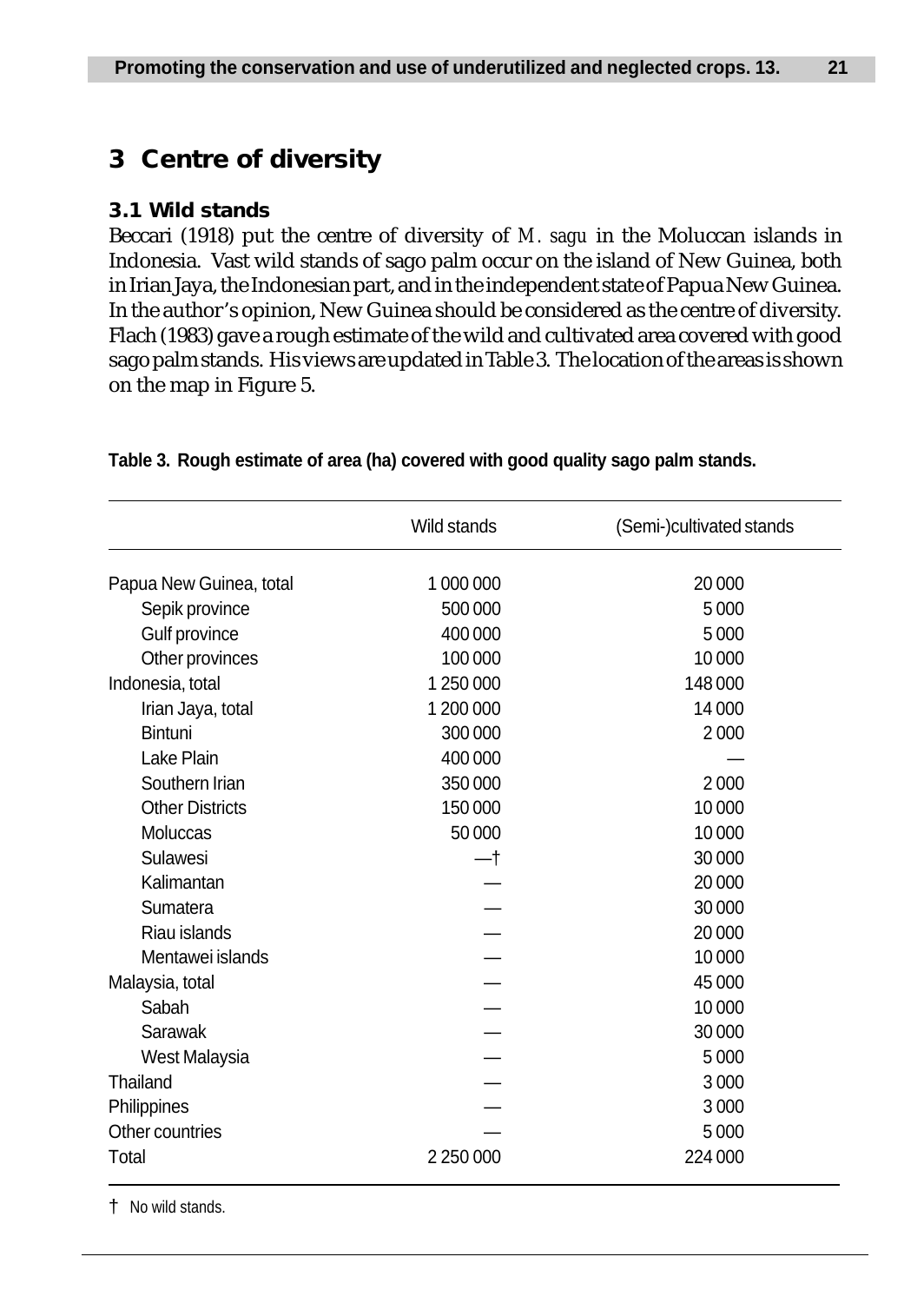

| <b>Regions</b>         | Letter on map  | <b>Towns and cities</b> | No. on map       |
|------------------------|----------------|-------------------------|------------------|
| Indonesia              |                |                         |                  |
| Moluccan islands       |                |                         |                  |
| Ambon                  | A              |                         |                  |
| Buru                   | $\overline{B}$ |                         |                  |
| Halmahera              |                | Kao                     | 1                |
| Ternate                | D              |                         |                  |
| Irian Jaya             |                |                         |                  |
| <b>Bintuni</b>         |                |                         |                  |
| Lake Plain             | E<br>G         |                         |                  |
| Salawati               | $\overline{H}$ |                         |                  |
| Southern Irian         | K              |                         |                  |
| Waropen Coast          |                |                         |                  |
| Java                   | М              | <b>Bogor</b>            | $\overline{2}$   |
| Kalimantan (Borneo)    | O              |                         |                  |
| Mentawei islands       | ${\sf P}$      |                         |                  |
| Riau islands           |                |                         |                  |
| Seram                  | R<br>S<br>T    |                         |                  |
| Sulawesi               |                |                         |                  |
| Sumatera               |                | Benkulu                 | 3                |
| <b>Malaysia</b>        |                |                         |                  |
| West Malaysia          |                |                         |                  |
| Johor                  | U              | <b>Batu Pahat</b>       | 4                |
| East Malaysia          |                |                         |                  |
| Sabah                  | W              |                         |                  |
| Sarawak                | X              | Kuching                 | 5                |
|                        |                | Mukah                   | $\boldsymbol{6}$ |
|                        |                | Sungai Talau            | $\overline{7}$   |
| Papua New Guinea       |                |                         |                  |
| Gulf prov. (Fly river) |                |                         |                  |
| Sepik River Basin      | Y<br>Z         | Angoram                 | 8                |
|                        |                | Wewak                   | 9                |
|                        |                |                         |                  |

**Fig. 5.** Main sago palm areas and all other locations mentioned in this publication.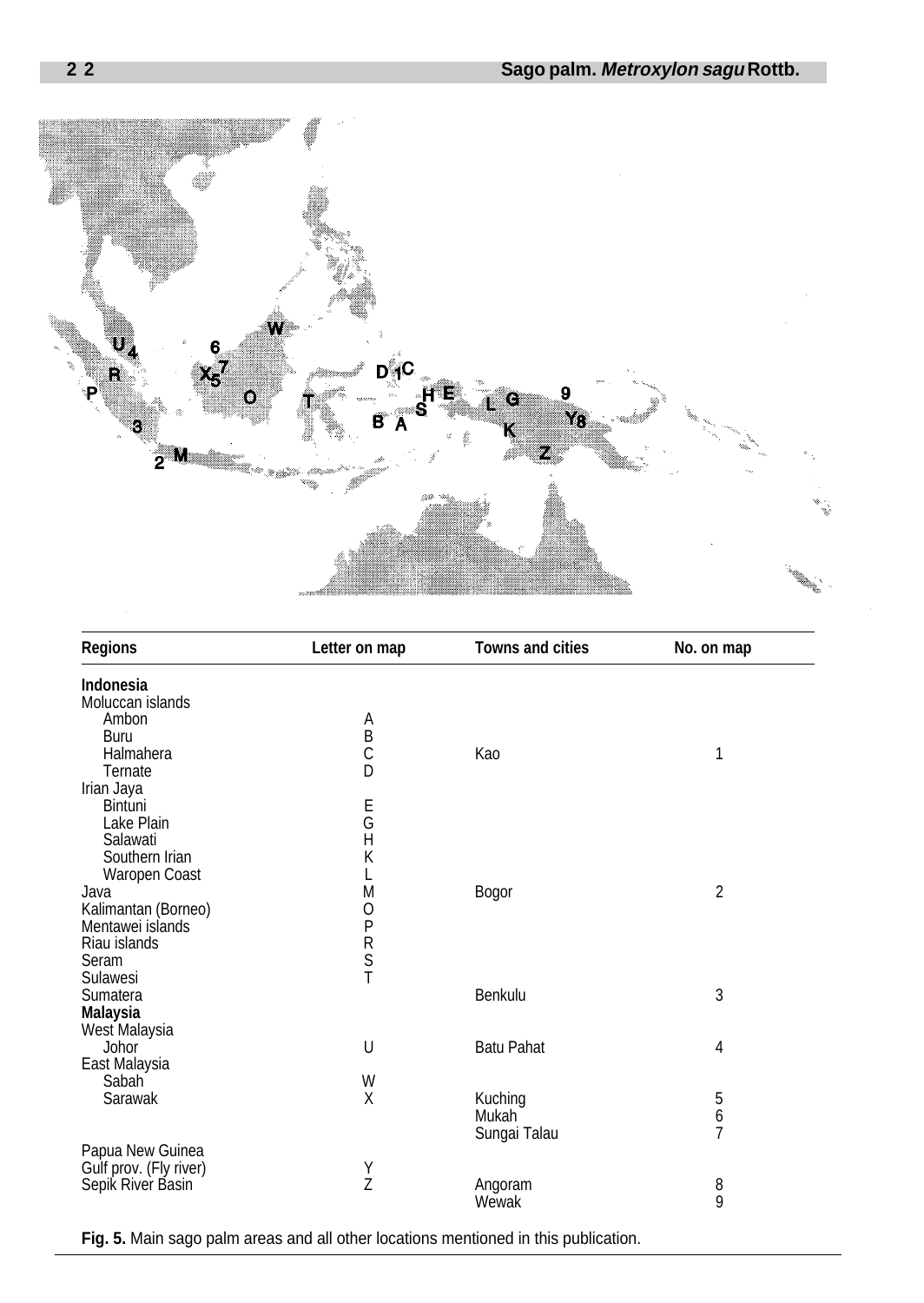The vast wild sago palm stands on the island of New Guinea are described by Flach *et al.* (1986b). The overall vegetation has been described by CSIRO (1968) and Paijmans (1980). The total area in which sago palm dominates in Irian Jaya may well be over 6 million ha. In general, the natural stands occur under either permanent flooding, or flooding during part of the year and the remainder of the year with a sufficient water supply. Often the sago palm stands border on sometimes pure stands of nipa palm (*Nypa fruticans* Wurmb.). Nipa is a vegetation found in brackish tidal swamps.

In the part of the swamp under deep and permanent flooding with fresh water only, grasses grow. Under less deep and permanent flooding, one finds sago palms that remain in the rosette stage, and in addition, some small, stunted sago trunks among the grasses. Such trunks yield little starch. On the drier areas, the trunks, increasing in size and age at flowering, contain more starch and grasses disappear. The drier the area, the higher the number of dicotyledonous trees found in the vegetation. There, the sago palms have to compete with them, and both trees and palms become taller. Evenutally, the trees shade out the palms.

All wild areas are a tangled mass of densely growing plants, in which sago palms dominate. Often the leaf sheaths adhere to the boles. Old, dry and broken leaves hang between and on other palms. Palms in all stages of growth are to be found, fighting for space, most of them spiny. It appears that most palms multiply by suckers. On the soil, old decaying stolons are present. On wet spots, pneumatophores can be seen. Only occasionally, palms reach the trunk-forming stage. Some palms show inflorescences or fruits. Groups of germinating seeds are occasionally found, mostly in a thin layer of water. Old decaying palm trunks remain standing until they break up.

In drier areas, the sago palms are mostly limited to undergrowth under a cover of dicotyledonous trees. Where light reaches the undergrowth, trunks may start growing and end up flowering and fruiting, competing with the other trees for light. The build-up of the area is a matter of competition between the various plants. This explains the differences between the estimates in Table 3 of over 2.2 million ha of good natural stands, and the figure of 6 million ha total stands. The drier the area, the greater the number of productive sago palms that may be partly harvested by the local population living in or around the area.

## **3.2 Semi-cultivated stands**

In the author's opinion, the other areas mentioned in Table 3 (semi-cultivated stands) are probably planted. On soils that are reasonably fit for productive stands, an old planted area that is not regularly pruned and cleaned acquires the same appearance as a wild stand. In areas with large wild stands, there are generally also areas planted with specially selected palms. Such areas are not usually cleaned or pruned, and are thus semi-wild (Fig. 6). Local sago growers always say that they inherited the cultivated varieties from their ancestors. Areas containing planted sago palms are usually located near the sites of old villages, and varieties are still collected and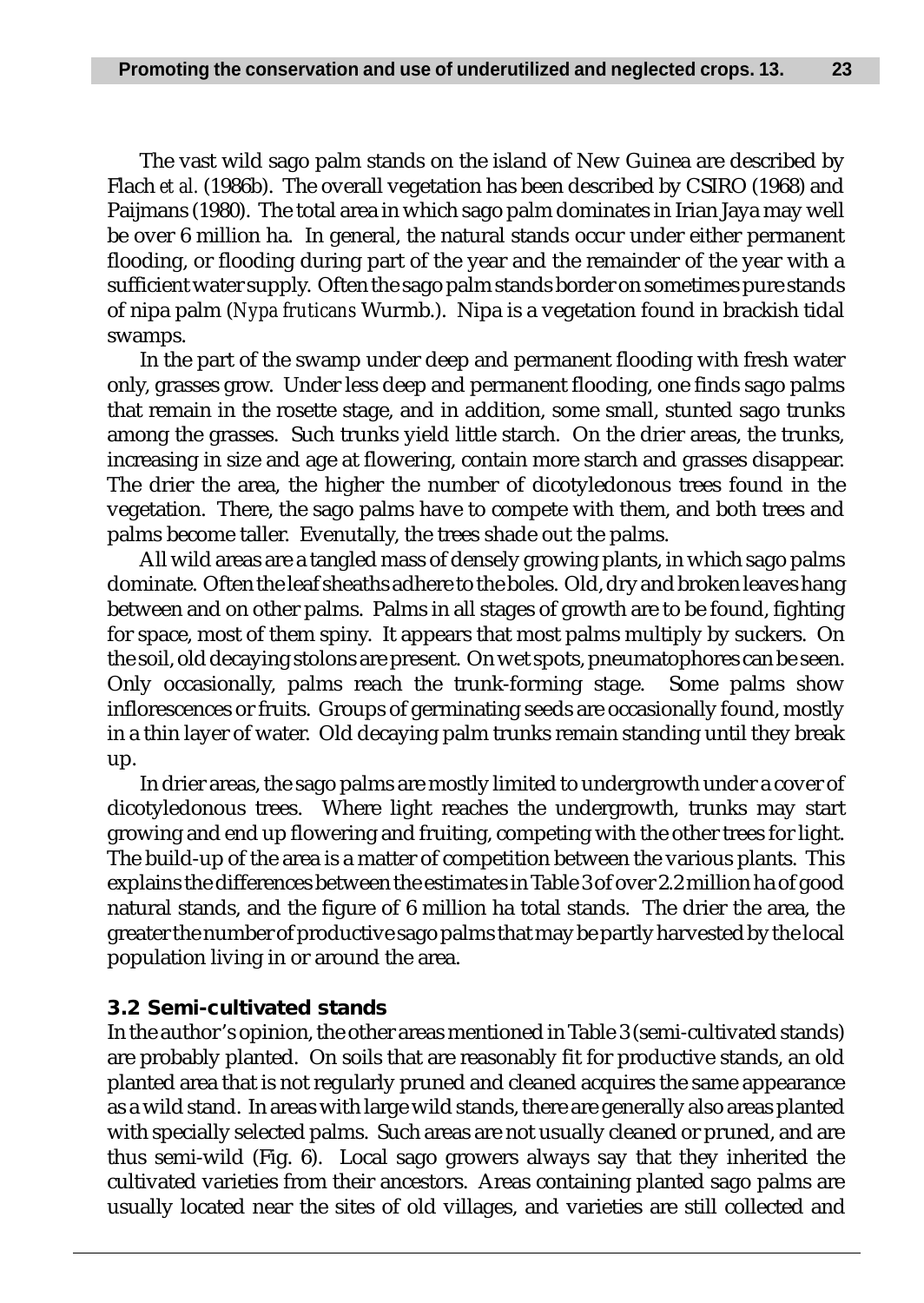

**Fig. 6**. A semi-wild stand seen from the riverside, in the Sepik River Basin, Papua New Guinea.

exchanged, both with neighbours and with people from more distant areas. In a village at Bien river, in the Sepik River Basin in Papua New Guinea, a single palm brought along by a villager who visited Fiji is growing right in the centre of the village. The palm does not sucker, and is probably *M. vitiense* Benth et Hook.

In such semi-cultivated stands in Irian and Papua New Guinea, the local inhabitants harvest whenever the starch content per bole is highest. In fact, they are not growers, but collect starch, just as they do from plants growing in wild stands. If asked, they say that they are aware that for a high production per unit time and area, harvesting should be done around flower initiation. They are also aware that they should grow cultivars with a short growth period. Their yields usually vary from 150 to 400 kg of dry starch per harvested trunk.

In Indonesia, harvesting from semi-wild stands is also done on the Mentawei islands, west of Sumatra. Here also, all the sago palm population was probably originally planted.

## **3.3 Diversity**

The number of sago palm varieties decreases from the centre, New Guinea and the Moluccas, toward the borders of the area of dispersion. At the limits of the area of dispersion, e.g. the Mentawei islands and southern Thailand in the west, southern Philippines in the north, and in Oceania, east of Papua New Guinea, it is probable that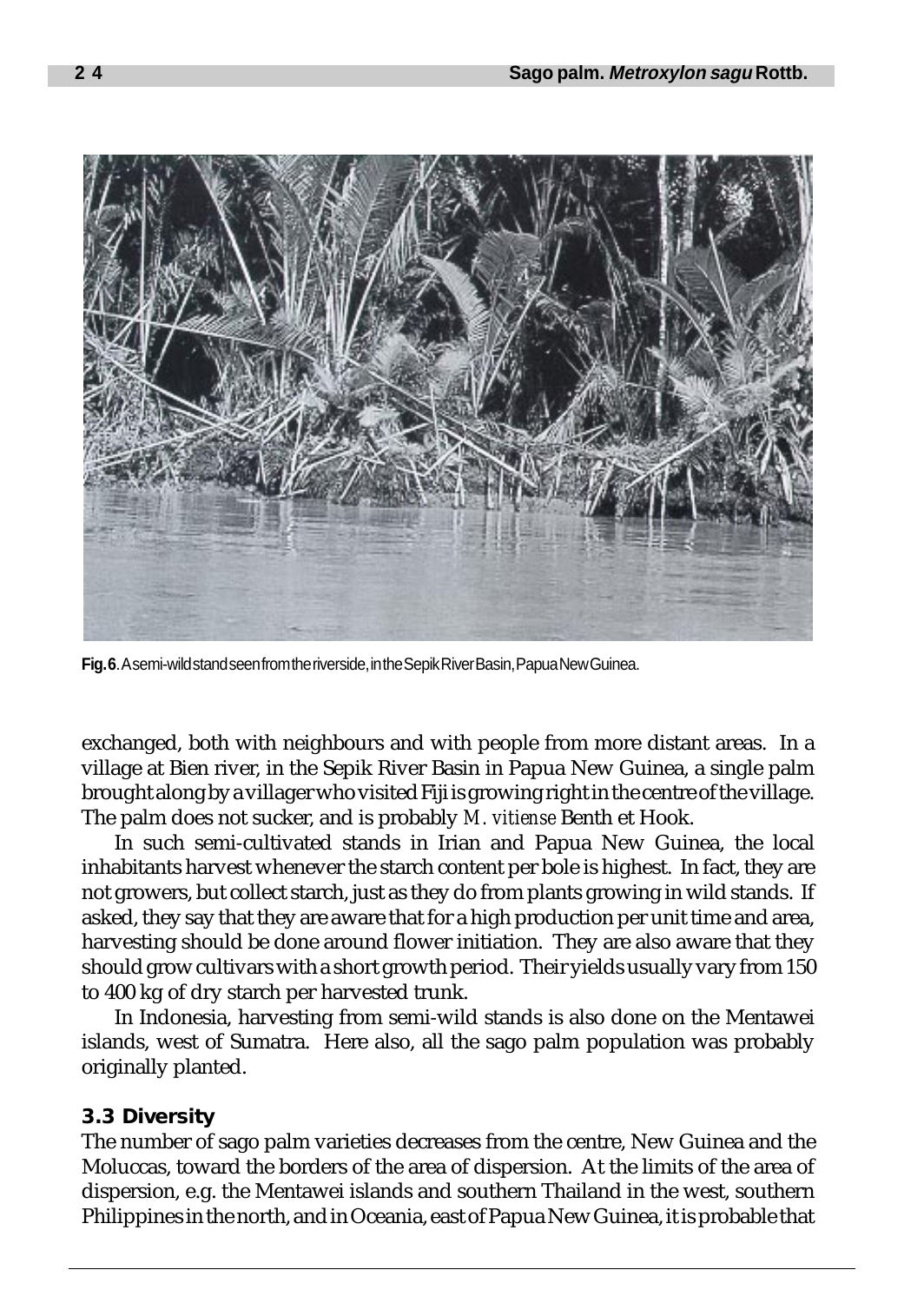only one variety is present. For Thailand, this has been confirmed by the zymographic research of Boonsermsuk *et al.* (1996). In the vast wild stands in swampy areas on the island New Guinea, quite a number of varieties probably still grow undetected. Further observations on sago palm diversity are to be found in section 5, **Genetic diversity and folk taxonomy.**

# **3.4 Dispersal to other areas**

Around 1985, under the auspices of the Food and Agriculture Organization of the United Nations (FAO) in Rome, Italy, and in cooperation with Wageningen Agricultural University, in the Netherlands, a programme began for the dispersal of sago palms to countries in other parts of the world. After quarantine in Wageningen, seedlings were sent to a number of countries, accompanied by a booklet on the crop (Schuiling and Flach 1985). Among the countries supplied were the Latin America countries of Costa Rica and Brazil. In Zaïre, in Africa, the seedlings were planted in a Unilever research station. Plants were also sent to Vietnam and planted at Can Tho University. The evaluated results of these plantings are not available.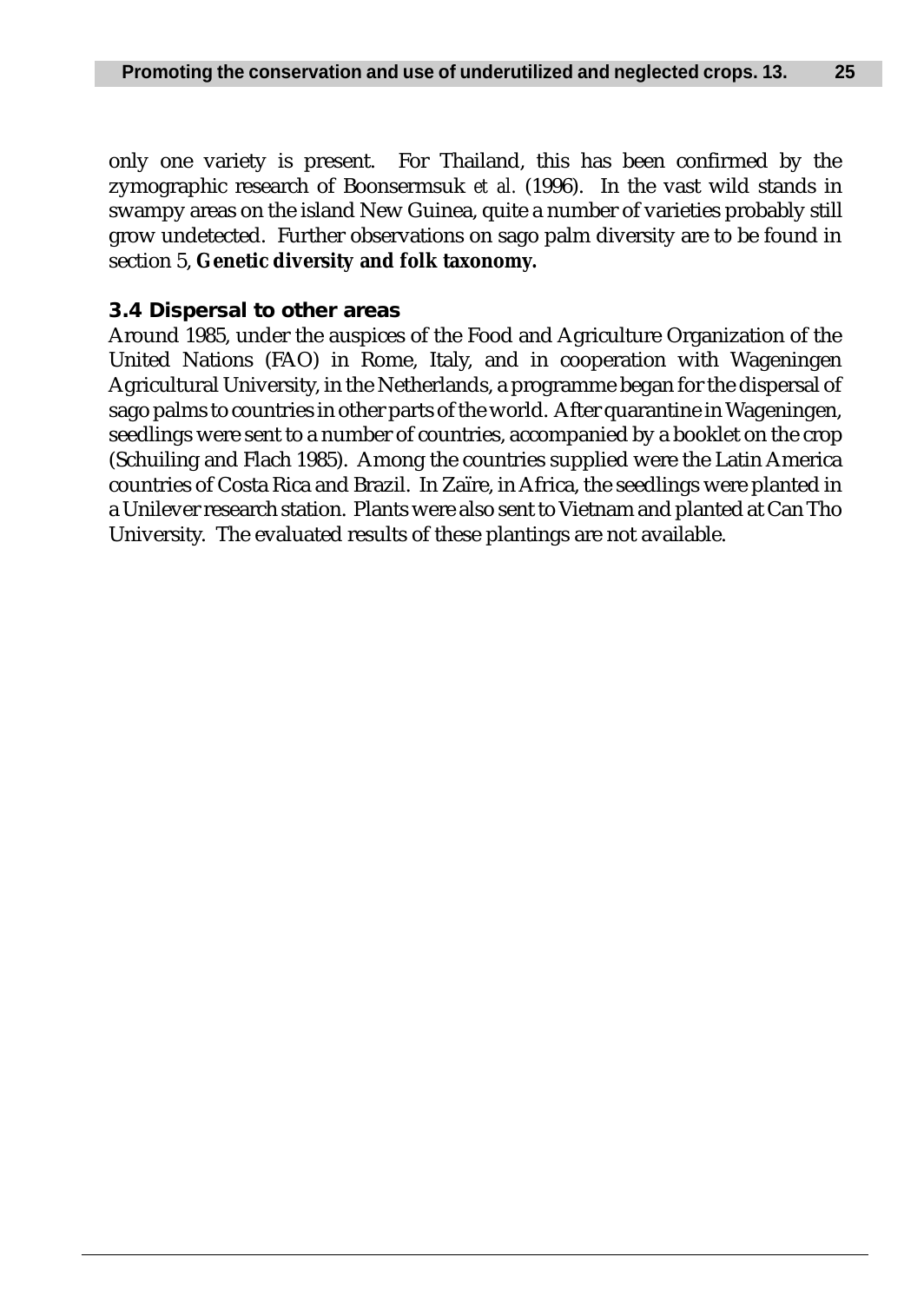# **4 Properties and uses**

## **4.1 Properties of the palm**

The boles have always been used to obtain starch as a staple food for humans. If there are plenty of trunks, they are harvested when the fruits are being formed. During fruit formation, there are still some functional leaves and starch accumulation proceeds, albeit at a decreasing rate. The lowest part of the bole becomes just about empty, as the starch is deposited higher in the bole (Kraalingen 1984, 1986). In the lowest part of the bole, the number of vascular bundles is greater and the bundles are harder than in other parts. For this reason, the lowest part of the bole (measuring 50- 100 cm) is left in the field. This is the time of the highest production of starch per bole and also the highest yield per unit of labour. There may also be differences between palm types with respect to the number of vascular bundles.

Table 4 compares the composition of sago palm boles with inflorescence in a fairly large bole from Irian Jaya (Colon 1958) and a small bole from Sarawak (Research Branch 1974-1994).

|           | Irian Jaya |               |             | Sarawak |               |             |
|-----------|------------|---------------|-------------|---------|---------------|-------------|
|           |            | Proportion of |             |         | Proportion of |             |
|           | Weight     | total weight  | pith weight | Weight  | total weight  | pith weight |
|           | (kg)       | $(\%)$        | $(\%)$      | (kg)    | (%)           | $(\%)$      |
| Trunk     | 1250       | 100           |             | 875     | 100           |             |
| Cortex    | 400        | 32            |             | 225     | 25.7          |             |
| Pith      | 850        | 68            | 100         | 650     | 74.2          | 100         |
| Starch    | 250        | 20            | 29          | 164     | 18.7          | 25.2        |
| Water     | 425        | 34            | 50          | 347     | 39.7          | 53.4        |
| Remainder | 175        | 14            | 21          | 139     | 15.9          | 21.3        |

## **Table 4. Analysis of sago palm boles from Irian Jaya (Colon 1958) and Sarawak (Research Branch 1975-1994).**

The bark is extremely hard. The pith is easier to grate than any other starch crop, e.g. cassava roots. The starch settles easily because of its large average size. If dried, the starch can be stored without difficulty. Often it is stored wet, in water, where it disintegrates slowly. If stored wet outside water it acquires a peculiar lactic acid smell.

In a subsistence economy, roughly 150-160 hours of work are needed to produce enough starch for one person for a full year (1 kg air-dry starch/day or approximately 10 000 kJ) (Ohtsuka 1983).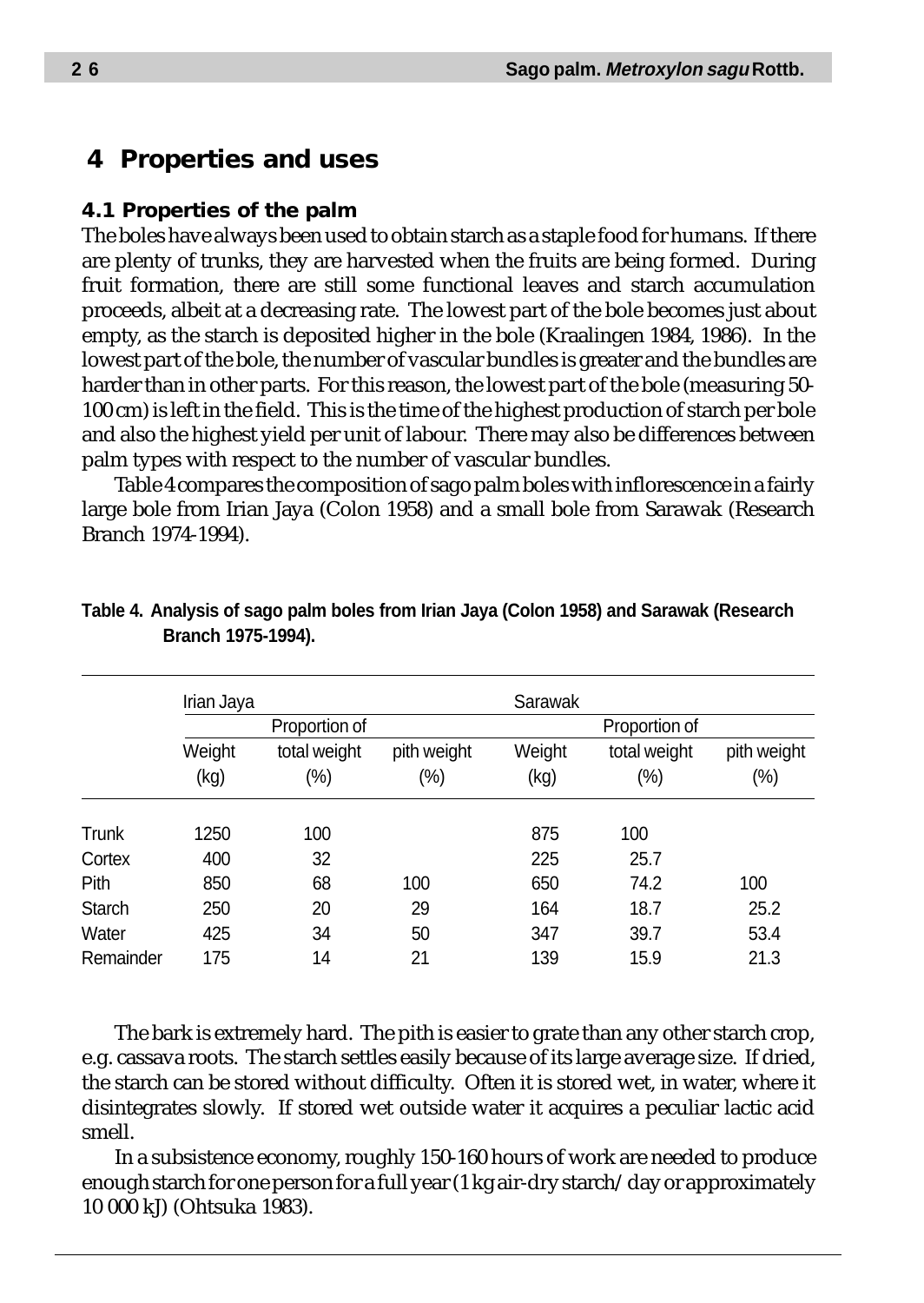## **4.2 Properties of the starch**

Sago starch contains 27% amylose (the linear polymer) and 73% amylopectin, the branched polymer (Ito *et al.* 1979). Kawabata *et al*. (1984), however, give the amylose content of sago starch as 21.7%. This may be an indication that it is possible to breed for amylose content. Kawabata *et al.* (1984) found a grain size distribution of 16.0-25.4  $\mu$ m. Jong (1995), however, found a mean length of almost twice as much, of ca. 40  $\mu$ m. It is probable that the grain size increases with age of the trunk, until initiation of the inflorescence.

The maximum viscosity amounts to 960 Brabender units, and gelatinization temperature is 70?C. Viscosity decreases with deterioration of the starch quality, owing to microbial activity (Cecil 1986). In the modern starch industry, starches can be modified to quite an extent. Provided there is a regular supply of cheap, clean and non-corroded starch, sago will be clearly competitive to all other starches, and for some purposes, it may even be preferred.

## **4.3 Uses of sago palm**

The many uses of the sago palm are presented in Figure 7. Most of the other starches can be put to the same use as sago palm starch.

## **4.4 Traditional starch extraction**

For starch extraction, trunks are cut that are considered to be fell-ripe (Fig. 8a). Extraction usually takes place in the field where the trunks grow, and the top with the leaves attached is left behind. Sometimes, the growing point is opened up for eating of the 'cabbage'. If a waterway is available, the bole may be floated out to the village. The bole or a part of it is then split into two halves, or the upper half of the 2-4 cm layer of bark is cut off (Fig. 8b). The soft but fibrous pith is then rasped, usually by means of an adze armed with a sharpened piece of hardwood (nowadays pipe) on its end (Fig. 8c). Occasionally, bushknives are used for the same purpose.

Reasonably clean water must be available. Sometimes a hole is dug to obtain groundwater. A sago palm leaf sheath is hung, quite high up. At its lower end, the lowest part of a leaf sheath of a coconut palm is fastened to it as a sieve. Some rasped pith is put in the sago sheath and mixed thoroughly with water. After kneading the pith, water loaded with starch streams through the sieve, leaving fibre behind in the sieve. The starch is usually caught in an old canoe or some other suitable vessel (Fig. 8d). The excess water runs over the sides, and the starch settles on the bottom of the vessel. The ground pith is washed with water until virtually no starch comes out of it, i.e. until the water running through the sieve remains clear. The pith is then discarded and the procedure is repeated. After a day or so, the pith remnant gives off an acidic smell caused by the starch remaining in it. If starch is extracted in the village, pigs and chickens come to eat it.

All refuse remains in the grove. As starch consists of nearly pure carbohydrate, only little soil fertility is lost from the fields.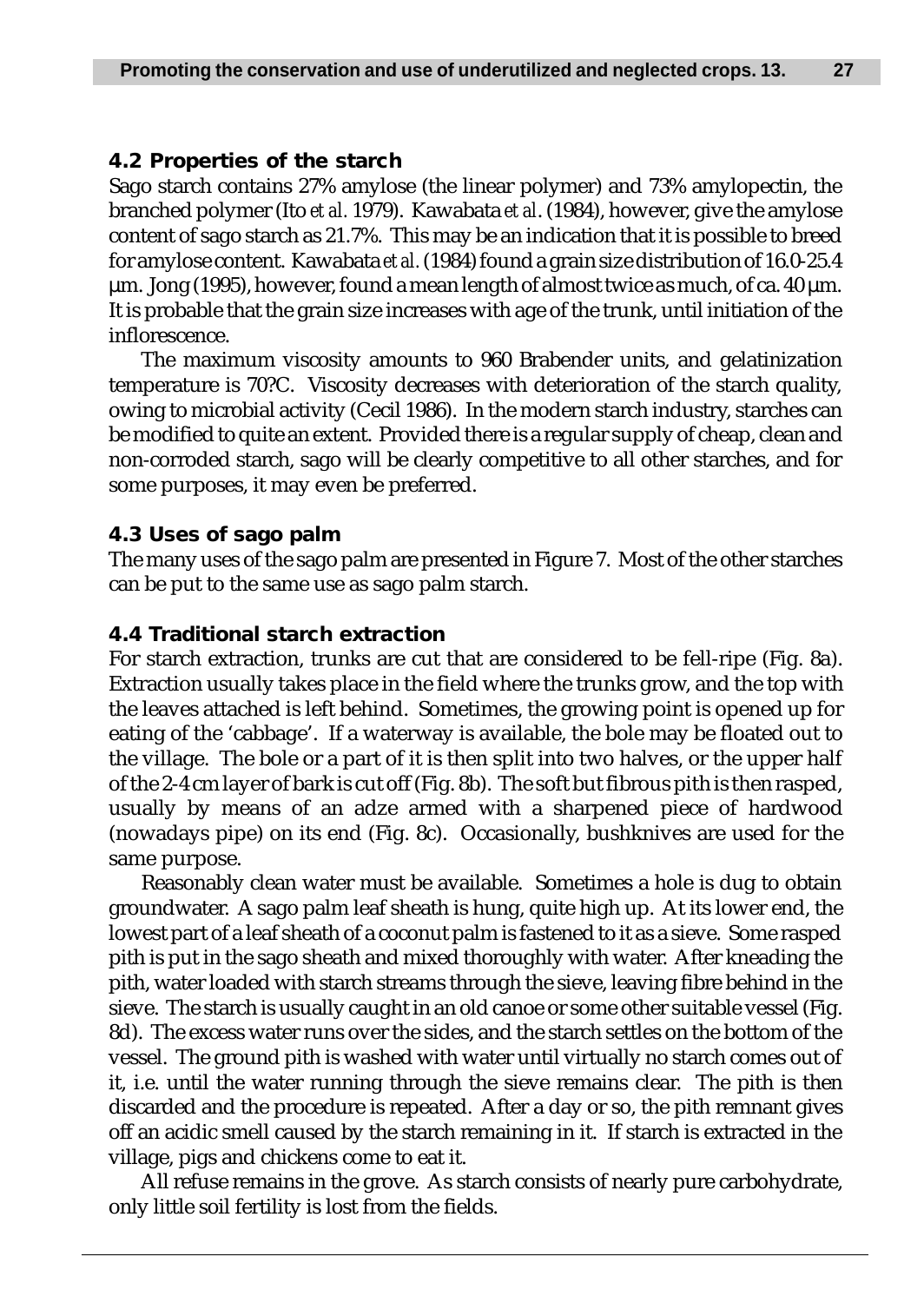

**Fig. 7.** The many uses of the sago palm (drawing by D.L. Baay, from Flach 1983).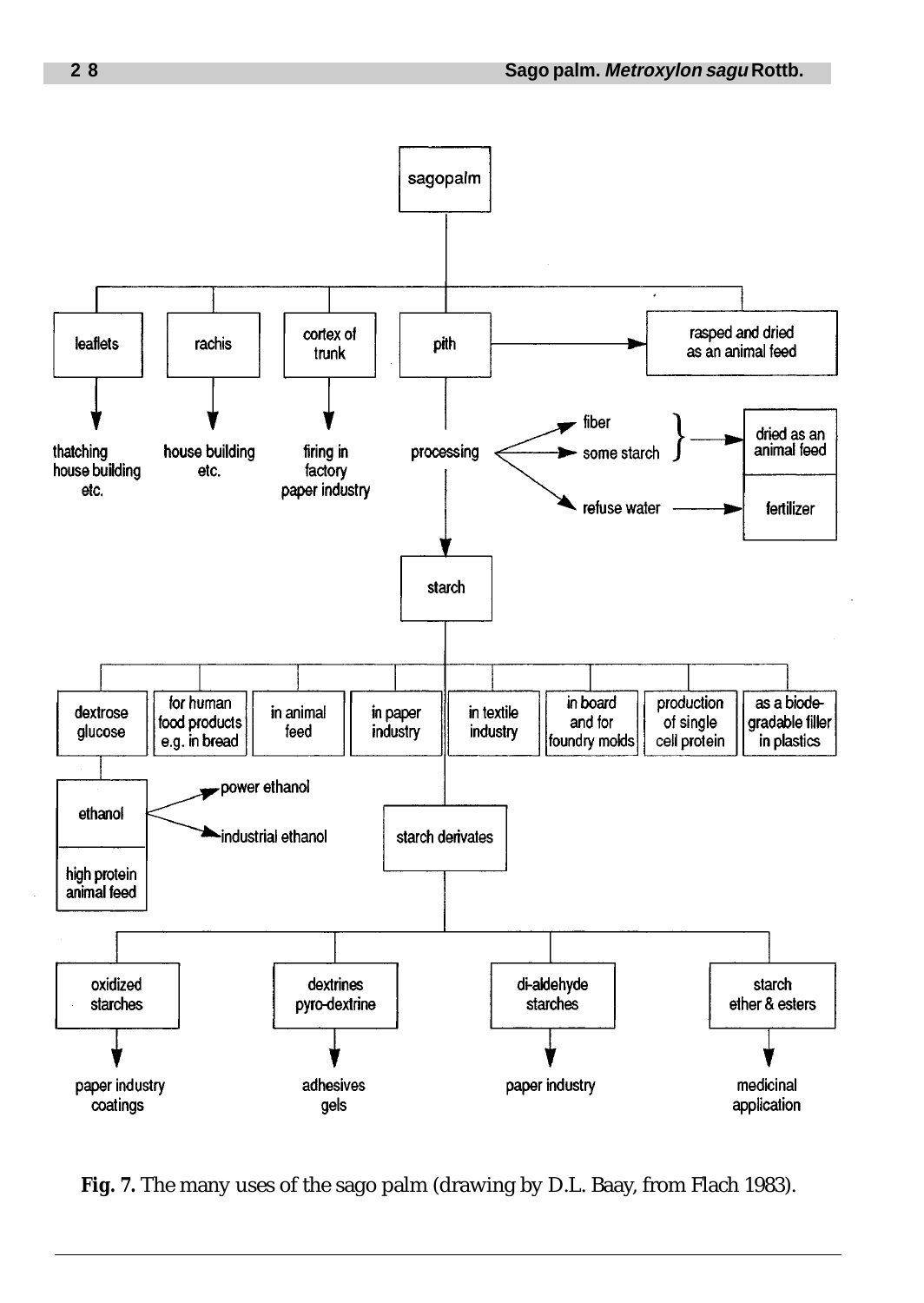The starch is mostly stored while still wet, under water, in baskets made of sago palm leaflets. Storage under water slows down starch deterioration. The baskets may have different shapes and capacities, often containing from 8 to 10 kg of wet starch.

In Sarawak, kneading is mostly replaced by trampling with the feet on a hanging mat. Rasping with an adze may occasionally be replaced by rasping with a board covered with nails. The board then is moved by two persons. As Flach (1995) states: "Most striking is the knowledge of sago palm growers. It is probably passed on from parent to child, through many generations. The farmers are eager to discuss or answer interested questions. For the sago palm grower, the crop is the staff of life, interwoven with belief and religion. Anybody really interested in the crop is really welcome, anybody who wants to interfere with it is met with suspicion and anger."

Despite the interest of sago growers, all reports show that, even in areas that traditionally subsist on sago starch, its consumption as a food is declining. The replacement of sago starch by the more balanced cereals which also keep better, because of their low water content, appears to be inevitable in the longer run. Sago starch shows far more promise as an industrial feedstock (see **Prospects**).

## **4.5 Traditional preparations**

The most common method of preparation for consumption is to pour hot water over the slightly sour wet starch, and stir it with a stick or a spoon. The resulting glue-like mass is eaten with some fish and vegetable dishes, for example.

When travelling, people often bring a *tumang*, a basket made of sago leaflets, containing wet starch. A ball of wet sago starch is taken out of the basket and rolled in hot ashes. After some time, the black layer is peeled off and the brown layer beneath it is eaten, together with the cooked mass underneath the brown layer. The process is then repeated.

It is also common to bake sago starch into *lempeng*, in forms made of baked clay (*forna*). The *lempeng* are usually made entirely of starch, but they may occasionally contain other foods as well, such as ground peanuts or other pulses. They are dipped in tea, coffee or other fluids before consumption.

In the Moluccas, during festive periods, a kind of cookie is often prepared *bagea*. These contain sago starch combined with ground seeds of the kenari tree (*Canarium commune*). Many other preparations can be found, e.g. cooking in a piece of bamboo, or in banana leaves, mixed with fish and vegetables (*sinole*).

In West Malaysia, sago pearls are prepared. To make these, slightly wet starch is pressed through a sieve. The small particles of wet starch are then rolled around and heated in a pan with a round bottom until the outside has been gelatinized. The pearls are subsequently dried, sorted and sold. These pearls are often used to prepare the 'three palm pudding': sago pearls, cooked in coconut milk, and topped off with sugar from the sugar palm (*Arenga pinnata*). In Sarawak, pearls are prepared from sago palm starch, mixed with rice bran.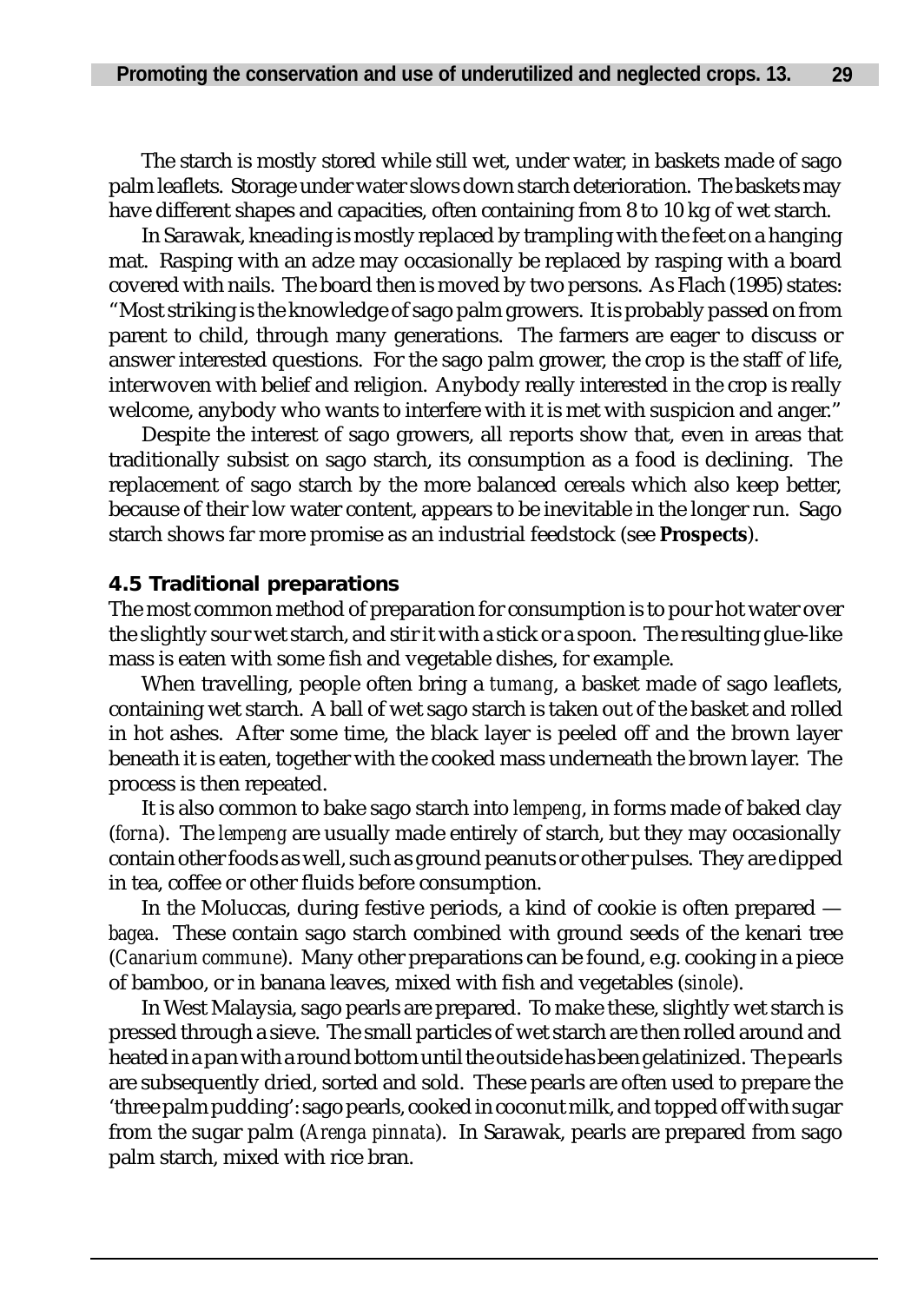

**Fig. 8a.** Cut palm bole; the white pith and the black bark can be distinguished easily. The area is flooded during spring tide **Fig. 8b**. Debarking of a sago palm log.

**Fig. 8c.** Chopping up pith in Sepik River Basin, Papua New Guinea. Instruments used: a bush knife and a traditional adze.

**Fig. 8d**. Traditional sago starch processing in the Sepik River Basin, Papua New Guinea.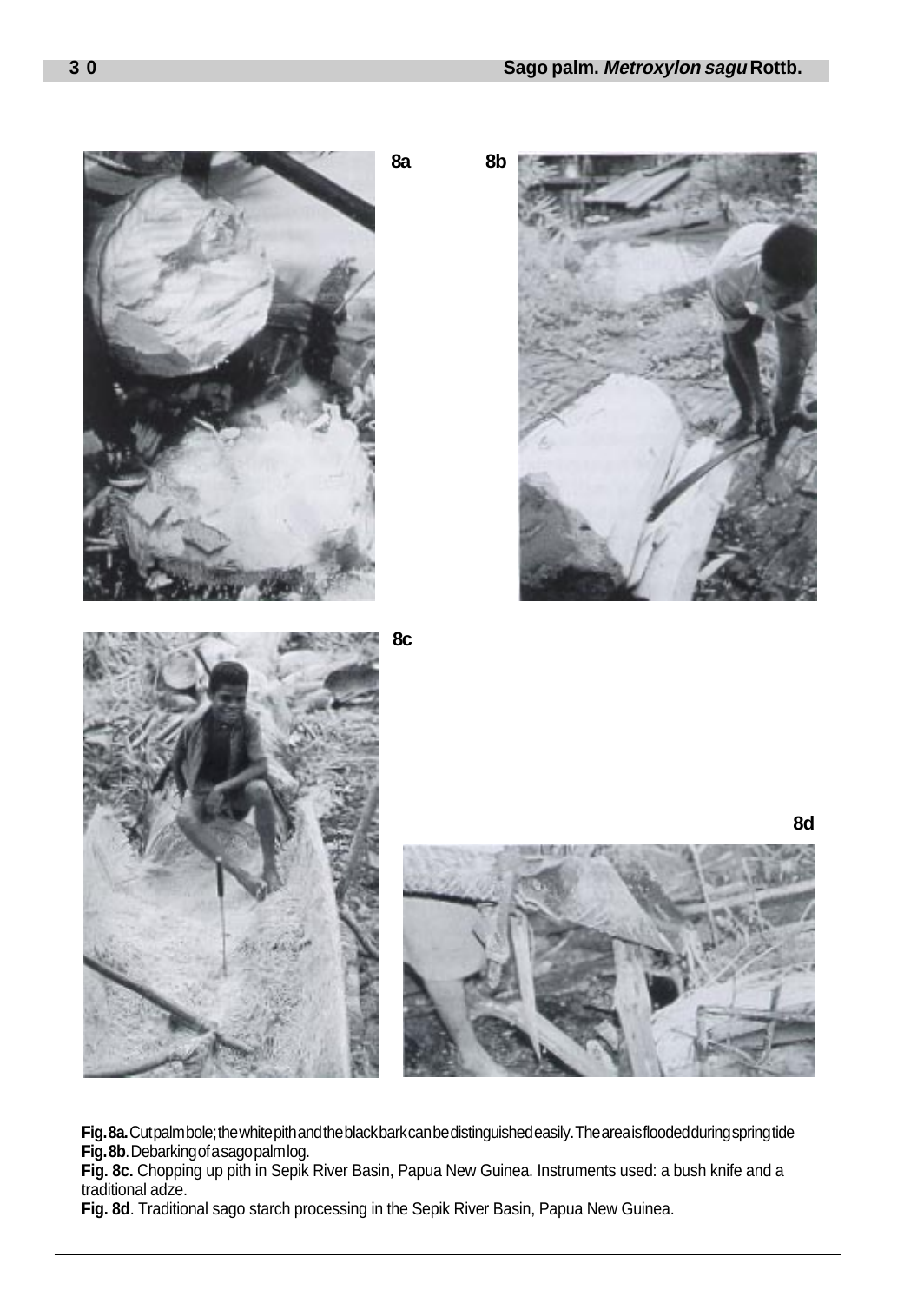## **4.6 Other uses**

Fronds of the palm can be used for thatching. Only the oldest leaves can be removed without negative effects on growth and production. To make thatch, the leaflets are taken off the rachis and are folded over a wooden or bamboo lathe and sewn together (Fig. 9a). For the leaflets to keep, it is important that the midribs do not break but bend. The folded and lathed leaflets then are put on top of a house, partially covering each other. Such a thatched roof may last for 6-8 years. Houses with such roofs are cool, and rain makes less noise on them than it does on zinc roofing. In West Java, the palm is grown especially for leaf production. Average starch production then is only 55 kg/trunk (Haska 1995), compared with 175 kg/trunk for the same variety grown for starch only.

The rachis of fronds often is used for walls, fastened between horizontal posts with lathes on them (Fig. 9b). The bark also may be used as a floor material or as a fuel. The leaf sheaths sometimes are used for mats, and fibre from young leaves may be used for mats.

Ground pith sometimes is used as an animal feed, especially for pigs. When dried, it is also used for horses and for chickens. The rice-straw mushroom (*Volvaria volvacea*) can also be cultivated on refuse from sago extraction. In the Moluccas and possibly also elsewhere, this mushroom is considered a delicacy.

The growing point and the young leaves around it may be used as a vegetable, the palm heart or cabbage. In decaying trunks, grubs, especially *Rhynchophorus* spp., may grow (Fig. 9c). These are considered a delicacy by all sago growers. Sometimes, parts of trunks are even left in the field to be infested. The grubs are eaten fresh or roasted. They contain 6.9% protein, 8.5% carbohydrate, 11.3% fat and 0.7% ash. Their protein is deficient in tryptophane (Mitsuhashi and Sato 1994). The pupae of a small blue butterfly are also eaten, and were offered to the author during a field trip.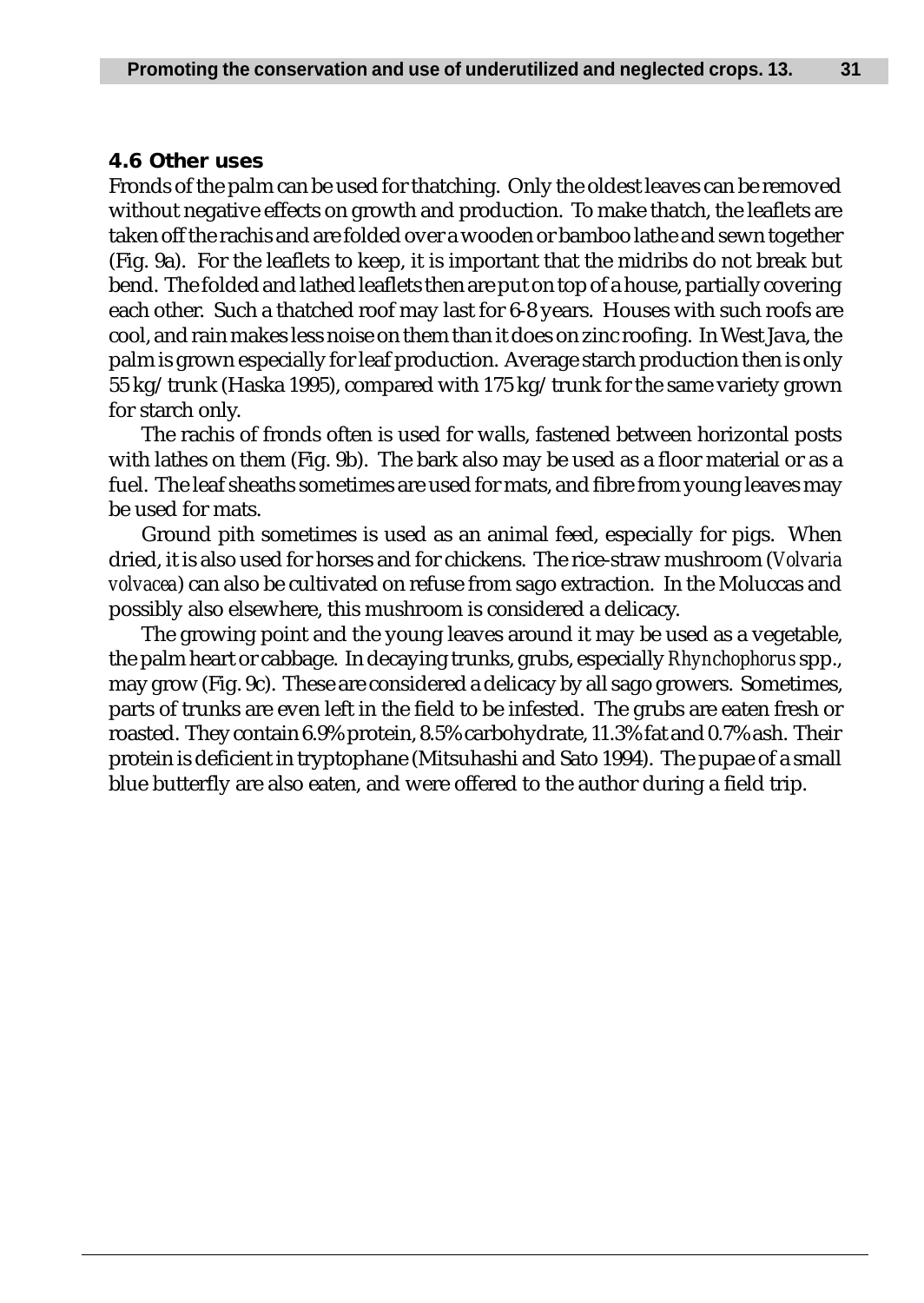

**Fig. 9a**. Shingles sold for thatch close to Batu Pahat, Johor, West Malaysia (photo: D.L. Schuiling). **Fig. 9b**. A house close to Ambon city, built of the leaf stalks of sago palm (photo: D.L. Schuiling). **Fig. 9c.** Grubs of Rhynchophorus spp., ready for eating fresh.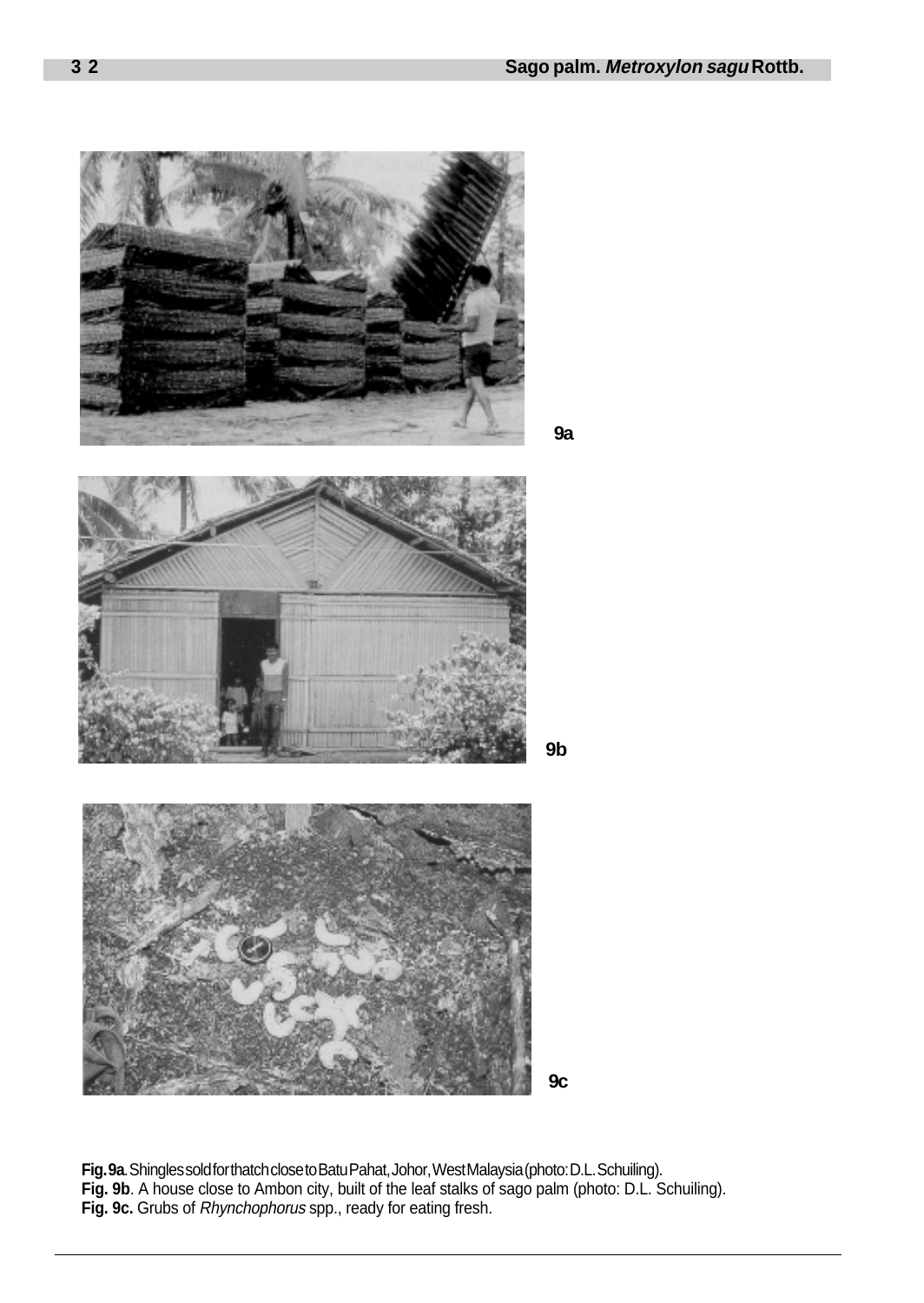# **5 Genetic diversity and folk taxonomy**

## **5.1 General**

The treament of the species, varieties and subvarieties of *M. sagu* by Beccari (1918) has the advantage that it follows the local classification of the genus. His description appears to be a critical review of the available folk taxonomy. Beccari had at his disposal material from Seram, Ambon and Buru, all islands in the Moluccas in Indonesia (see Table 1). He also saw accessions from other parts of Indonesia and Malaysia, two from northern Papua New Guinea, and one from the Fly river in southern Papua New Guinea. Beccari did not find any of the Moluccan varieties in any of the other places. All his varieties and subvarieties appear to be location-specific.

Most of the literature on folk taxonomy is found in ethnological descriptions of populations that subsist on sago palm. Schuiling (1995) reviewed some twenty sources in Indonesia and in Papua New Guinea. He adds the names found by himself on Seram and on a joint visit to other areas (Schuiling *et al.* 1993). In the ethnographic literature, very little information is presented on the appearance of the sago palms.

Schuiling (1995) states at the end of his paper: "In my opinion, we should not argue too much about the scientific taxonomic status of local varieties. If local users of sago palm with lifelong experience in this crop have reason to believe that one sago palm is different from another, it probably is different. We should rather make a concerted effort to preserve as much as possible of the genetic variability of the sago palm which is still out there in the field, before it is too late."

Jong (1995) states: "In my encounters with sago palms in Sarawak, Indonesia, and Papua New Guinea, I feel that characters used by the local inhabitants to differentiate are also important for classification. Some examples are the pattern and shape of spines, fruit anatomy, frond shape and starch colour."

The author agrees wholeheartedly with both statements. Here, only those sources will be reviewed covering areas that have been visited by the author, and also by others with an agronomic background.

## **5.2 East Sepik**

After the survey made by the author (Flach 1981), Rauwerdink (1986) worked in the East Sepik District of Papua New Guinea as a graduate student, under the supervision of the Department of Plant Taxonomy of Wageningen Agricultural University. Later, Kraalingen (1984) worked there for 6 months as a graduate student from the same university, under the supervision of the author. Both supply a number of descriptions. Their observations were followed up by the work of Shimoda (1986) and Shimoda and Power (1986).

Kraalingen summarizes his work as follows. The Imbando language group distinguishes four wild varieties: Wakar 1, 2, 3 and 4, all of which are spiny. The numbers are ranked by their starch yield. In addition, they distinguish eight planted varieties. The planted varieties may only give a few seeds occasionally; Kraalingen calls them sterile.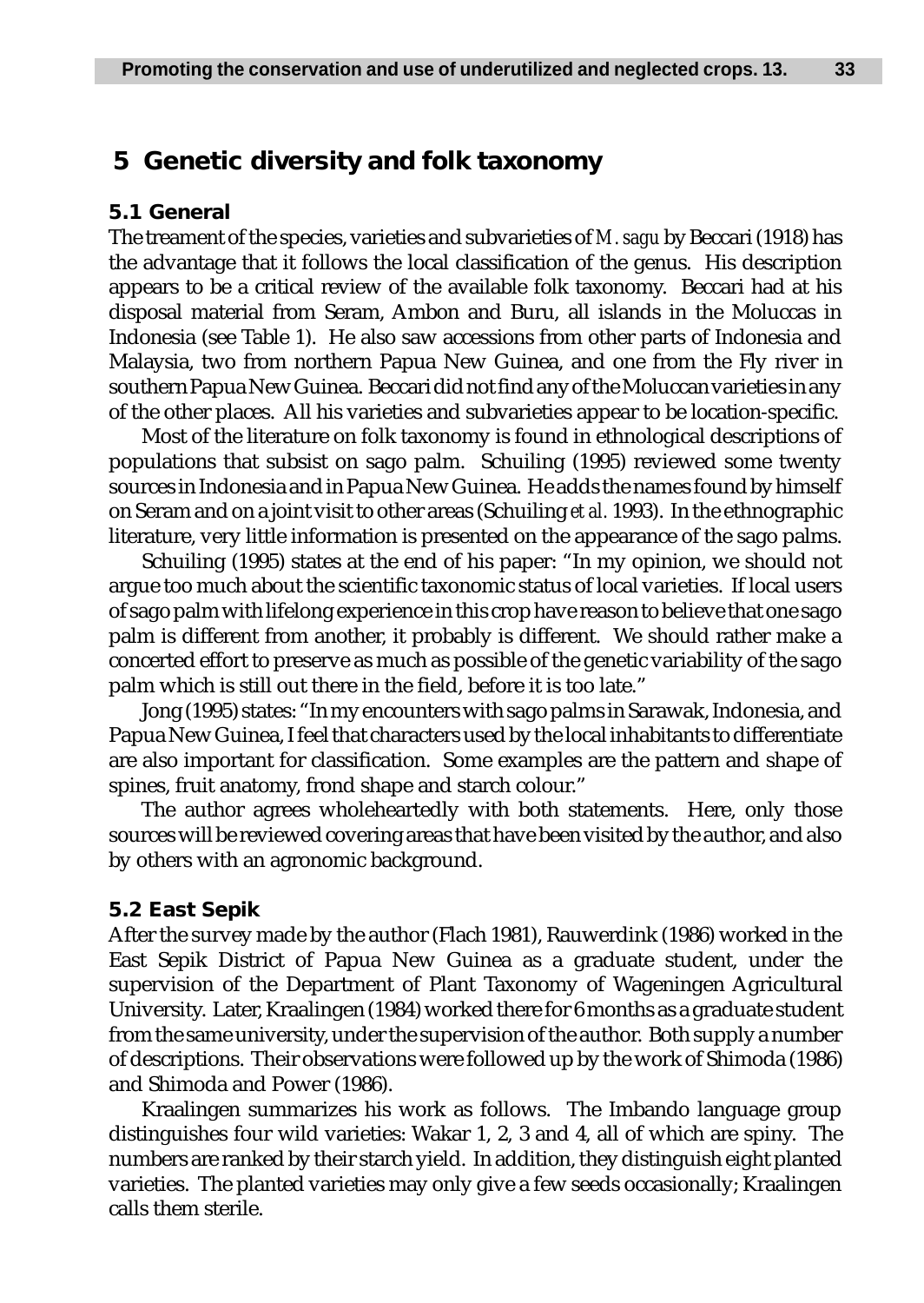| Varieties†                                                                                                          | No. varieties‡ | Length $(m)$                                              | CBH§ (cm)                                                | Bole age¶ (years)                                    |
|---------------------------------------------------------------------------------------------------------------------|----------------|-----------------------------------------------------------|----------------------------------------------------------|------------------------------------------------------|
| 1. forma sagu:<br>*Ambutrun (1)<br>*Ambutrun (2)                                                                    | $3-4$          | 7.6                                                       | 158                                                      | 5.0                                                  |
| *Awirkomatt<br>*Kaparang                                                                                            |                | 4.1<br>8.9                                                | 136<br>114                                               |                                                      |
| 2. forma tuberosum:<br>*Koma<br>Oliatagoe                                                                           | $\overline{2}$ | 5.7<br>3.9                                                | 120<br>129                                               | 4.0                                                  |
| 3. forma micracanthum:<br>*Kang(u)rum<br>*Makap(u)n<br>*Mand(u)m<br>Waipi‡‡                                         | $3-4$          | 7.2<br>10.3<br>n.a.<br>6.5                                | 151<br>132<br>n.a.<br>113                                | 6.3<br>7.2<br>7.9                                    |
| 4. forma longispinum<br>Wild sago palms:<br>*Wakar (1)<br>*Wakar (2)<br>*Wakar (3)<br>*Mandénum (Wakar 4)§§         | $10 - 13$<br>4 | 10.0<br>4.2                                               | 133<br>125                                               | $4.1++$<br>3.2                                       |
| Cultivated palms:<br>*Anum<br>*Ketro<br>Moiap<br>*Ninginamé¶¶<br>*Nago#<br>Passin<br>Ukipi<br>*(Waipi)<br>Wombarang | $6-9$          | n.a.<br>8.2<br>8.0<br>9.6<br>10.0<br>n.a.<br>n.a.<br>n.a. | n.a.<br>132<br>111<br>150<br>129<br>n.a.<br>n.a.<br>n.a. | 5.4<br>$7 + +$<br>6.3<br>5.8<br>7.5<br>$6.8+$<br>7.9 |

## **Table 5. Varieties in East Sepik, Papua New Guinea, arranged according to spininess, length, circumference at breast height (CBH), and estimated bole age at flower initiation.**

All local names are in Imbando, with the exception of 'Passin' and 'Wombarang', which are in Chuimondo.<br>
Total number of varieties: range 18-23.<br>
S<br>
Circumference at breast height.<br>
Estimated at flower initiation.<br>
Also fo Total number of varieties: range 18-23.

§ Circumference at breast height.

Estimated at flower initiation.

Also found by Kraalingen.

Probably taller; ++ probably much taller.

†† 'Awirkoma' literally means 'White Koma', which refers to the white powder at the base of the leaf. It is thus remarkable that both 'Koma' varieties end up in two groups, according to spininess.

‡‡ According to Kraalingen, two varieties are called 'Waipi': a long-spined one that looks like 'Ketro', only the

§§ Forms no trunk

spines on the rachis are longer, and a short-spined one, similar to 'Makap(u)n'.<br>SS<br>The metric of the short-spined one, similar to 'Makap(u)n'.<br>The "Ninginame" might, according to Rauwerdink (1986), be identical with 'Wa<br>A ¶¶ 'Ninginamé' might, according to Rauwerdink (1986), be identical with 'Wakar (1)' or Indigniamé in Chuimondo. According to Kraalingen, 'Nago' might actually be 'Anum', but is derived from Chuimondo, in which language the same palm is called 'Nagon'.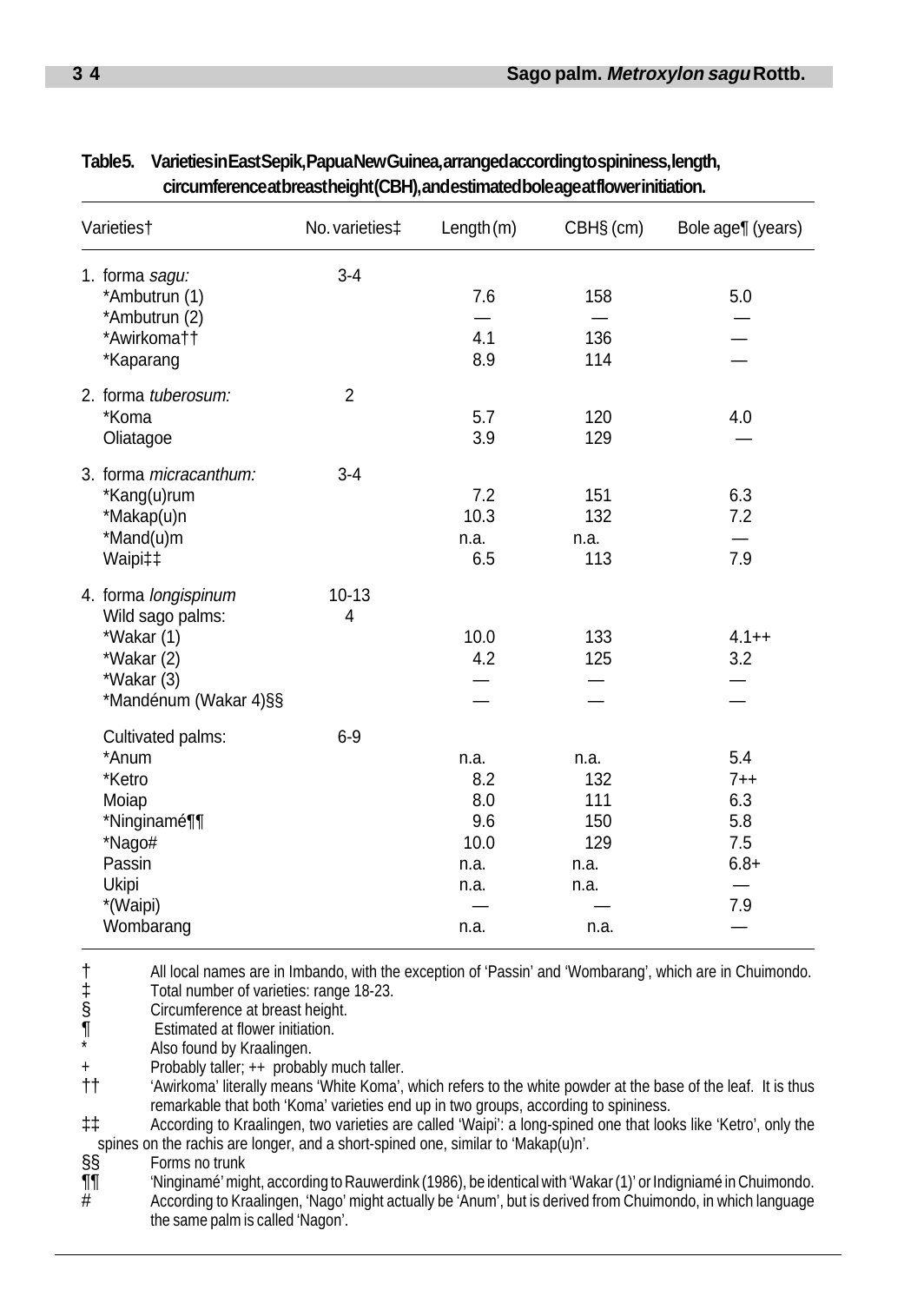Rauwerdink (1986) found that local sago growers distinguish some 20 cultivars in the western part of the Sepik River Basin. He worked with four different language groups. The varieties are presented in Table 5. The length of the bole until the inflorescence of most palms is given, and in addition, the circumference at breast height and the estimated age at flower initiation. The last figure should be regarded with caution: it consists of the age at flowering, calculated from the number of leaf scars and the flowering axes, less the 3 years needed for flower and fruit development. All local names are in Imbando, with the exception of 'Passin' and 'Wombarang' which are in Chuimondo. The varieties also found by Kraalingen are marked with an asterisk. Names given by Kraalingen are given in parentheses.

Kraalingen (1984) found a relationship between length of spines and trunk age, shown in Fig. 10. Not all his varieties are present in the graph.



**Fig. 10.** Length of spines in relation to trunk age in the sago palms of the Imbando language group of the Sepik River Basin in Papua New Guinea. S1 is sucker no.1, etc (from Kraalingen 1984).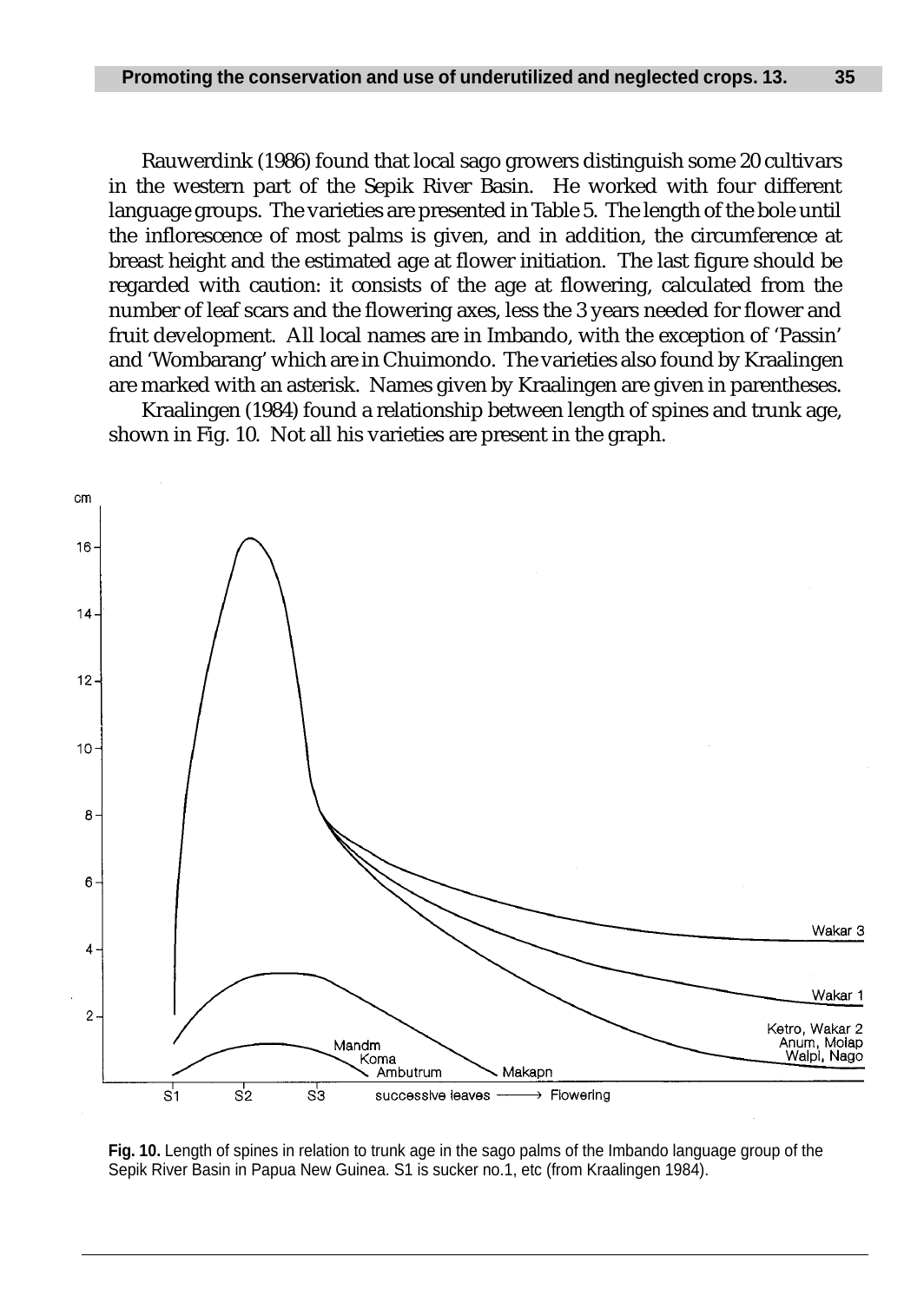Kraalingen (1986) also established the correlations between starch content and some outwardly visible characters among the best wild variety (Wakar 1) in a sample of 19 trunks in the Sepik area. The correlations are presented in Table 6.In each row, the upper figures in the table represent the correlation coefficients, and the lower ones, their significance.

| NFL‡                    | <b>ENLS</b>             | <b>AIL¶</b>                | LHI#                       | NIN††                      | SCP <sub>11</sub>       |                                        |
|-------------------------|-------------------------|----------------------------|----------------------------|----------------------------|-------------------------|----------------------------------------|
| 0.014<br>0.953<br>1.000 | 0.234<br>0.324<br>0.788 | 0.071<br>0.772<br>$-0.157$ | 0.261<br>0.281<br>$-0.001$ | $-0.332$<br>0.614<br>0.302 | 0.186<br>0.440<br>0.312 | <b>CBH</b><br><b>CBH</b><br><b>NFL</b> |
|                         | 0.000<br>1.000          | 0.522<br>$-0.126$          | 0.996<br>$-0.036$          | 0.209<br>0.0189            | 0.193<br>0.499          | <b>NFL</b><br>ENL                      |
|                         |                         | 1.000                      | 0.809                      | $-0.868$                   | $-0.464$                | ENL<br><b>AIL</b><br>AIL               |
|                         |                         |                            | 1.000                      | $-0.796$<br>0.000          | 0.529<br>0.020          | LHI<br>LHI                             |
|                         |                         |                            |                            | 1.000                      | 0.421<br>0.072          | <b>NIN</b><br><b>NIN</b><br><b>SCP</b> |
|                         |                         |                            | 0.607                      | 0.884<br>0.000             | 0.438<br>0.000          | 0.030<br>0.046<br>1.000                |

**Table 6. Correlation matrix of a number of externally visible characteristics of sago palms, of the wild variety Wakar (1) (Kraalingen 1986).**

† Circumference at breast height. †† Number of internodes.

‡‡ Pith starch content (g/cm3).

Expected minus real number of leaves.

 $\P$  Average internode length.  $\#$  Length of highest internodes.

Upper figures represent the correlation coefficients. Lower figures represent significance.

Kralingen also established the best regression equation out of the correlations:

 $(SCP) = 0.2190 + 0.0242$  (ENL) - 0.0108 (LHI)

where  $SCP = predicted$  dry starch content of pith in  $g/cm3$ ;  $ENL = deviation$  between number of leaves found at flooding and expected number of leaves at the end of the dry period, and LHI = length of highest internodes on the bole.

The amount of starch in a bole can then be calculated by multiplying the predicted dry starch content by the volume of pith in the bole. The equation predicts 76% of the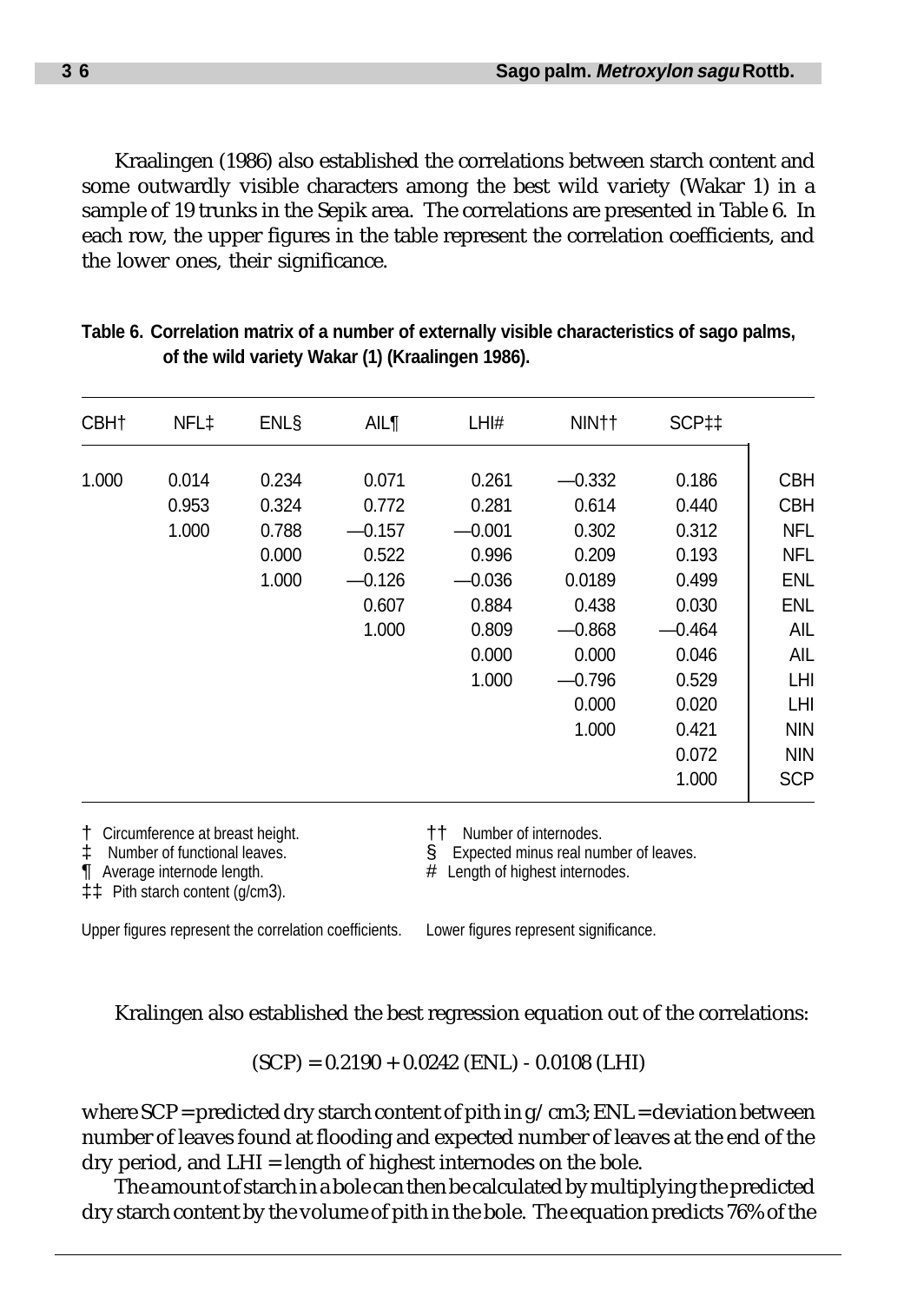yield. The average yield of the wild variety Wakar 1 amounted to 70 kg of dry starch. The correlation shows that the flooding regime has an important influence on yield: at flooding, the number of leaves decreases. After flooding, the number of leaves increases by 1.25 leaves/month on average, without flooding. In practice, the number of leaves per trunk increases from 13-14 to 20-21. Obviously, slowing down leaf production increases the age at which the trunk becomes fell-ripe.

Shimoda (1986) did research in the same region. He found that 'Anum' and 'Ketro' are the most favoured cultivars, owing to their high yields. They occupy 25.3 and 32.5% of his sample areas, respectively. Growers prefer spiny cultivars because they are protected against attack by wild boars; spineless cultivars occupy only 6.6% of the areas. A sample of boles, stored in the nearby loop of the river, contained seven 'Ketro' boles, with an average of 84 scars (bole age at inflorescence, 7 years). In addition, there were two 'Koma' boles with 74 leaf scars (bole age at inflorescence, 6.2 years) and five 'Ambutrun' boles (of the same age at inflorescence). According to the author's estimation, the ages at flower initiation would be 5, 4 and 4 years, respectively. 'Koma' is considered by Shimoda (1986) to be spiny, but Rauwerdink puts it under his forma *tuberosum*, which means that knob-like structures are only present at the base of the plant. In an adjacent wild area, Shimoda found Wakar 1, Wakar 2 and Wakar 3 (covering 26, 42 and 32% of the sample area, respectively). Wakar 4 was not found in this area. Of these varieties, only Wakar 1 is occasionally used for starch extraction.

Shimoda and Power (1986) report on the same area, albeit for different purposes. Strikingly, they do not mention any of the earlier publications on the subject. They present data on leaf scars and living leaves of a number of varieties as also mentioned by Rauwerdink and Kraalingen (see Table 7).

|                     |                    |                      | No. years until inflorescence initation |                             |                      |  |
|---------------------|--------------------|----------------------|-----------------------------------------|-----------------------------|----------------------|--|
| Name of<br>cultivar | No. leaf<br>scars  | No. living<br>leaves | Shimoda<br>(1986)                       | Shimoda and<br>Power (1986) | Rauwerdink<br>(1984) |  |
| Wakar               | 53                 | 20                   |                                         | 4.5                         | $4.1 + +$            |  |
| Wakar               | 57 (53) $\ddagger$ | 15 (19)              |                                         | 4.5                         | 3.2                  |  |
| Ketro               | 69                 | 22                   | 5                                       | 5.75                        | $7 + +$              |  |
| Makapun             | 75 (70)            | 14 (19)              |                                         | 5.8                         | 7.2                  |  |
| Kangrum             | 65                 | 19                   |                                         | 5.4                         | 6.3                  |  |
| Ambutrun            | 81                 | 20                   | 4                                       | 6.75                        | 5.0                  |  |
| Awirkoma            | 93 (88)            | 15(20)               |                                         | 7.33                        |                      |  |
| Koma                |                    |                      | 4                                       |                             | 4.0                  |  |

**Table 7. Number of years of bole growth until flower initation, calculated from data presented by Shimoda (1986), Shimoda and Power (1986) and Rauwerdink (1984).**

† Data not available.

‡ Figures in brackets are the author's corrections.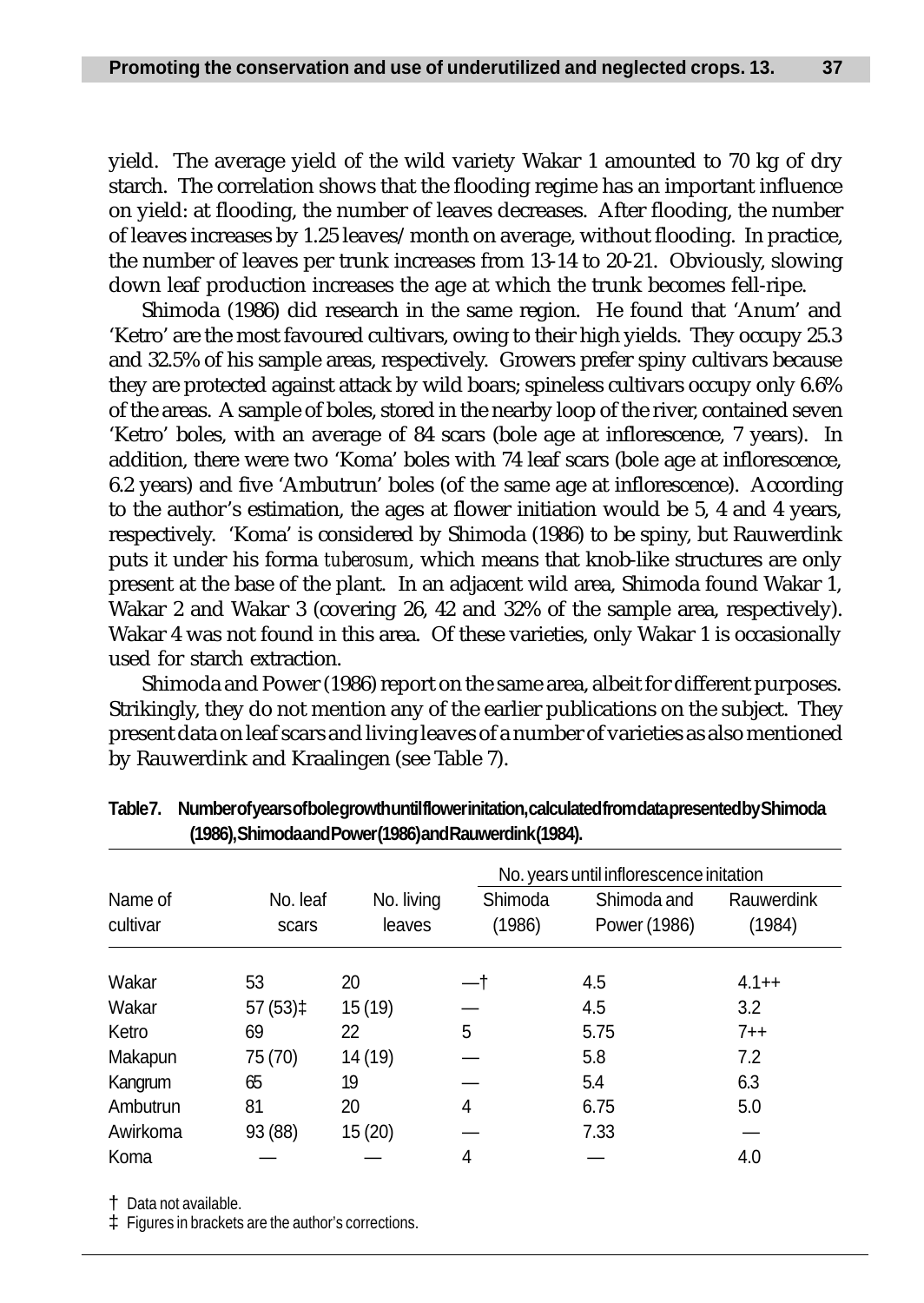#### **5.3 Halmahera**

On Halmahera, an island in the northern Moluccas, a number of surveys have been made. The first was in 1884 by Campen, an officer in the former KNIL, the Royal Dutch East Indian Army, who was stationed on the island. He gave a general description of its agriculture, in which the sago palm plays an important role, although he did not state on which part of this large island he made his observations.

A century later, a Japanese group did a survey on the northern part of the island, apparently in an area with a different language, Galela. In the group's combined report, Yoshida (1980) wrote an excellent chapter on the island's folk taxonomy. Schuiling *et al.* (1993) visited the island in 1992 to see the operation of INHUTANI I, running a 6000 t dry starch factory. In their report a limited number of varieties were described.

Starting from the work of Yoshida (1980), the author has tried to place the varieties of both Campen (1884) and Schuiling *et al.* (1993) in the same key. Yoshida states: "Galela people divide the sago palm into eight varieties, which they can identify instantly. However, they have difficulty in explaining the differences between the varieties, and it appears that they do not clearly recognize the distinctive features of the different varieties, but that recognition is rather gestalt." Only after repetitive questioning and explanations could the differences be made clear to the foreign observer. There were two levels of classification, one at the sucker level and one at the level of a growing bole. Keys for both are presented in Figures 11a and b.

Campen (1884) presents seven varieties, as distinguished by the local population:

- 1. Toppo bohekka', with small spines, 5 cm long, and white starch.<br>2. Soang', with spines 1 cm long, and reddish starch.
- 'Soang', with spines 1 cm long, and reddish starch.
- 3. 'Bawah', without spines, and often with reddish starch.
- 4. ('Toppo) Nau', a large bole with spines of at least 15 cm, and white starch.
- 5. 'Hangee bohekka', without spines and small, yellowish rachides
- 6. 'Hangee', without spines, and wider, darker green rachides than 'Hangee bohekka'.
- 7. 'Bawah namalau', with many rather tough fibres, and therefore hard to work with a low yield. Spininess and starch colour are not mentioned.

According to Yoshida, the 'Kuweso', 'Sika' and 'Yafa' varieties possess reddish starch, while for Campen, this holds for 'Soang' (2) and for 'Bawah' (3) only. But the classifications cannot be brought together; it is only possible in part to relate the varieties distinguished by Campen and Yoshida with those presented by Schuiling *et al.* (1993). The latter describe three palms, i.e. 'Sisika', a spined palm with 52 leaf scars, measured in the first bole until flower initiation, and 72 in the second. This palm is considered to be wild. Its name is rather close to Yoshida's 'Sika', and also to a palm with large spines. The other two are 'Béka' and 'Ratému', both with 72 leaf scars at flower initiation.

From Ternate, a small island close to Halmahera, Schuiling *et al.* collected two varieties, 'Hange' and 'Soang'. Both names can be found in the list made by Campen (1884), and, remarkably, have persisted unchanged for over 100 years. Unfortunately, Schuiling and coauthors only made fruit counts, and did not describe the varieties in detail.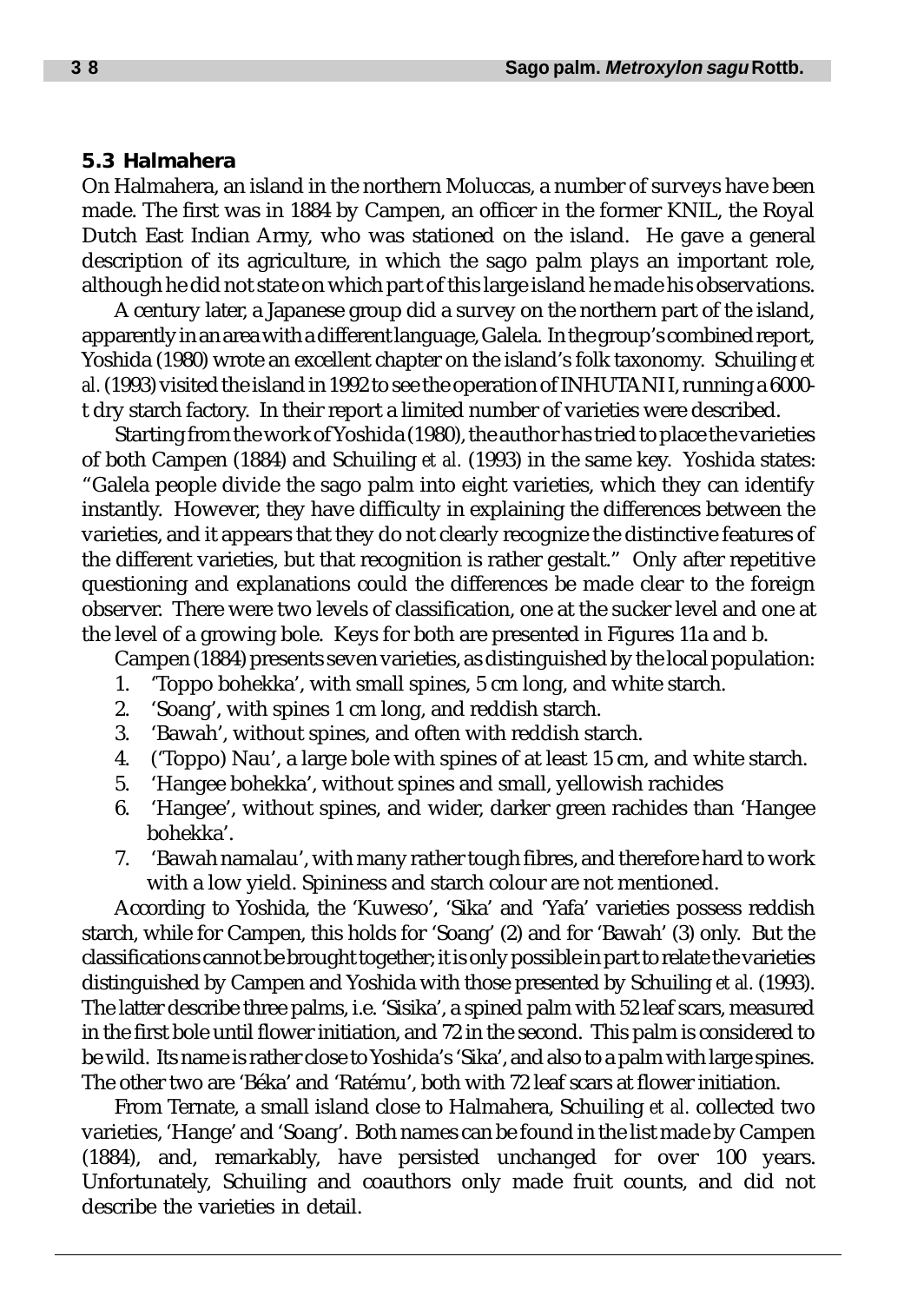With respect to comparison with East Sepik, Kraalingen (1984) describes both stages, which are also described by Yoshida (1980). Unfortunately, this was not known to Kraalingen when he did his research. The author tried to apply Yoshida's key to the work of Kraalingen, but this proved impossible without seeing the varieties directly. In both areas, however, the local sago palm experts use the same properties to classify varieties. Thus, it is still uncertain whether both areas have varieties in common.

In Table 8, Yoshida presents interesting data on the quality of leaflets used in the production of thatch. The first two varieties — 'Sika' and 'Yafa' — are seldom used for thatch. 'Kuweso' leaflets are rather tough, and require a considerable amount of work. These are often used as roofing material for people's dwellings. 'Sirigi' leaflets are fairly strong and are sometimes also used by villagers. Thatch made from 'Seho ma tano' leaflets is also fairly strong and is easily made, as are 'Roku ma ano' leaflets. 'Roku ma amo pusa' thatch requires more leaflets, and also more time. 'Bobarai' thatch is easily made, but weak.

| Variety          | Degree of<br>spininess | Thickness of<br>leaflets | Width of<br>leaflets | Length of<br>leaflets |
|------------------|------------------------|--------------------------|----------------------|-----------------------|
| Sika             | $^{++}$                |                          |                      |                       |
| Yafa             | $^{++}$                |                          |                      |                       |
| Kuweso           | $\ddot{}$              | $^{++}$                  | $\ddot{}$            | ÷                     |
| Sirigi           | $\ddot{}$              | +                        | $++$                 |                       |
| Seho ma tano     | $\ddot{}$              | +                        | $\ddot{}$            |                       |
| Roku ma amo      | 土                      | ÷                        | $++$                 |                       |
| Roku ma amo pusu | $\ddot{}$              | +                        | $\ddot{}$            |                       |
| Bobarai          |                        | 土                        | ÷                    |                       |

| Table 8. Characteristics of sago palm leaflets on Halmahera, northern Moluccas (Yoshida |  |
|-----------------------------------------------------------------------------------------|--|
| 1980).                                                                                  |  |

 $++$  = very high;  $+=$  high;  $\pm$  = moderate;  $\rightarrow$  = low.

### **5.4 Northern Irian**

In 1984, the author took part in a survey along the north coast of Irian, in Waropen, on the eastern side of the MacCluer Gulf. The soils in the area are continuously wet: rainfall exceeds evapotranspiration. Occasionally, flooding occurs. Part of the coastal population consists of people who migrated there from the mountains some 50 years ago. These groups now use the same names for sago as those used by the original inhabitants of the area. According to a local farmer, his people distinguish three spined varieties and one non-spined variety.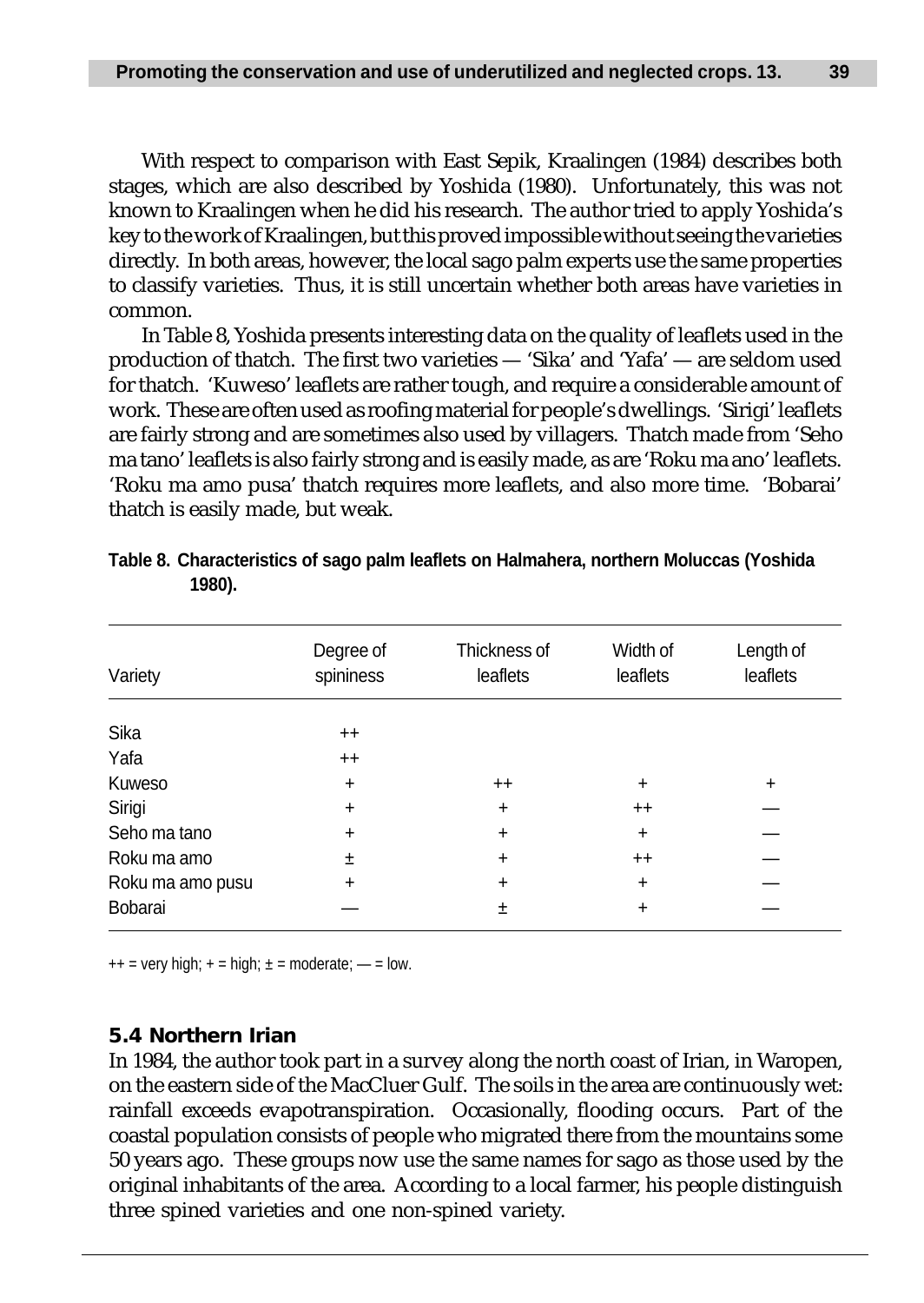

**Fig. 11.** Galela classification of sago palms at (a) the sucker level and (b) at the bole growth level (from Yoshida 1980, courtesy of the National Museum of Ethnology, Osaka).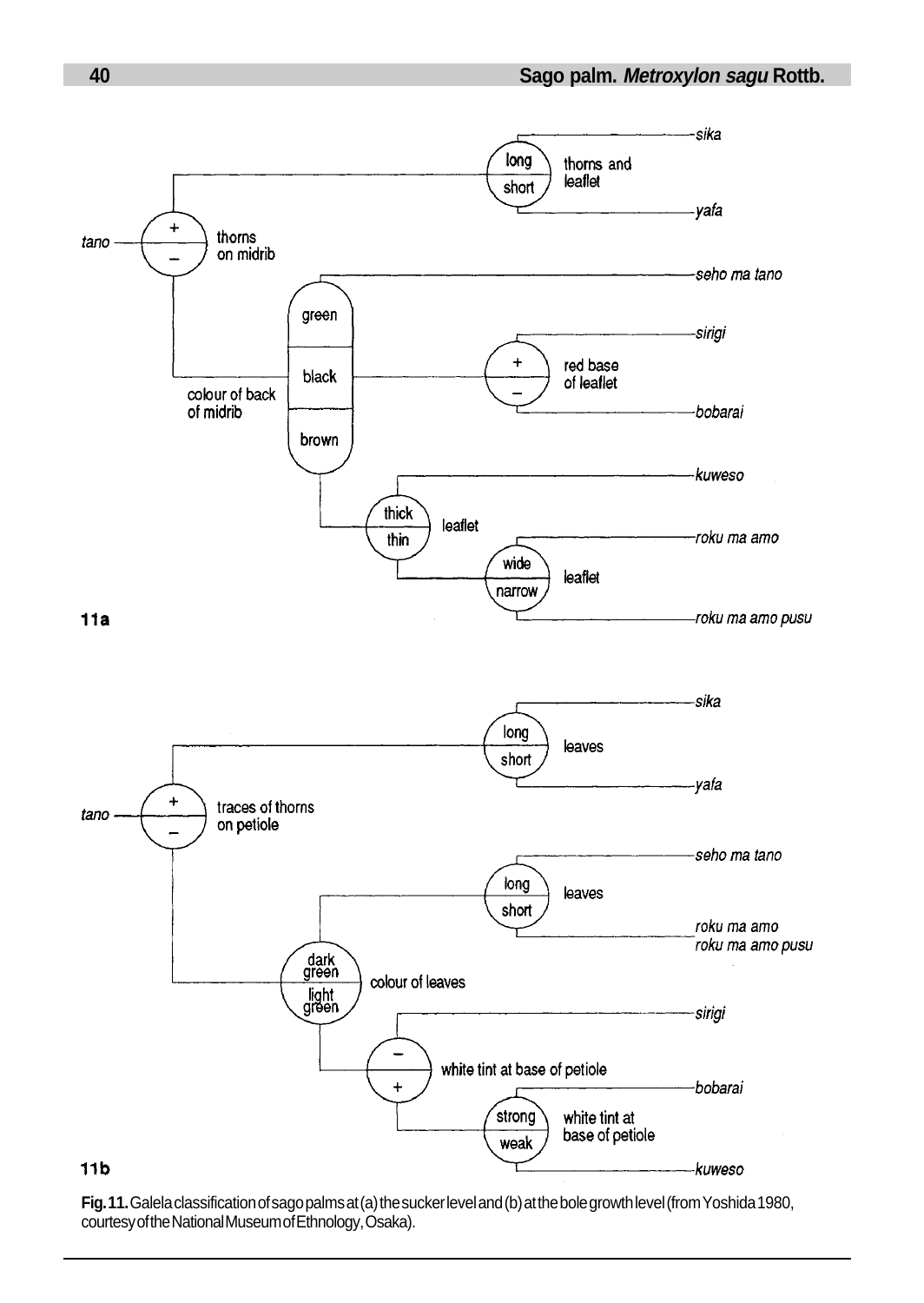- 'Mai', or 'Nduanda' (if planted). Of this variety, there are two different bole ages at flower initiation, i.e. 6-7 years ('Mai 2') and 9-10 years ( 'Mai 1' or 'Nduanda'). 'Nduanda' of 9-10 years is preferred. Bole age at flower initiation is not constant in the wild variety, and the grower may thus choose which one he wants to multiply vegetatively. The palm with the largest bole circumference and the tallest bole was most frequently grown.
- 'Ndosa', or 'Sakambai' (if planted). This variety has a constant bole age of 9-10 years at flower initiation.
- 'Faréi', a variety with short, soft spines. The variety has a bole age at flower initiation of 6-7 years.
- 'Umbéni', an unspined, small palm, with a lifespan of 6 years from planting as large sucker, to seed formation. The variety appears to be identical with Moluccan 'Molat' and Imbando 'Ambutrun'.

Palms belonging to the lower age group gave too little starch per bole. Local growers preferred the varieties, and both of these varieties ('Faréi' and 'Umbéni') were not seen. The bole age of 'Nduanda' and 'Sakambai' is thus 9-10 years. Large uniform tracts of 'Sakambai' were found in a vegetation that could be called sago palm forest. Table 9 presents estimates of starch density, size, leaf area and productivity of different sago palms, calculated from the measurements taken. The method of analysis used is that of Flach *et al.* (1986a). 'Sakambai' proved to be the best cultivar by far in the rather small sample. There may be considerable scope for selection of better palms in all groups, however, especially 'Mai 2'. For comparison, the situation under regular cultivation in Batu Pahat, Johore, West Malaysia is also given.

## **5.5 Western Irian**

From 1950 to 1957, an experimental project was carried out on the island of Salawati, by a Dutch starch manufacturer (Holmes *et al.* 1984). The original data are no longer available, but the results after statistical analysis are. These are shown in Table 10. The wild stands were and still are found on clayish soils that are flooded for only part of the year.

From the data provided in the table, the average values for wild trunks from Salawati can be calculated. The average trunk weighs 1000 kg, has 250 kg of bark and 750 kg of fresh pith. The pith contains 150 kg of dry starch, 105 kg of other dry matter and 495 kg of moisture. At 1.2 m3/1000 kg of pith, an average pith starch density of 16.7 g/100 cm3 can be calculated.

On the same island, albeit at some distance from the site of the earlier project, Schuiling *et al.* (1993) collected data on the local folk taxonomy. The results are presented in Table 11. At the time of the visit, the area was completely dry. Groundwater level was 1 m below soil level. According to the information received, this happens fairly often, especially in the Australian summer, but the area was reported to be often flooded in the wet season. Excavating at the side of a dry waterhole at 1 m depth, it was possible to see the sago palm roots, their white tips indicating that they were alive and growing. The pneumatophores on top of the soil, however, had withered.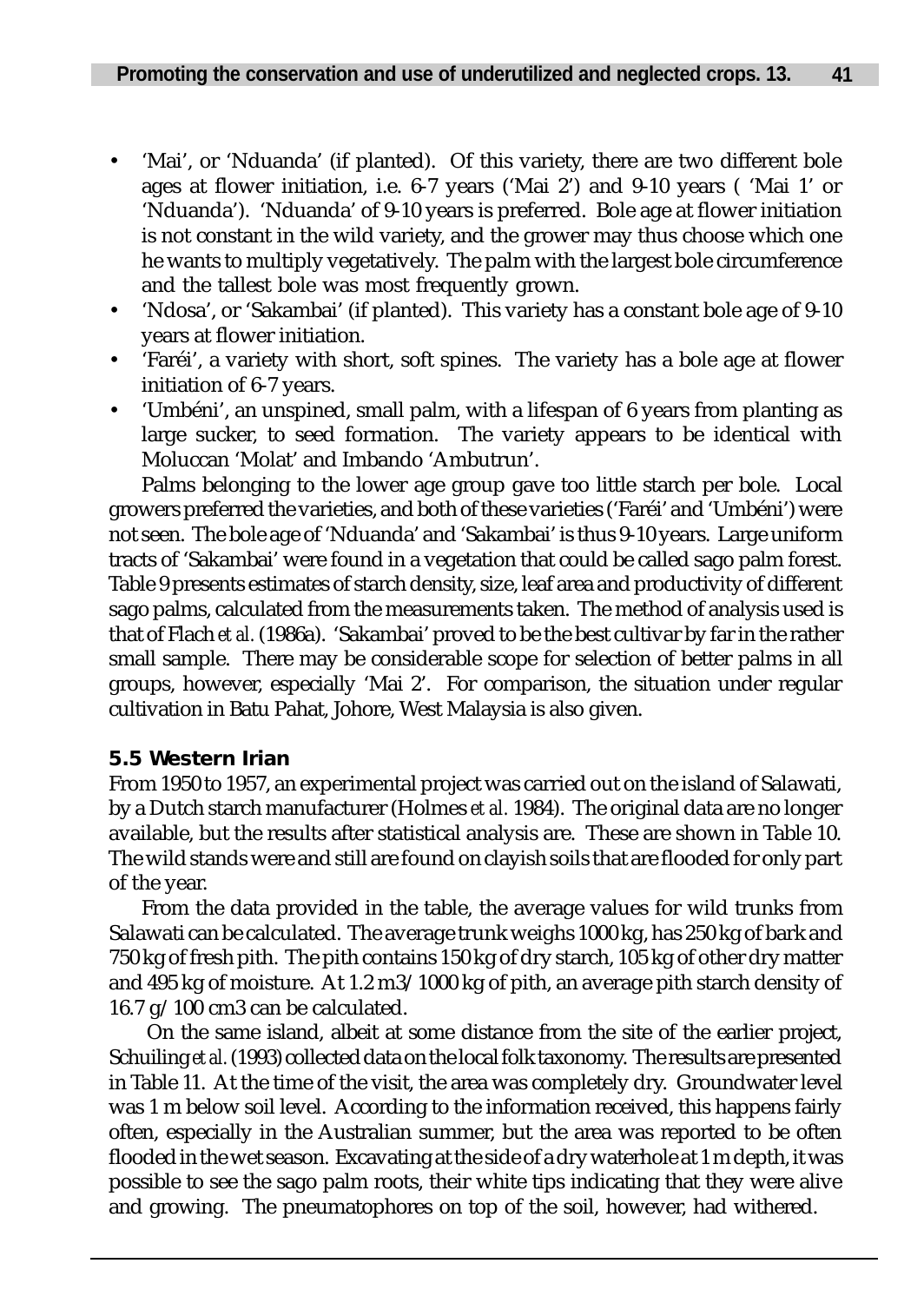|                | Starch density (g starch                                          | <b>CBH</b>   | Length | Leaf area | Dry starch |  |
|----------------|-------------------------------------------------------------------|--------------|--------|-----------|------------|--|
|                | per 100 cm3 pith)                                                 | (cm)<br>(cm) |        | (m2)      | (kg)       |  |
|                | 'Ndosa' or 'Sakambi': bole age at flower initiation 9-10 years†   |              |        |           |            |  |
| 1              | 15.1                                                              | 155          | 1440   | 232       | 337        |  |
| $\overline{2}$ | 13.8                                                              | 122          | 1530   | 208       | 169        |  |
| 3              | 3.7                                                               | 172          | 2060   | 268       | 145        |  |
| Mean           | 10.9                                                              | 150          | 1677   | 236       | 217        |  |
|                | 'Mai 1' or 'Nduanda': bole age at flower initiation 9-10 years‡   |              |        |           |            |  |
| 1              | 8.5                                                               | 97           | 1350   | 120       | 53         |  |
| 2              | 3.7                                                               | 139          | 1970   | 108       | 82         |  |
| 3              | 3.4                                                               | 140          | 2040   | 64        | 85         |  |
| Mean           | 5.2                                                               | 125          | 1787   | 97        | 77         |  |
|                | 'Mai 2': bole age at flower initiaition 6-7 years§                |              |        |           |            |  |
| 1              | 11.8                                                              | 119          | 1030   | 146       | 118        |  |
| 2              | 11.6                                                              | 120          | 1040   | 114       | 104        |  |
| 3              | 10.1                                                              | 149          | 1190   | 104       | 170        |  |
| 4              | 9.1                                                               | 134          | 1200   | 106       | 107        |  |
| 5              | 3.4                                                               | 144          | 1430   | 92        | 58         |  |
| 6              | 2.5                                                               | 130          | 850    | 78        | 19         |  |
| 7              | 1.6                                                               | 116          | 1060   | 78        | 11         |  |
| 8              | 1.2                                                               | 114          | 1070   | 78        | 7          |  |
| Mean           | 6.4                                                               | 128          | 1109   | 100       | 74         |  |
|                | Situation under cultivation in Batu Pahat, Johore, West Malaysia¶ |              |        |           |            |  |
|                | 30                                                                | 120          | 700    | 90        | 180        |  |

### **Table 9. Comparison of starch density, size, leaf area and productivity of different sago palms in Waropen, Irian.**

† Average production per year of bole growth = 21.7 kg (217/10).

‡ Average production per year of bole growth = 7.7 kg (77/10).

§ Average production per year of bole growth = 10.6 kg  $(74/7)$ .

 $\P$  Average production per year of bole growth = 45 kg (180/4).

Source: unpublished data from field research of Flach and Gandri Simbardjo, 1984.

### **Table 10. Mean starch content of wild sago palm trunks harvested on the island Salawati, Irian, Indonesia (after Flach and Schuiling 1989).**

| Part of trunk             | Mean | Low | High |  |
|---------------------------|------|-----|------|--|
| <b>Bark (%)</b>           | 25   |     |      |  |
| Moisture in pith (%)      | 66   | 55  | 70   |  |
| Starch in dry matter (%)  | 51   | 40  | 76   |  |
| Starch in fresh pith (%)  | 20.5 | 15  | 30   |  |
| Dry starch per trunk (kg) | 150  | 90  | 325  |  |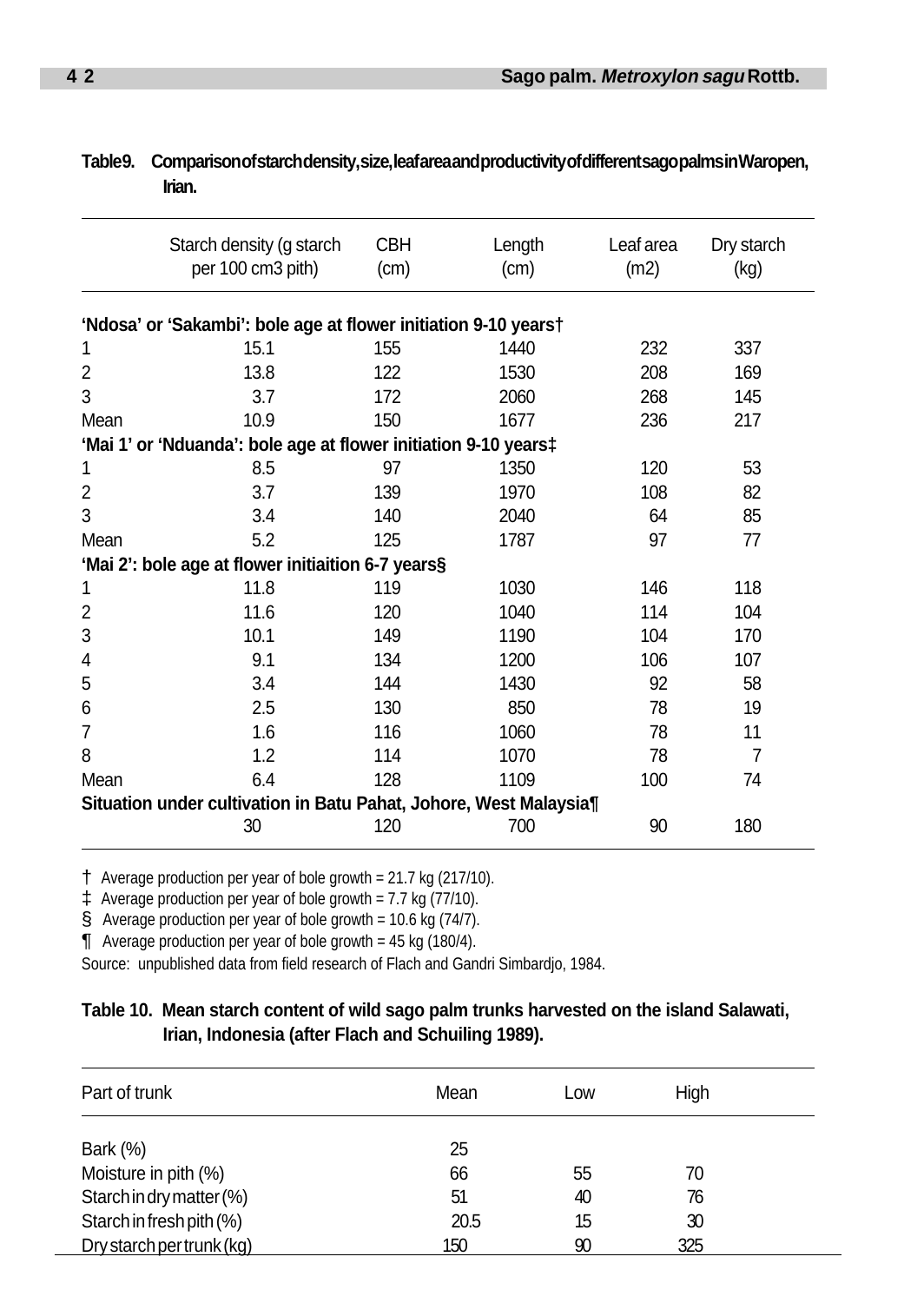| Group/namet  | Spines    | <b>Status</b> | Life cycle<br>(years) | Other properties                                                                       |
|--------------|-----------|---------------|-----------------------|----------------------------------------------------------------------------------------|
|              |           |               |                       |                                                                                        |
| Group 1      |           |               |                       |                                                                                        |
| 'Fok'        | $\ddot{}$ | planted       | 15                    | seeds infrequent                                                                       |
| 'Fok surare' | $\ddot{}$ | planted       | 15                    | spinecombs closer and whiter than in 'Fok'                                             |
| Group 2      |           |               |                       |                                                                                        |
| 'Snang'      | $\ddot{}$ | planted       | $15+$                 | seeds infrequent                                                                       |
| 'Nesek lege' | $\ddot{}$ | planted       | 20                    | thin bark, leaf sheaths adhere                                                         |
| 'Keta'       | $\ddot{}$ | planted       | 20                    | as 'Nesek lege' with thicker bark                                                      |
| ʻKla'        | $\ddot{}$ | planted       | 20                    | soft bark and pith                                                                     |
| 'Kuf bra'    | $\ddot{}$ | planted       | 20                    | leaf sheaths fall off, blue leaf base                                                  |
| 'Snang kwi'  | $\ddot{}$ | planted       | 20                    | tallest palm, grows dry, as rattan                                                     |
| Group 3      |           |               |                       |                                                                                        |
| 'Katun'      |           | planted       | 20                    | like nipa palm                                                                         |
| Group 4      |           |               |                       |                                                                                        |
| 'Mdah'       | $^{++}$   | wild          | 20                    | largest trunk, seeds frequent, thickest<br>bark, longest spines, leaflets most durable |
|              |           |               |                       |                                                                                        |

#### **Table 11. Sago palm varieties on Salawati island, Irian, Indonesia (Schuiling et al. 1993).**

† The variety names given here are all derived from 'Wah', generally the local name for sago palm.

All varieties give white starch. Good boles of 'Fok' and 'Snang' may yield 60 *tumang toko*, a basket made of sago palm leaflets as sold in a shop. Such a *tumang* is approximately 50 cm wide and 17 cm deep, containing approximately 8.5 L of wet starch. This would be equivalent to approximately 5 kg of dry starch. The boles mentioned would thus produce some 300 kg of dry starch. This is double the average starch yield found by Holmes *et al.* (1984) for the same area, and still below the maximum yield found by them of 325 kg.

Remarkably, the variety with red starch is not found in the area. The life cycle of the quickest variety is only 15 years, and of the others, 20, or even longer. It may well be that the succession of a rather low water level by quite prolonged flooding is responsible for an extension of the duration of growth, as shown by Kraalingen (1986) for the Imbando area in Papua New Guinea (see **section 5.2**). This area has regular flooding during the wettest season, but no extremely dry period.

On Salawati, locals stated that the Bintuni area has the same varieties of sago palm. Zwollo (1950), who was working there, reported that Bintuni occasionally becomes so dry that the sago palms burn in forest fires. This was confirmed by personnel in Djajanti, now harvesting in the Bintuni area.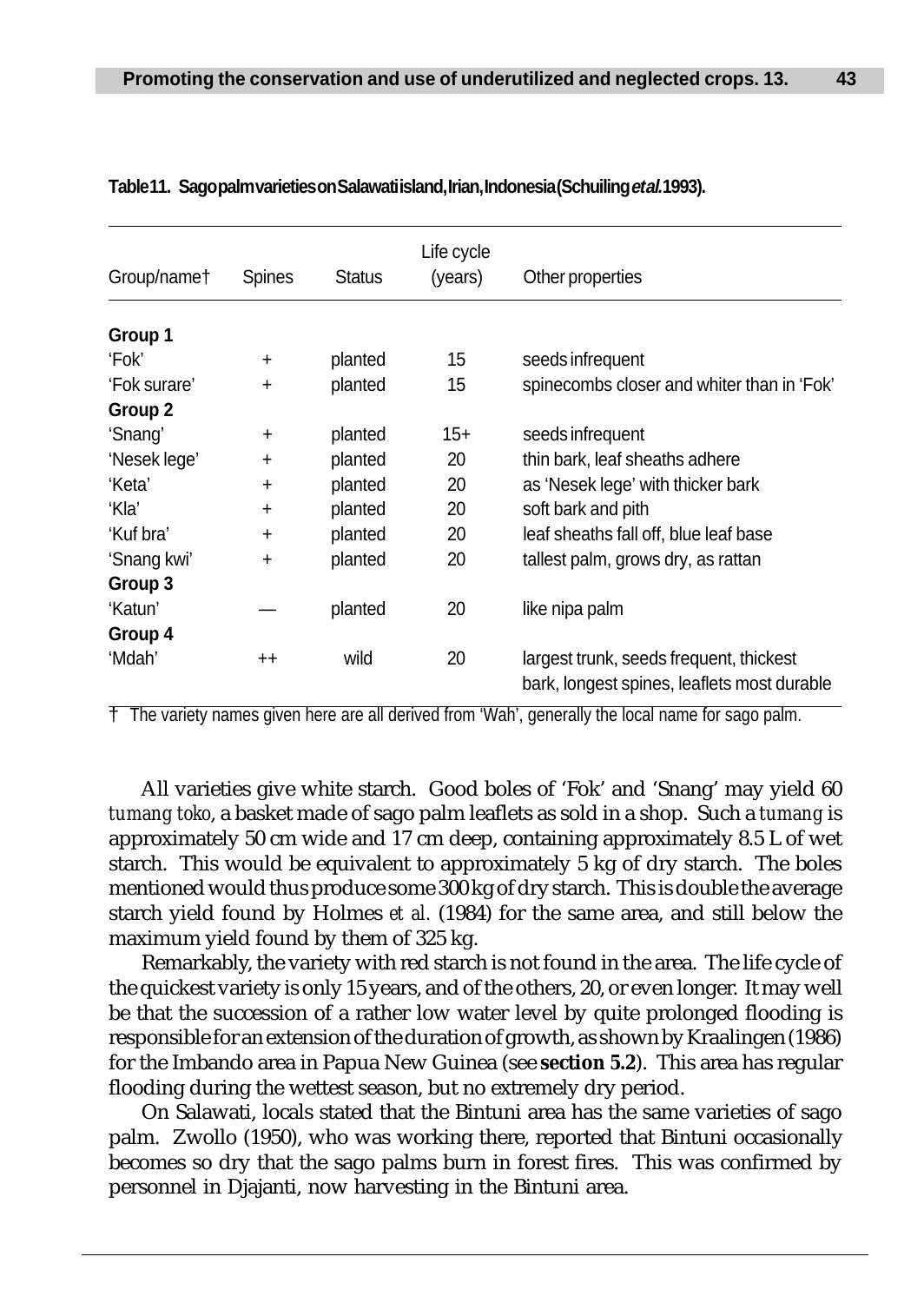#### **5.6 Critical evaluation**

#### **Relation between age and number of leaf scars**

Most of the research reported here was done before the model used in Table 2 had been developed, and the probable relation between number of leaf scars and age was not yet known. Owing to this, too little attention has been paid to the estimated duration of growth. The criteria developed by Rauwerdink and those of Shimoda and Power differ, and it is not easy to determine when flower initiation occurs. This can only be done with certainty by opening the growing point.

Although both Rauwerdink and Kraalingen state that the local sago growers do not attach importance to high productivity, this is not the experience of the author. If asked, the sago growers immediately reply that you should use their 'Ambutrun', as it has a short growing period. The duration of bole growth is thus probably an important distinguishing character. Considerable variation in the data is apparent, however, and it could well be that only vegetatively propagated (clonal) material possesses a constant number of leaf scars on the bole at flower initiation. However, in a population derived from crosses, the number may vary around a mean, as was found in Sarawak (see **section 2.2**). This was also the opinion of the local farmer interviewed in Waropen, northern Irian (see **section 5.4**). Only under optimal conditions might the number of leaf scars be a reliable way of estimating the duration of growth. Both drought and flooding can extend the duration of growth, while keeping the number of leaf scars down. There may thus be a difference between the physiological age, as indicated by the number of leaf scars, and the real age, as indicated by the number of years. Further research needs to be done on this subject.

#### **Spininess**

Imbando people recognized the variety grown in Batu Pahat by means of a colour photograph as their cultivar 'Ambutrun'. 'Ambutrun' is said to be sterile; it apparently does not give seeds in the fruits. In Batu Pahat, however, if this palm is not cut at flower initiation, or just before, it produces seeds abundantly. The offspring produce spiny and non-spiny palms, with all sizes of spines. 'Ambutrun' may well be identical with Beccari's 'Molat', which he classified as spineless. Beccari (1918) already doubts that spininess is a distinguishing character. He writes "even the spinescence is probably a character of little diagnostic value, as it often happens in other palms, in *Calamus* for instance, that some specimens identical in all the reproductive organs, have the leaf sheaths sometimes densely covered with spines and at other times smooth". Barrau (1959) was of the same opinion.

The distinction was subsequently shown to be invalid by Kraalingen (1984) and Flach (1983). Often, a wide variation in spininess is found in the offspring of one mother palm, awareness of which can be elicited from sago growers. In the Moluccas, local people are aware that there are also spined 'Molat'. Schuiling (1991) also speaks of *molat berduri*, meaning 'spiny Molat'. Furthermore, Kraalingen (1984) established that spininess varies with age.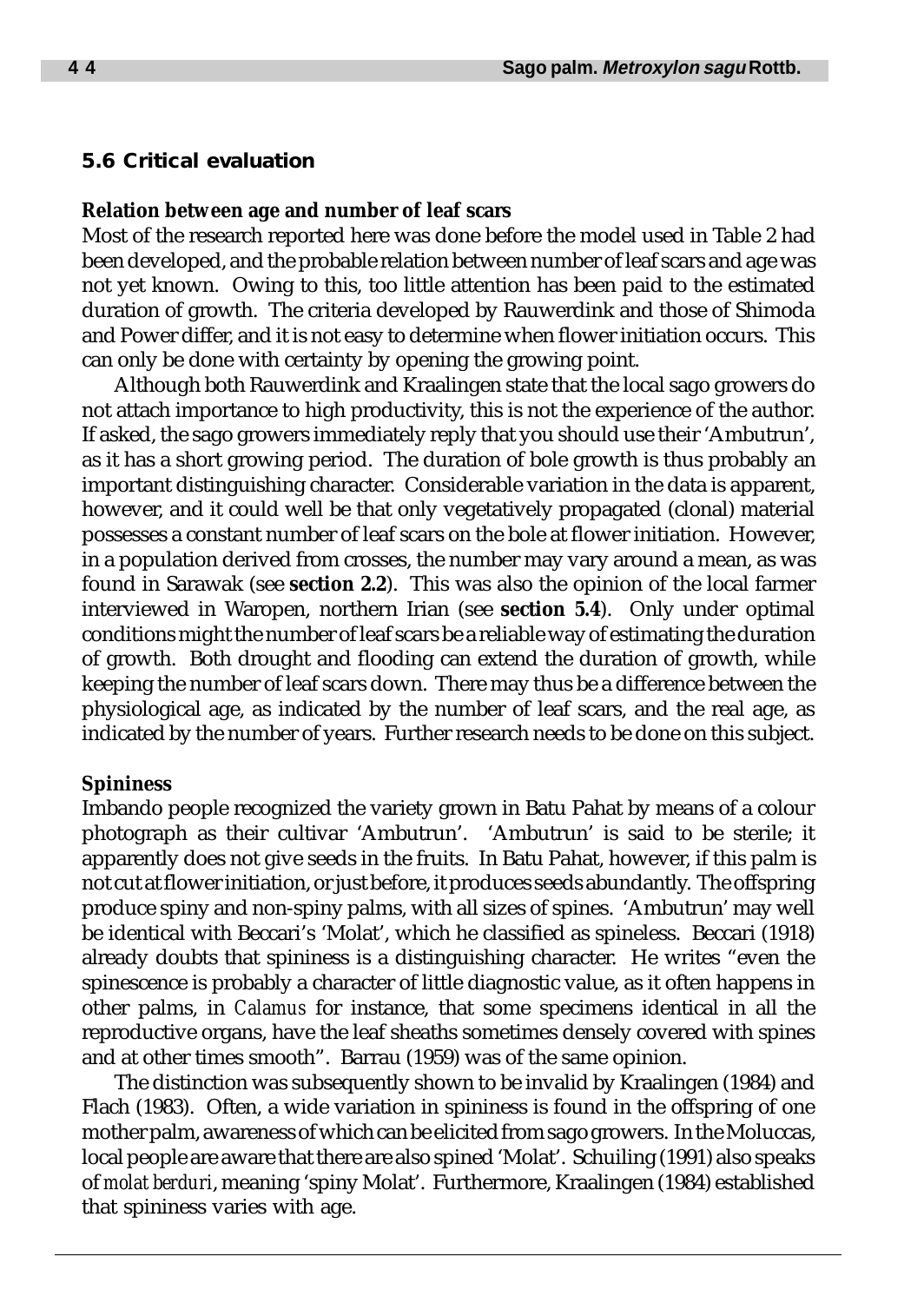Rauwerdink points out that in his four forma, spininess could well be a character controlled by only two genes. His ideas are presented in Table 12. It is certainly a freely crossing character in 'Molat', but it is not known if spininess is a freely crossing character in all of the other varieties, however.

|    | AB        | Ab        | аB        | ab        |
|----|-----------|-----------|-----------|-----------|
| AB | AABB      | AABb      | AaBB      | AaBb      |
| Ab | AABb      | AAbb      | AaBb<br>М | М<br>Aabb |
| aB | AaBB      | AaBb<br>М | aaBB      | aa $BBT$  |
| ab | AaBb<br>М | Aabb      | aaBb      | aabb<br>S |

**Table 12. The four forma of spininess, as controlled by two genes, according to Rauwerdink (1986).**

L = longispinum: 7 out of 16; M = microcanthum: 4 out of 16; T = tuberatum: 4 out of 16; S = sagu: 1 out of 16.

# **Trunk size**

Sago palm trunks growing isolated on good soils may show a considerably larger circumference than those growing in groups. Circumference depends on the number of fronds present in the crown, with the diameter increasing with the number of fronds. It is not yet certain which factors influence growth pattern. For example, a sago palm trunk growing in isolation in the Sepik River Basin reached a circumference of over twice that of one of the same variety growing in a group. The leaf scars are then usually rather close to each other, which produces a short and sturdy palm. Furthermore, palms that are nurtured do considerably better than those that are not. Variation in trunk diameter along the length of a palm can also be seen in palms in a planting (as explained in **section 2.3**). In general, it can be concluded that circumference is more important for the amount of pith in the trunk than length.

## **Recognizing varieties**

Sago growers usually recognize a variety from quite a distance, by its general appearance. This excludes spininess, which can only be judged from close range. During field trips, discussion of this characteristic tends to dominate interviews with local farmers, and to be of greater interest to researchers than the general appearance of the palm. There may still be other, possibly more important, distinguishing characters. For example, Jong (1995) reports that 'Sagu Ihur', classified by Beccari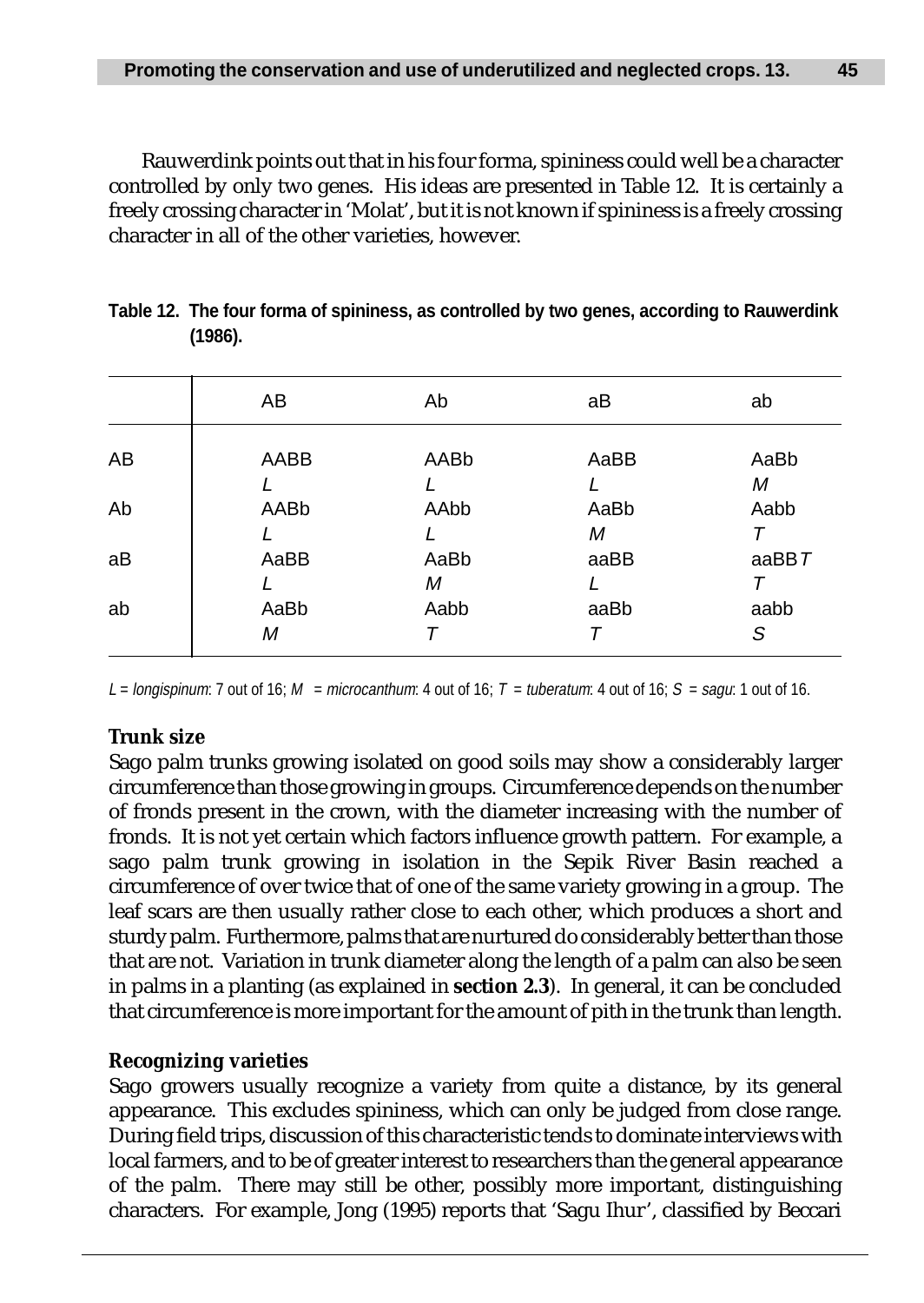(1918) as *Metroxylon rumphii* var. *sylvestre*, has pinkish starch. In the Sepik River Basin, Papua New Guinea, the author encountered a tall palm, growing in forest on dry land. This palm also had red pith, which resulted in pinkish starch. The variety 'Koma' showed over 160 leaf scars at flower initiation, making its bole age, as counted by one leaf scar per month, over 13 years (bole length, 11 m; girth, 135 cm). The name *sylvestre* would thus be appropriate.

### **Starch density**

It is not yet known whether pith starch density is controlled by genetic or environmental factors. High starch density is of considerable importance, as proportionally less pith has to be transported to the processing plant. Pith moisture content is usually around 50%.

## **Sterility**

The reported sterility may be caused by the small number of plants of a certain variety growing together. For succesful pollination, at least two inflorescences need to flower at approximately the same moment, which is highly unlikely in small groups of plants. If 'Ambutrun' or 'Molat' is grown in larger groups of plants together, they usually produce some quite fertile seeds, and in the Sepik area, when grown in small plots, 'Ambutrun' occasionally produces some fertile seeds. Nicholson (1921) reports that 'Batu Pahat' produces seeds freely. This can also be seen at Wewak, on the north coast in Papua New Guinea, where a large plot of 'Ambutrun' can be found. In southern Sumatra, in the province of Benkulu, large numbers of fertile seeds are often also found, always under decaying trunks near each other, which have been flowering at the same time.

It could well be that the reported sterility is caused by the plant being mainly an obligatory cross-pollinator. For succesful pollination, different plants should not be vegetatively propagated identical plants from the same mother plant, and they should reach exactly the same flowering stage simultaneously. It is therefore possible that only a limited number of stable varieties exist, of which 'Molat-Ambutrun' is one, and Beccari's (1918) *Metroxylon rumphii* var. *sylvestre*, another. Under different natural conditions, other plants that are fit for competition with the surrounding vegetation and which are increased by natural vegetative propagation (suckering), may take over.

## **5.7 Conservation techniques and methods**

As the seeds of sago palm are recalcitrant, collections are maintained as field genebanks. A considerable amount of preparatory work has been done on *in vitro* culture of the sago palm. Reports were given in the third and fourth sago symposia (Alang and Hisajima 1991; Alang *et al.* 1991a, 1991b; Hisajima *et al.* 1991; Krishnapillay and Alang 1986). Of the 1991 papers, only the summaries are given; just one paper (Hisajima *et al.* 1991) is presented in full. Growth of tissue and of embryos *in vitro* has been proved to be possible. Callus formation has not yet been achieved. At the time of the fifth sago palm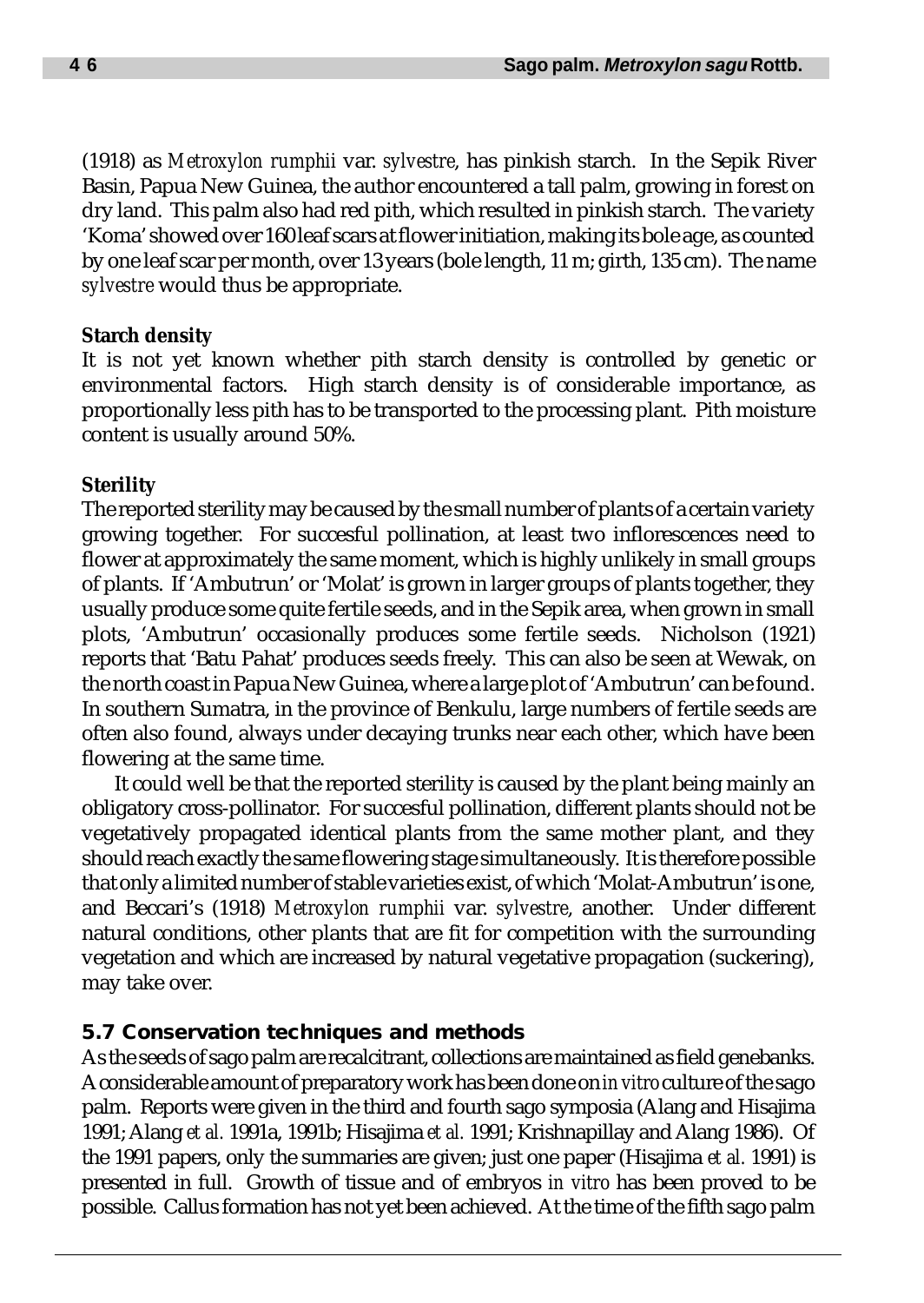symposium, all work on *in vitro* culture in Malaysia had been handed over to the Sarawak Land Development Authority, responsible for sago palm planting in Sarawak.

For an assessment of the potential role of *in situ* conservation, more in-depth studies on the existing diversity of wild stands in the centre of origin and the danger of genetic erosion are required.

#### **5.8 Collections**

Only rather limited collections of sago palm have been made, and it is doubtful whether they are adequately maintained. If the collections are to be used for breeding or multiplication, observation is needed over a full growing cycle, from seed to seed. This would cover a period of at least 12 years for the quickest, and probably 20 years for the slower varieties.

Jong undertook collecting missions in Indonesia and Papua New Guinea. His collections were taken to the research station at Sungei Talau in Sarawak, where he had to hide his new accessions in the existing plantings, in order to forego theft by interested sago growers (Jong 1994, pers. comm.). The Land Custody and Development Authority in Sarawak, the agency responsible for the planting schemes, started collection of planting material. A trip was made on behalf of this organization to a number of Moluccan islands (Schuiling, pers. comm. 1995), and the material obtained was planted on the Sungei Talau experimental station. Responsibility for this station was shifted from the Sarawak Department of Agriculture, to the Sarawak Land Custody and Development Agency (LCDA).

Schuiling also collected 17 varieties in Indonesia, which were planted at Makariki on Seram, a substation of the 'Puslitbang Tanaman Industri' at Bogor, the Centre for Research and Development of Industrial Crops. A collection of local varieties of sago palm was made between 1980 and 1983, in the Sepik River Basin, Papua New Guinea, at the Saramandi experiment station, close to Angoram. Four plants of each variety collected were planted there in a square. The directors of the experiment station have changed repeatedly, however, and it is uncertain whether this collection is well documented and maintained.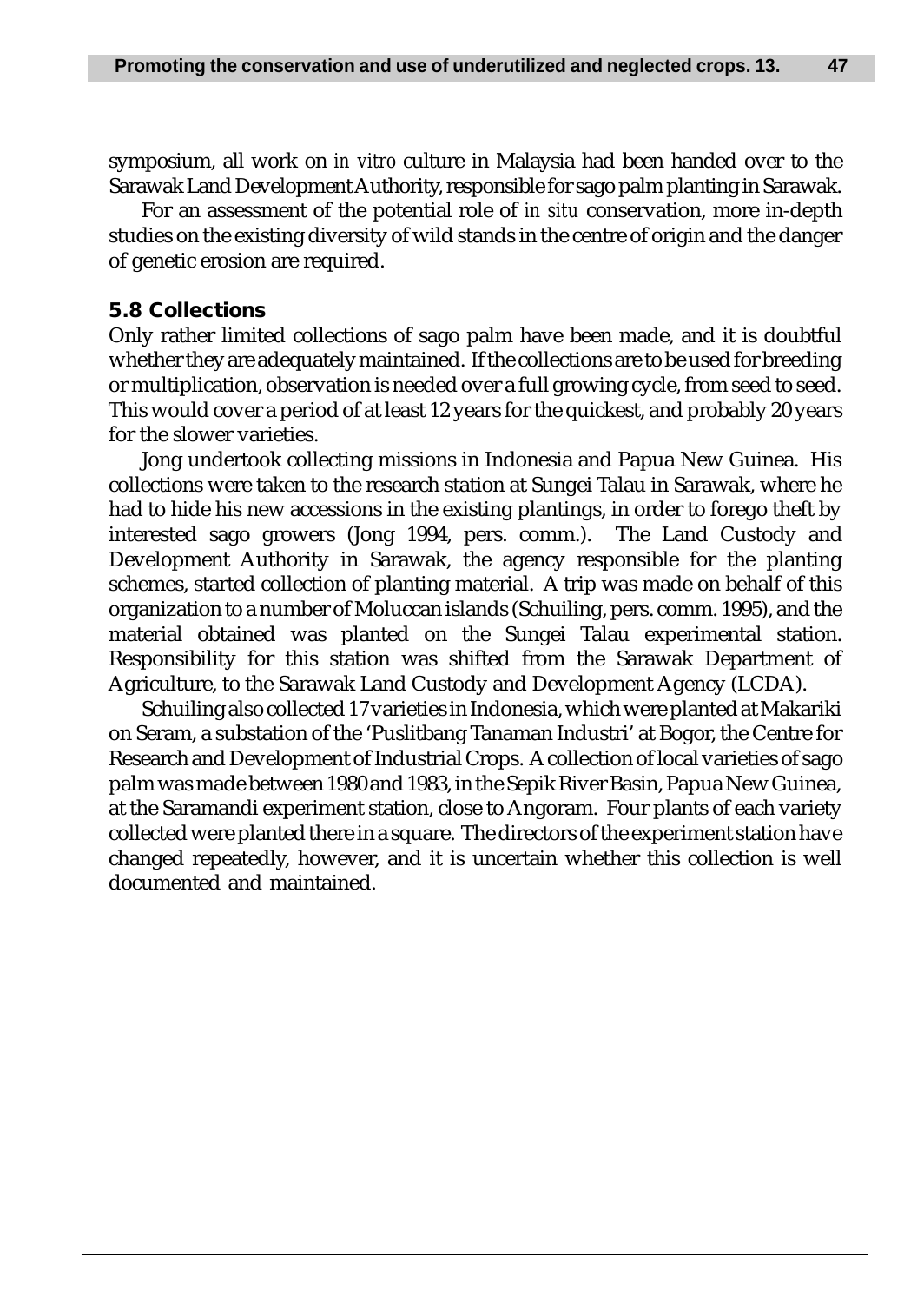# **6 Breeding**

The palm can be classified as a nearly complete obligatory crossbreeder, with an easy vegetative multiplication. The minium duration of growth, of at least 8 years until flower initiation, makes crossing a lengthy operation. A second difficulty is that it is unlikely that two trunks flower at exactly the same time in each other's neighbourhood, which is necessary for crosses. It is therefore of paramount importance to find methods to store pollen from desired male parents, for later pollination of palms selected as mother trees. The height of the inflorescence, which entails the building of scaffolds, represents an additional difficulty.

Small groups of the same cultivar of palms hardly produce seeds. This could be caused by incompatibility between the mother palm and its own pollen, and probably, also the pollen of its clonal offspring. Such palms occasionally produce some fruits with seeds, which may be caused by pollination from farther afield.

The other sago palms in the neighbourhood, which are sometimes numerous, as in Papua New Guinea, are also not able to pollinate them. But a second possibility is that pollination between different cultivars is mostly impossible. That groups of 'Molat-Ambutrun' form fertile seeds easily could point in this direction. It may well be that some types, e.g. 'Molat-Ambutrun', deserve species status. And the same may hold for the tall palm with red pith and red starch, named *sylvestre* by Beccari (1918). This palm type has also been encountered in most of the other areas.

There may therefore be two different factors that need to be considered: first, the obligatory and thus continuous crossing that results in a highly heterozygous population, and secondly, the easy natural vegetative propagation of these heterozygous populations may produce clones that are competitive in the natural vegetation. These may survive and multiply. Such palms could well have been helped by humans. This would explain on the one hand the high variability of the natural vegetation, and on the other, the large tracts of palms which could well be clones of the same palm.

Research on crop improvement should also aim at high starch content per trunk, produced in a short period. This, expressed as grams of dry pith starch/cm3, may vary considerably: in the samples taken on Salawati, in northern Irian, the average was 16.7, while in plants under regular cultivation in Batu Pahat, Johore, West Malaysia, the average was nearly 30.

Selection should therefore aim at:

- short duration of bole growth
- high pith starch density
- thin bark
- white starch.

Whether or not spininess is a desirable characteristic depends on the risk of attacks by wild boars and monkeys.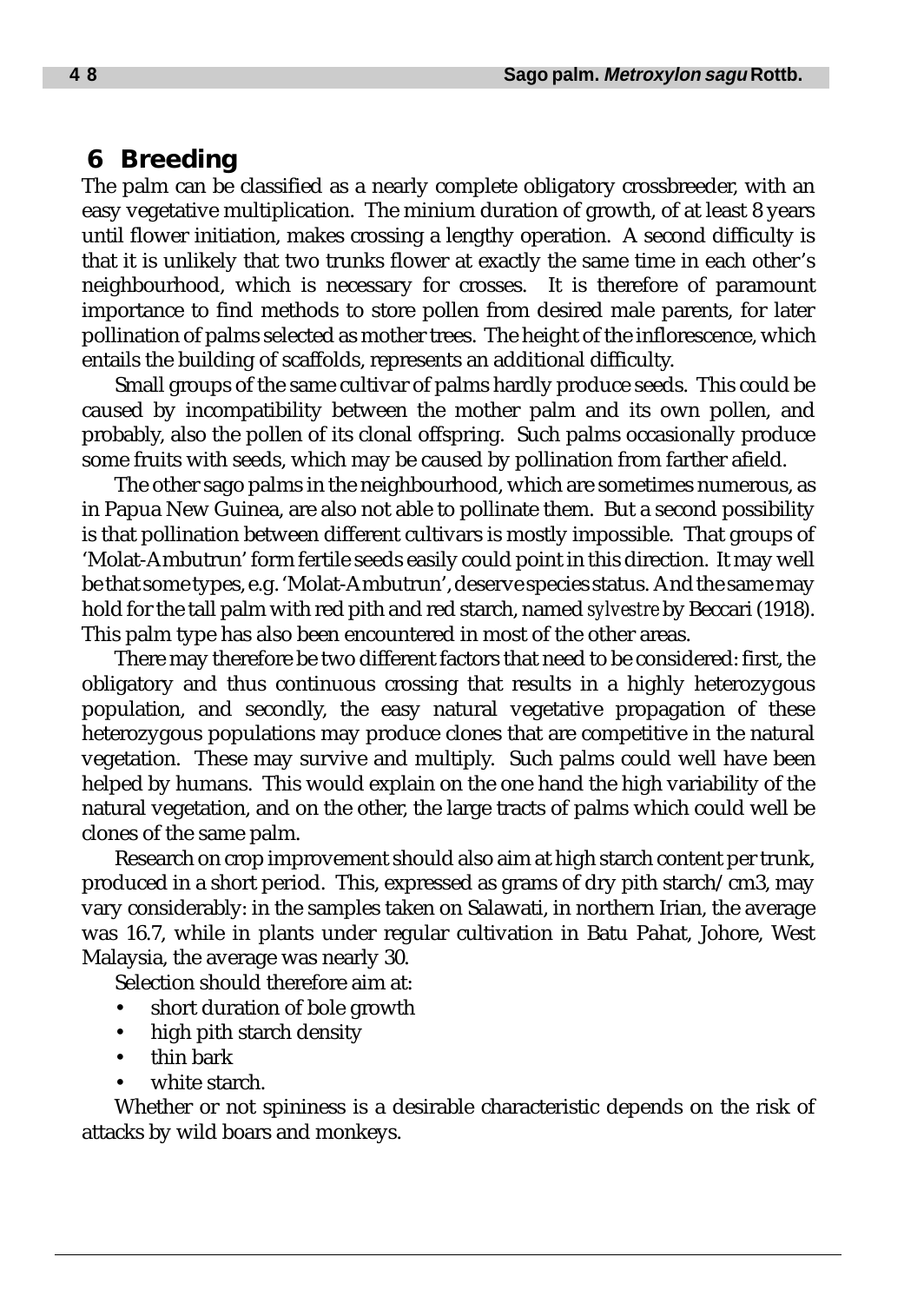# **7 Production areas**

#### **7.1 Malaysia**

*West Malaysia*. The oldest description of the intensive cultivation around Batu Pahat, Johor, is given in a translation into French of a paper written by Nicholson (1921). His original paper is no longer available. Half a century later, Flach *et al.* (1971) showed that cultivation of an exceptional high standard still existed. The method of cultivation was developed by local farmers, without any support from the research community. At the beginning of the 1970s, a government subsidy scheme was implemented to encourage planting.

At the beginning of the 1990s, production was still estimated to be at 11 000 t (Othman 1991). This well-developed cultivation may well be disappearing now, for two reasons: first, a rice irrigation scheme is being developed in the area; second, young people dislike the wet and dirty work involved, and are moving to towns and cities where they can make more money.

*Sarawak*. East Malaysian Sarawak has a long history of sago starch production, mainly on peat. Originally, it was purely a subsistence crop, but subsequently it also became of importance for export, especially for the population of coastal areas.

Jong (1995) gives an overview of the history of sago starch production for the international market. Sago palm starch has been exported since the early 19th century, when Singapore was founded. Currently, it ranks fourth among the agricultural export commodities of Sarawak, producing 50 000 t of air dry starch, worth RM4 31 000 000 (starch currently fetches RM 620/t). The Sarawak government is now developing it as a plantation crop, utilizing part of the 1 500 000 ha of peat swamps. In 1982, the Sarawak government established a specialized research station, also on peat (although by that date, research on the crop had already been carried out in Sarawak for some time). Near Mukah, the world's first large-scale commercial plantation of 7700 ha was developed by the Sarawak land development agency (Fig. 12). In 1993, a second plantation of 1600 ha was established near Oya.

While the author applauds the large-scale planting of sago palm, he is concerned that the overall lack of knowledge, especially on fertilizer application, of considerable importance on undrained deep peat, will become a serious impediment to profitable production.

*Sabah*. A considerable amount of sago palm is also cultivated in East Malaysian Sabah. Most of it is sold, and is used for home consumption by the local population. Small engine-driven factories with rotary rasps produce 200-500 kg wet starch/day.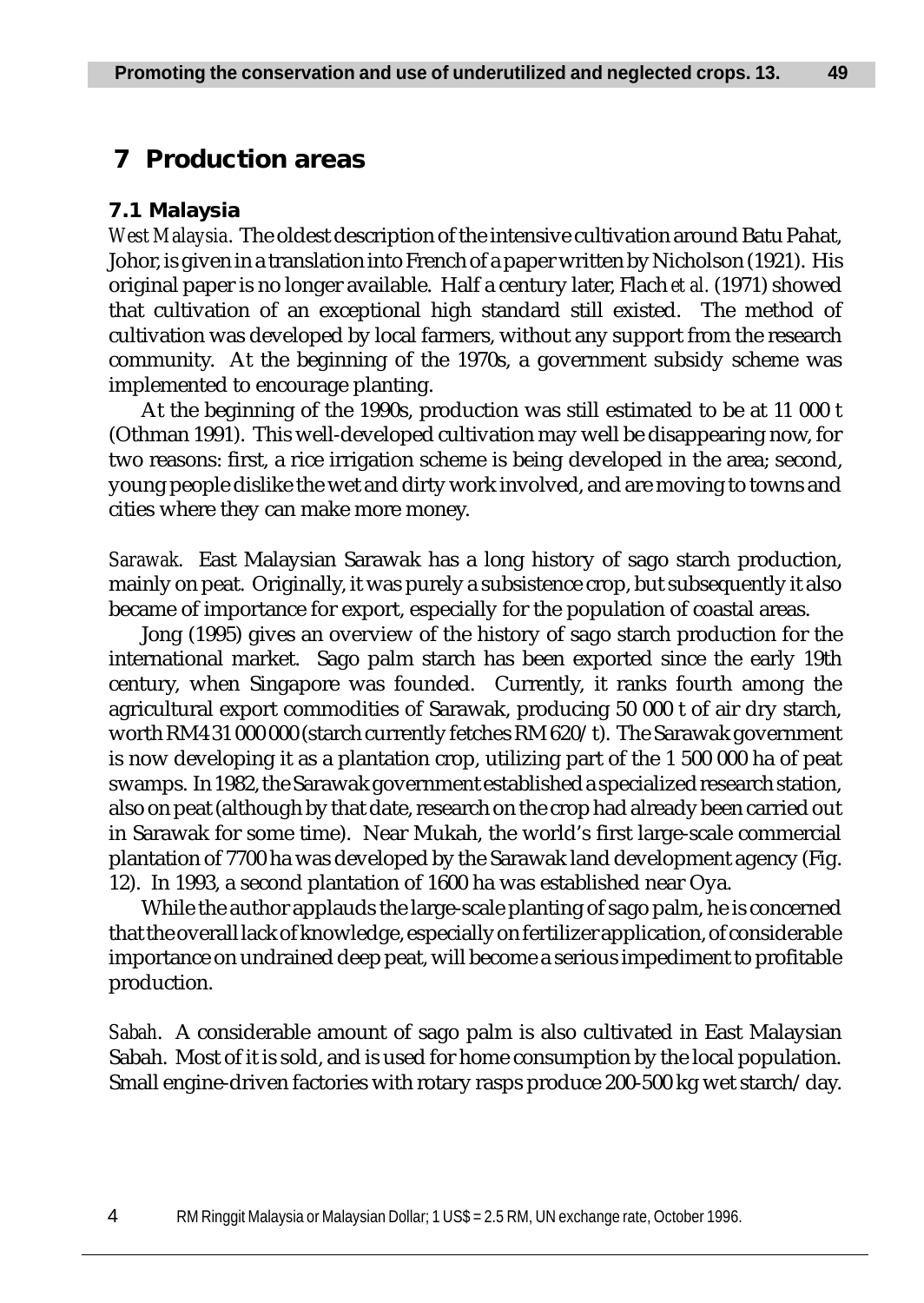

**Fig. 12.** The LCDA planting in Sarawak on deep peat; in the centre the office for the operation. This is the first large scale planting scheme of sago palm in the world (photo: F.S. Jong).

# 7.2 Indonesia

On the island Benkalis, east of Sumatra, and around it, a considerable amount of sago palm is cultivated. Trunks are floated out to small factories. Geographically, the area is close to Batu Pahat in Johor, West Malaysia. Its starch was originally exported through Singapore, but now it is sold to Cirebon, on Java, where it is mainly used in noodle manufacture. Not all authors have been convinced of the usefulness of the sago palm. In 1921, an article appeared in a Dutch language agricultural weekly, entitled "The curse of the Molucca's: the sagopalm" (Bandanees 1921*)*. In the author's opinion, the ease of production of sago palm starch as a staple led to the incurable laziness of the Moluccan population, and the paper suggests how this 'curse' might be transformed into a blessing!

In 1947, efforts were made to mechanize starch extraction from stands on Seram in the Moluccas (Salverda 1947). Experiments were done with a cassava scraper to rasp sago palm pith. The experimental factory was mounted on an 80-t shallow draft boat. Labourers penetrated the forest on foot and selected, felled and split the palms. The pith was cut into blocks and carried to the boat.

Zwollo (1950) investigated the extensive wild groves in Bintuni in former Dutch New Guinea. Exploitation, albeit difficult, might be feasible. An aerial survey of the same area showed extensive natural stands (Stellingwerf 1957). From 1956 to 1963, a Dutch starch manufacturer systematically investigated the feasibility of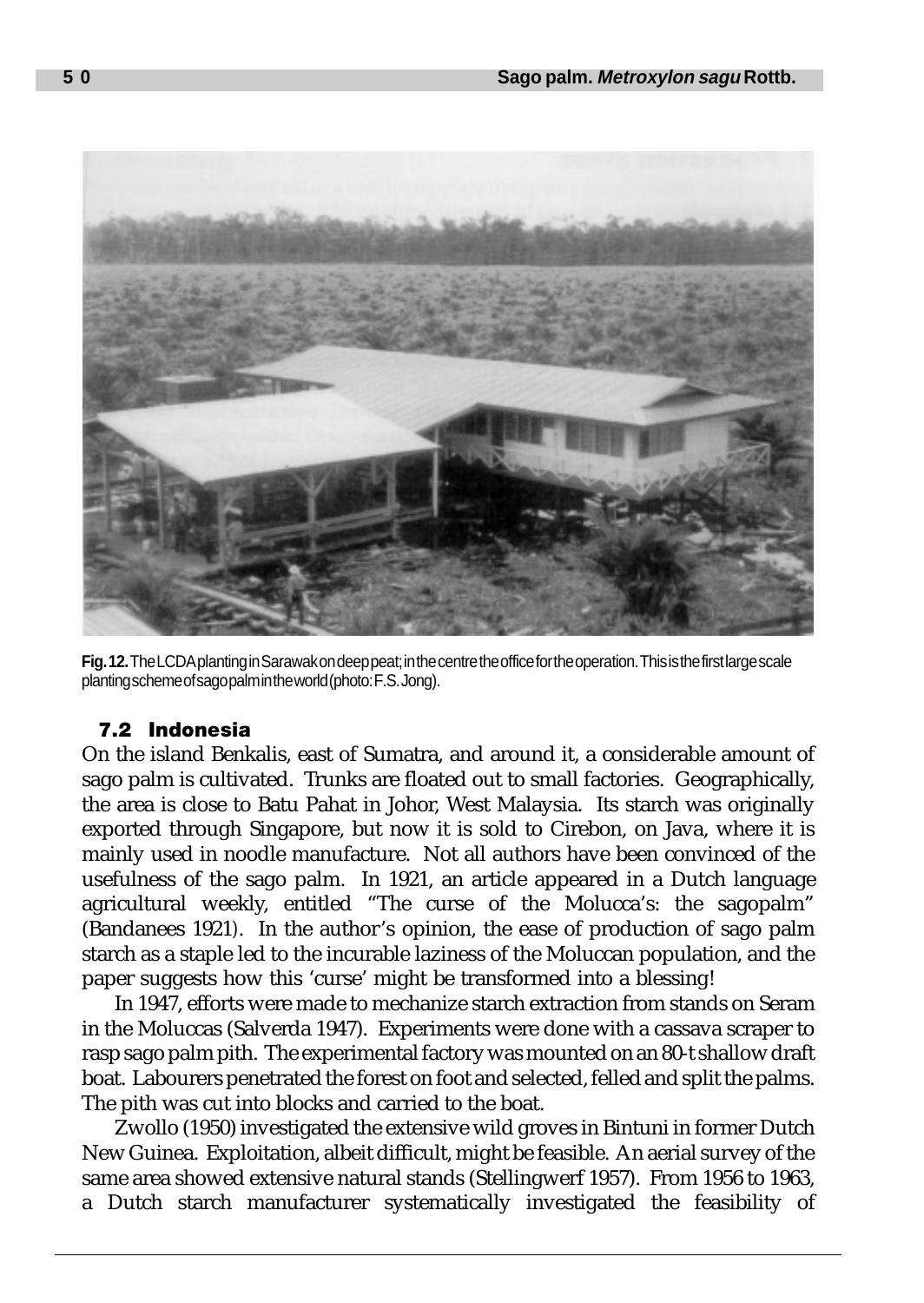mechanized starch extraction from wild stands on the island of Salawati, close to Bintuni (Holmes *et al.* 1984). It resulted in a plan to establish a processing plant for 30 000 t of high-quality dry starch/annum.

More recently, surveys were carried out, with a view to tapping the natural resources on Seram (Team Proyek 1981).

A private company, P.T. Sagindo Sari Lestari, now runs a 36 000 t floating extraction plant in Bintuni, in Irian Jaya. A new plant is being established on dry land in the area, and the floating factory will be taken to the southern part of Irian. In both cases, wild stands are being exploited.

A semi-governmental forest exploitation company, INHUTANI I, runs a 6000-t dry starch plant on the island of Halmahera, harvesting from existing stands.

On Siberut, the main island of the Mentawei islands, west of Sumatra, a private investor is being encouraged to open a starch factory.

Close to the production centre of Benkalis, on the island of Tebing Tinggi, new plantings are being started on peat soils. A 3000-ha planting was started 9 years ago. A new 20 000-ha planting will be developed over the next decade. The sum of US\$2 million/year is expected to be invested in the new plantings.

In the province of South Sulawesi are some 25 000 ha of sago palm (Maamun and Sarasutha 1987), mainly in the Bone, Pare-pare and Luwu districts. Yields are said to average 14 t wet starch/ha per year, estimated by the author to be equal to 8.4 t dry starch. Most of the product is consumed locally.

### **7.3 Papua New Guinea**

In Papua New Guinea, attention also has been paid to the possibilities for exploitation of the huge tracts of sago palm vegetation (Cavanaugh 1953, 1955). In the early 1970s, a survey was carried out in the Sepik River Basin by a Japanese group (Toyo Menka Kaïsha 1972). Although the survey established the area's potential for exploitation, it was not followed by any project. At the time of the energy crisis, preparations were made for the production of power alcohol, based on sago palm, as a feedstock (Holmes and Newcombe 1980). This led to a survey in the northeastern part of the Sepik River Basin (Flach 1981). For this purpose, the 1956-63 pilot project on the island of Salawati in Indonesia was reviewed (Holmes *et al.* 1984). No action resulted when the energy crisis subsided.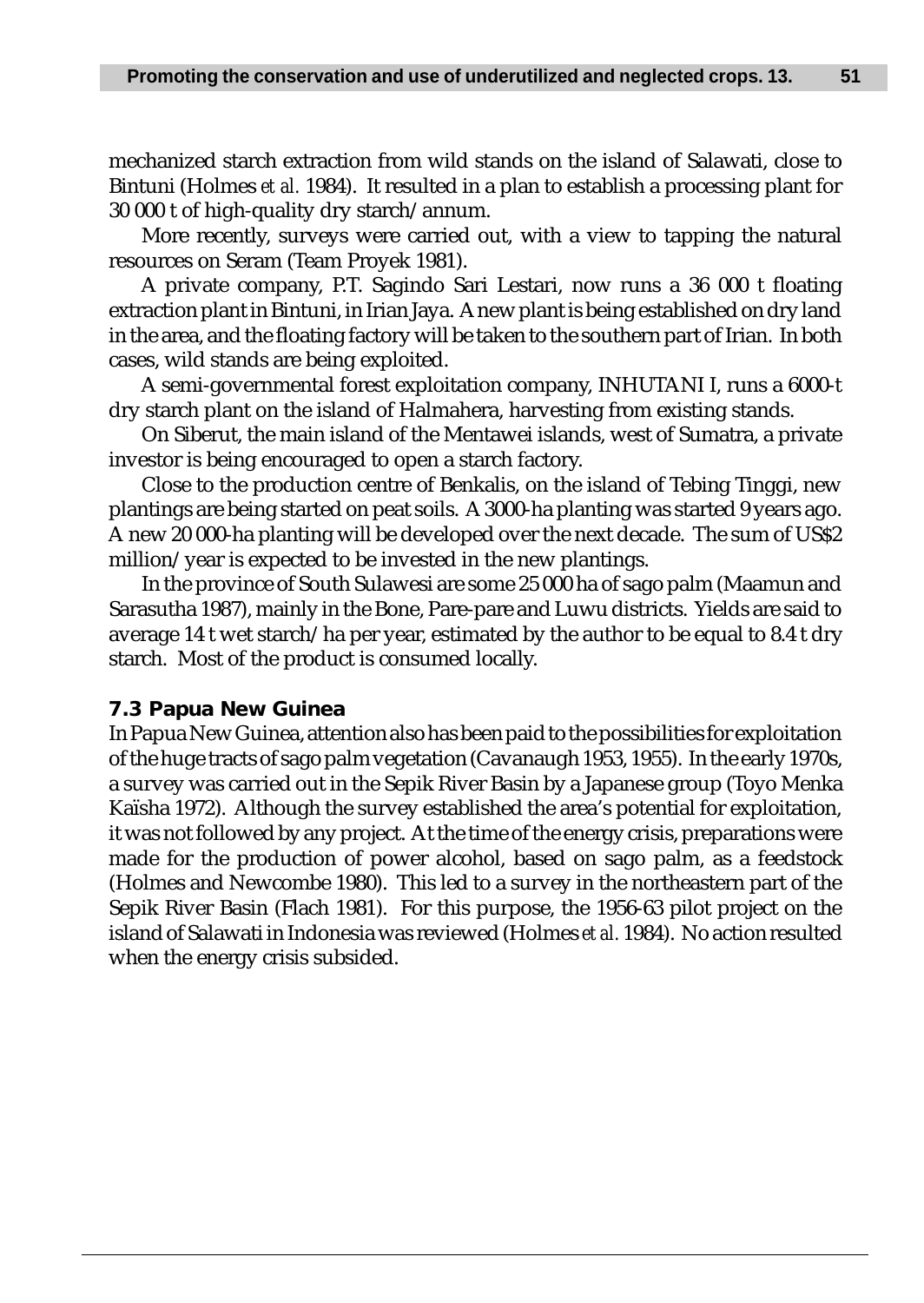# **8 Ecology**

Sago palm grows well in humid tropical lowlands, up to an altitude of 700 m. Temperatures should be above 25¡C on average, but the crop tolerates temperatures of around 17¡C, provided these only last a few hours. Relative air humidity should on the average be above 70%, but a few hours below that level are not harmful. Incidental light should preferably be above 800 k/cm2 per day, thus above the level under a half-clouded sky (Flach *et al.* 1986a). Salinity should not exceed 10 S/m, equivalent to one-eighth of the salt concentration of sea water. Flooding for a prolonged period has an adverse effect on yield. Stagnant water inhibits growth, but inundation for a few hours, even with saline water, does not appear to do so (Flach *et al.* 1977). These experiments were conducted in hothouses, with young seedlings, but the results are not contradicted in cultivation.

Water shortage is detrimental to growth. If dependent on rainfall, evapotranspiration should be exceeded most of the year. The area should have a welldistributed rainfall, above 2000 mm per year, without any pronounced dry periods. And, if there are short dry spells, the groundwater level should be at the most 40-50 cm below the soil surface (Flach and Schuiling 1989). On the notoriously poor and usually undrained peat soils, sago palm grows 25% more slowly than on mineral soils (Jong and Flach 1995). Clayey soils with a high organic matter content yield the best results.

Neither manure nor fertilizer is being used as yet. Nutrient needs are of the same order as those of the oil palm, but, owing to the high number of trunks per hectare, the amount of nutrients in the palm vegetation appears to be three times that of oil palm. Centralized processing on a somewhat larger scale will lead to nutritional problems, as will continuous harvesting of leaves for thatch, as in both cases the plant nutrients are removed. Application of fertilizer under occasionally flooded conditions does not as yet increase either growth or starch production (Kueh 1995).

With respect to photosynthesis, the crop appears to follow the  $C_3$  pathway (Flach 1977). This was confirmed by Uchida *et al.* (1990). Hisajima *et al.* (1995) did not detect starch in the leaves. It thus is possible that photosynthetic products are temporarily stored as sugar.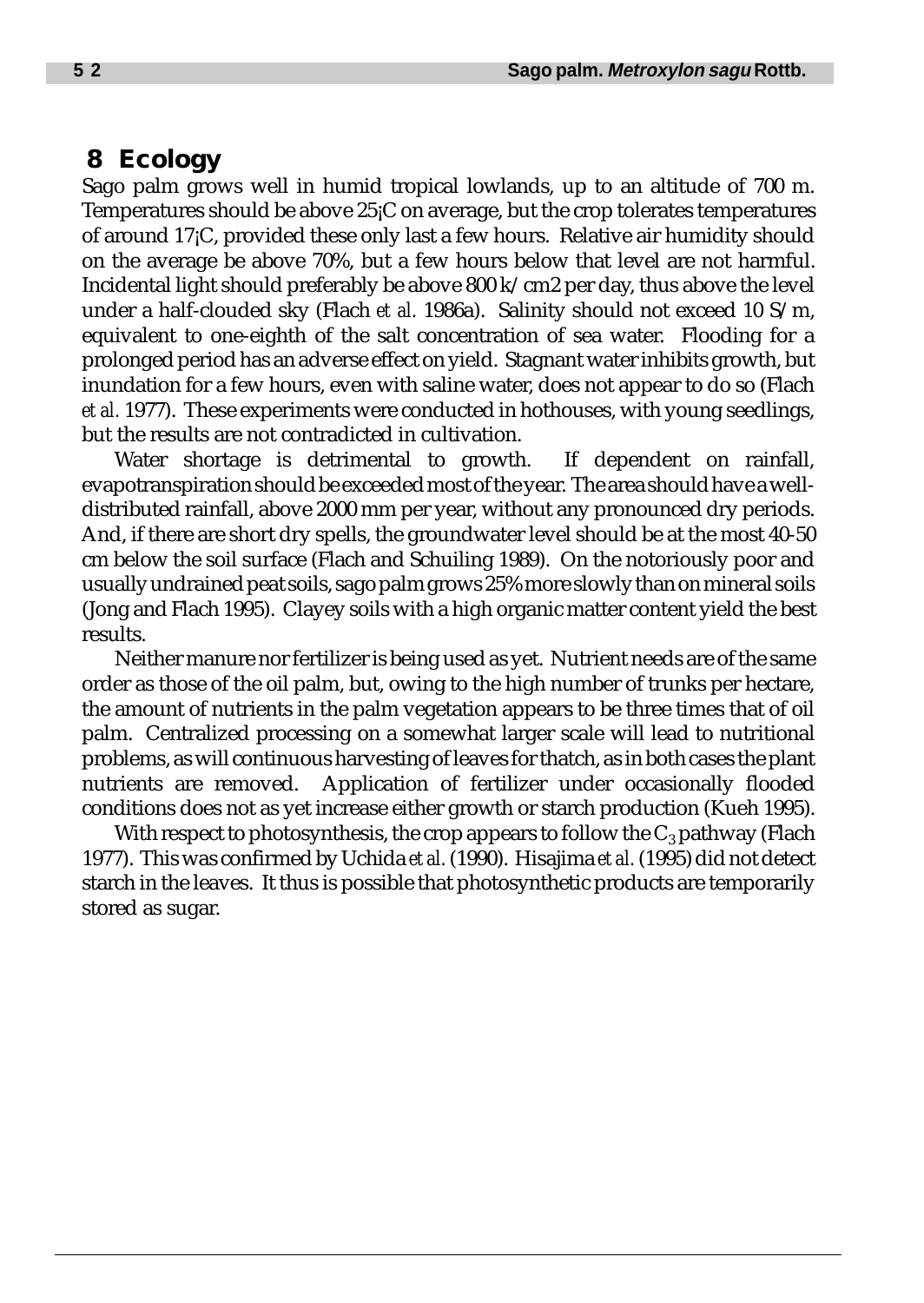# **9 Agronomy and technology**

### **9.1 Crop husbandry**

As can be seen in Johor, West Malysia, the best farmers plant relatively small and quick-maturing varieties on clayish soils high in organic matter at 7 x 7 m. Goodsized suckers of at least 2 kg each are used. This results in 204 clusters/ha. Suckering is regulated by pruning, so that each cluster of palms produces one bole/18 months. After the first 8 years, which are unproductive, this leads to a production of 136 boles/ ha per year. Each bole contains 175 kg dry starch, on average. Total annual production per hectare thus amounts to around 25 t of dry starch. There are also slightly different planting systems, all resulting in approximately the same amount of dry starch per hectare.

Trunks are cut up into logs, and floated out to privately owned small factories. At spring tide, the land is flooded by slightly brackish or even saline water. This water probably carries sufficient plant nutrients to replenish the soil.

The main impediment to this type of cultivation is that it takes 8 years until first production. As the age of the planting increases and it becomes semi-wild, production diminishes to about 15 t dry starch, owing to unchecked suckering and fruit trees that are allowed to grow in the planting.

### **9.2 Propagation**

The palm propagates itself, both vegetatively and sexually. Vegetative propagation is by means of suckers, mostly growing from the lowest leaf axils. Suckers may start trunk formation close to the original trunk; they do so by means of a horizontal stem, the stolon. With full light in the surrounding area, e.g. in a paddy field, the stolon may become up to 6 m long. In wet and clayish soils, the stolon grows on top of the soil. In drier conditions, on lighter soils, it grows in the soil. In the long run, suckers are separated from the original trunk, thus forming new clusters. Occasionally, suckers may be formed higher up on the bole.

The palm propagates sexually at the end of its life cycle. After initiation of the inflorescence, the leaves become progressively smaller, grow to the same height and become table-like in appearance. Then the inflorescence with only bracts appears. A well-developed one may carry up to 850 000 fruits. Ripeness of the fruit is indicated by a browning of its scaly husk.

If the fruit contains a seed, germination only follows under wet circumstances. A rosette grows from the seed, out of which a new bole and new suckers may be formed.

#### **9.3 Nutrients**

Flach and Schuiling (1991) and Jong and Flach (1995) made it clear that a considerable amount of nutrients are required for sago palm to be cultivated to a high standard. Table 13 contains measurements from Sarawak, Malaysia and from Seram, Moluccas, Indonesia.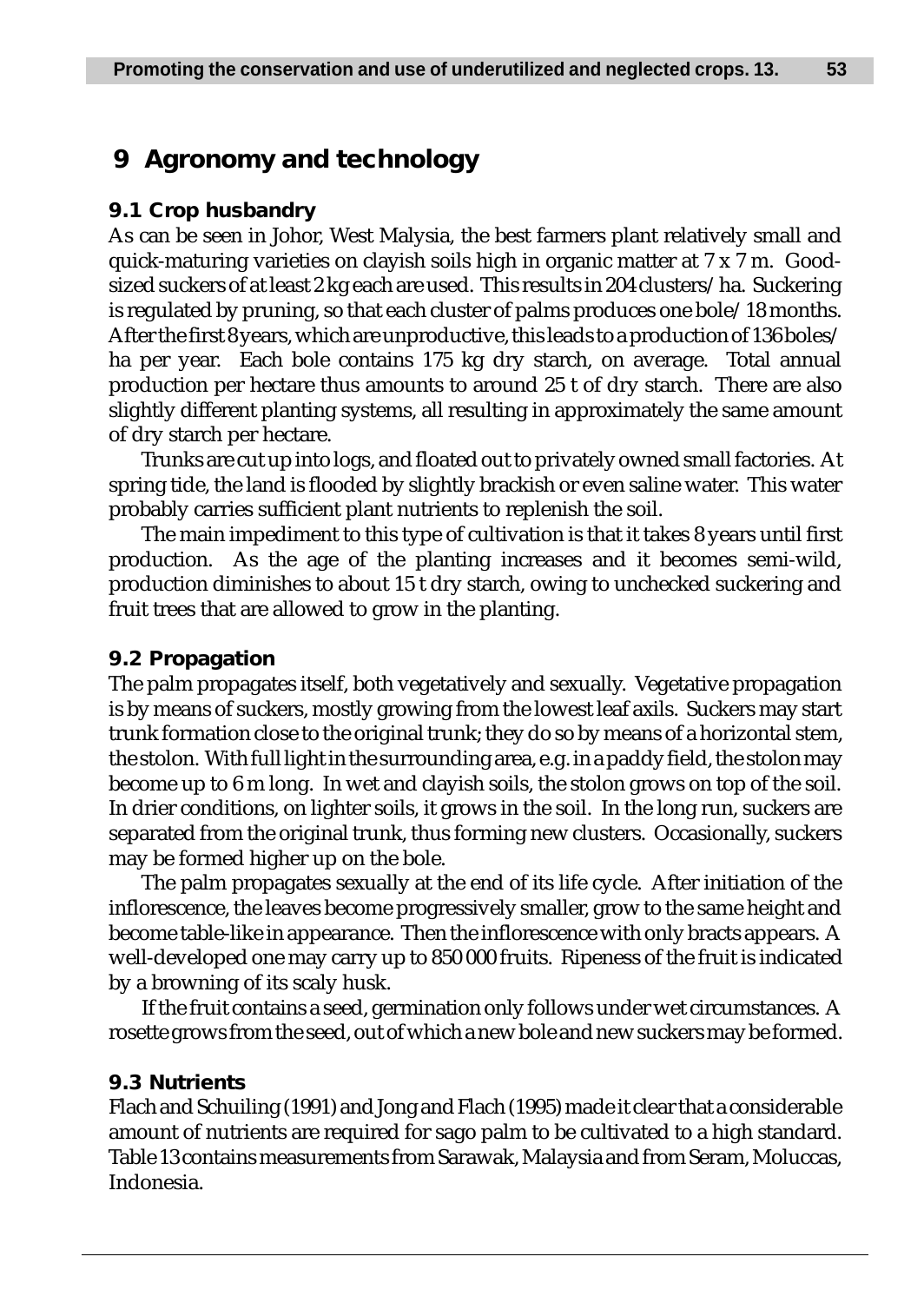|          | Nutrient contents (g) |             |  |  |  |
|----------|-----------------------|-------------|--|--|--|
| Nutrient | In one bole           | In one leaf |  |  |  |
| N        | 590                   | 37          |  |  |  |
| P        | 170                   | 6           |  |  |  |
| K        | 1700                  | 20          |  |  |  |
| Ca       | 860                   | 90          |  |  |  |
| Mg       | 350                   |             |  |  |  |

| Table13. Nutrientcontentsofasingleboleandasingleleaf,basedonmeasurementstaken in Sarawak, |
|-------------------------------------------------------------------------------------------|
| Malaysia, and Seram, Moluccas, Indonesia.                                                 |

Source: Flach and Schuiling (1991).

If boles are processed in the field, almost all nutrients will be returned to the soil. But in central processing, the nutrients will be removed and will disappear from the growth site. The same happens if leaves are used for thatch on a wide scale. Kueh (1995) summarized the results of fertilizer experiments on undrained deep peat in Sarawak over a period of 12 years. Growth was assessed by means of rate of frond production of the leading palm, trunk girth at 1 m height and rate of trunk elongation. These parameters did not show any results. Kueh suggests that the number and size of suckers should be taken into account. The present author also recommends that other parameters be used, such as leaf longevity and total area per leaf. Kueh (1995) also concludes that the foliar NPK level may be a better indicator, although the optimum level has not yet been established (Sim and Ahmed 1991). Other research on fertilizer application on mineral soils is not recorded in the literature.

It is clear that research into fertilizer use is necessary if sago palm cultivation is to be raised above the traditional levels. This is more important for sago palms grown on peats, where the continuously wet conditions pose an additional problem, as the fertilizer applied may be washed away.

### **9.4 Pests and diseases**

Until now, the sago palm has not been seriously affected by pests and diseases. However, with increasing intensity of cultivation, the dangers posed by pests and diseases are likely to increase, as with all other crops. Gumbek and Jong (1991) present an overview of pests at Sungai Talau research station, in Sarawak where cultivation has been intensified. The main pests there were:

- Hispid beetles (*Botronyopa grandis*), whose larvae feed on young tissues of the unopened spear at the central base of the crown.
- Termites (*Coptotermes* spp*.*); these insects may become a pest on peat soils containing undecomposed vegetative matter. They may then tunnel through the palm.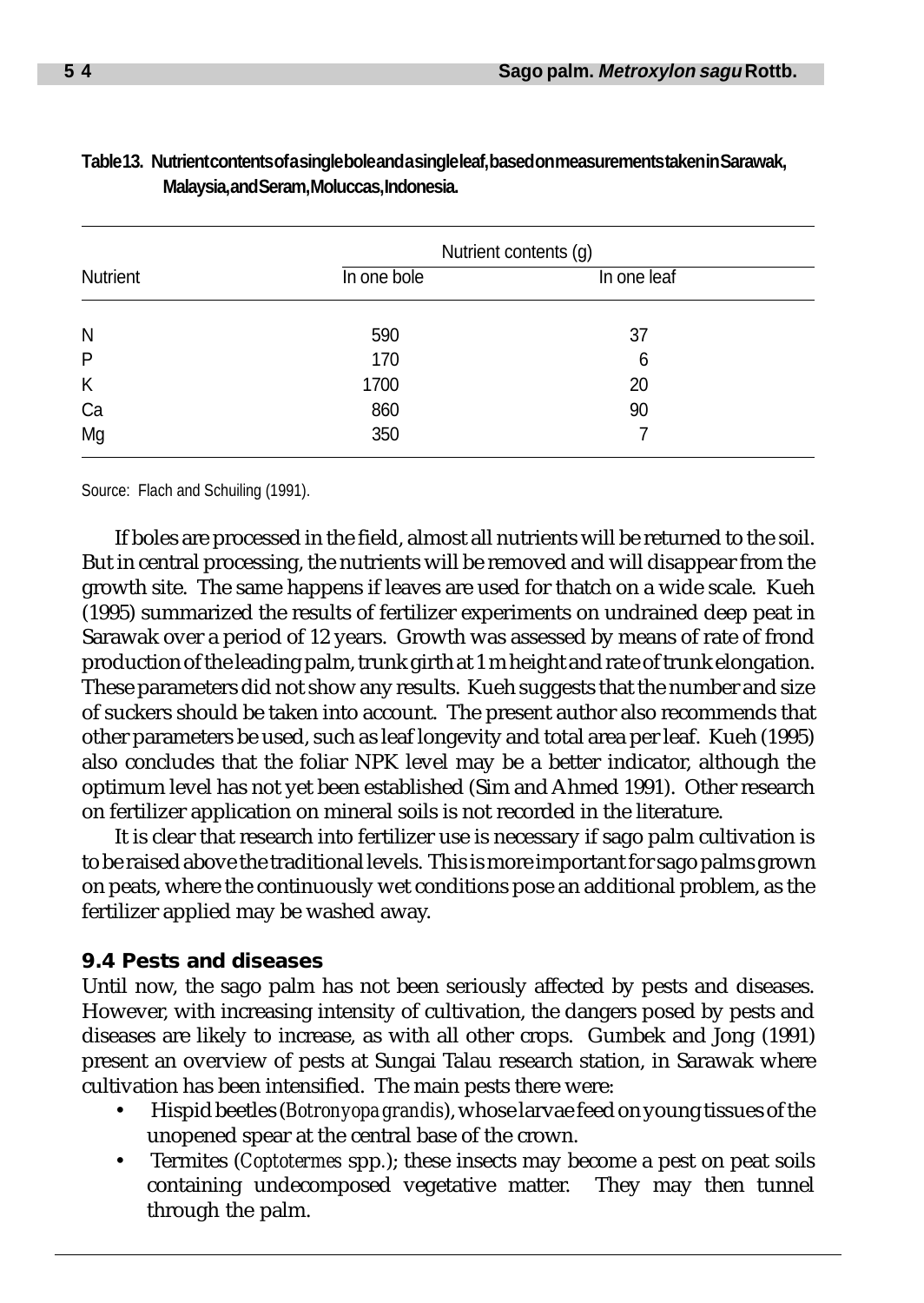• The red striped palm weevil (*Rhynchophorus* spp.); eggs may be deposited on young plants that have injured exposed tissue, e.g. the cut surface of a sucker, or damage by boars. The larvae burrow into the tissue. They are also prized as a delicacy.

Other pests include wild boars and monkeys, which may uproot newly planted suckers. If these cause damage to the crop, they can only be controlled by shooting.

There are no records of diseases in sago palm. Palms at the Sungei Talau experiment station in Sarawak have been affected by a physiological disease attributed to sudden drainage of the peat. The bole-forming palms lost quite a number of leaves and the older leaves showed yellow spots. The symptoms disappeared when drainage was blocked (Schuiling *et al.* 1993.)

## **9.5 Commercial starch production**

Commercial production aims at a consistently high level of production per unit time and area. Therefore, complete boles, including the lowest part, are harvested around flower initiation.

The starch produced by small factories is usually of varying quality. It is often not completely white, contains remnants of fibre, and the starch grains may be corroded through microbial activity. This is a limitation in international markets, which will only shift to sago if there is a constant supply of clean, white non-corroded starch granules.

Efforts have been made to develop techniques for larger scale production. The main constraint is the transport of the boles to the factory. Each bole weighs at least 1 t, 50% of which is moisture. Two-thirds of the boles, which float in water, are submerged. The boles are usually cut into logs measuring 1.2 m in length, which are rolled out of the planting to the nearest waterway (Fig. 13a). They are then floated to the factory (Fig. 13b and c). The small factories (Fig. 13d) can easily be found by the pungent smell of lactic acid fermentation.

In the last 20 years, interest in the production of sago palm starch has increased considerably. Theoretical economic calculations by Hoogland (1986) showed that large-scale production can be quite profitable. A 30 000 t dry starch factory located near an existing producing stand could give a rate of return on investment of over 10%. Even new plantings were shown to be profitable, including the 8 years until the crop can first be harvested (Riezebos 1986). At 1984 prices, such a factory would need an investment of US\$ 6 000 000.

# **9.6 Starch extraction**

Ten recommendations for the improvement of sago palm starch extraction are listed below. Seven of these were made by the starch technologist Cecil (1986), after working in Sarawak for a number of years. Those of the present author (after various authors), are footnoted.

1. **Harvesting time of trunks.** Harvesting of immature trunks should be avoided, as the starch grains then may be too small for easy settling. A trunk is considered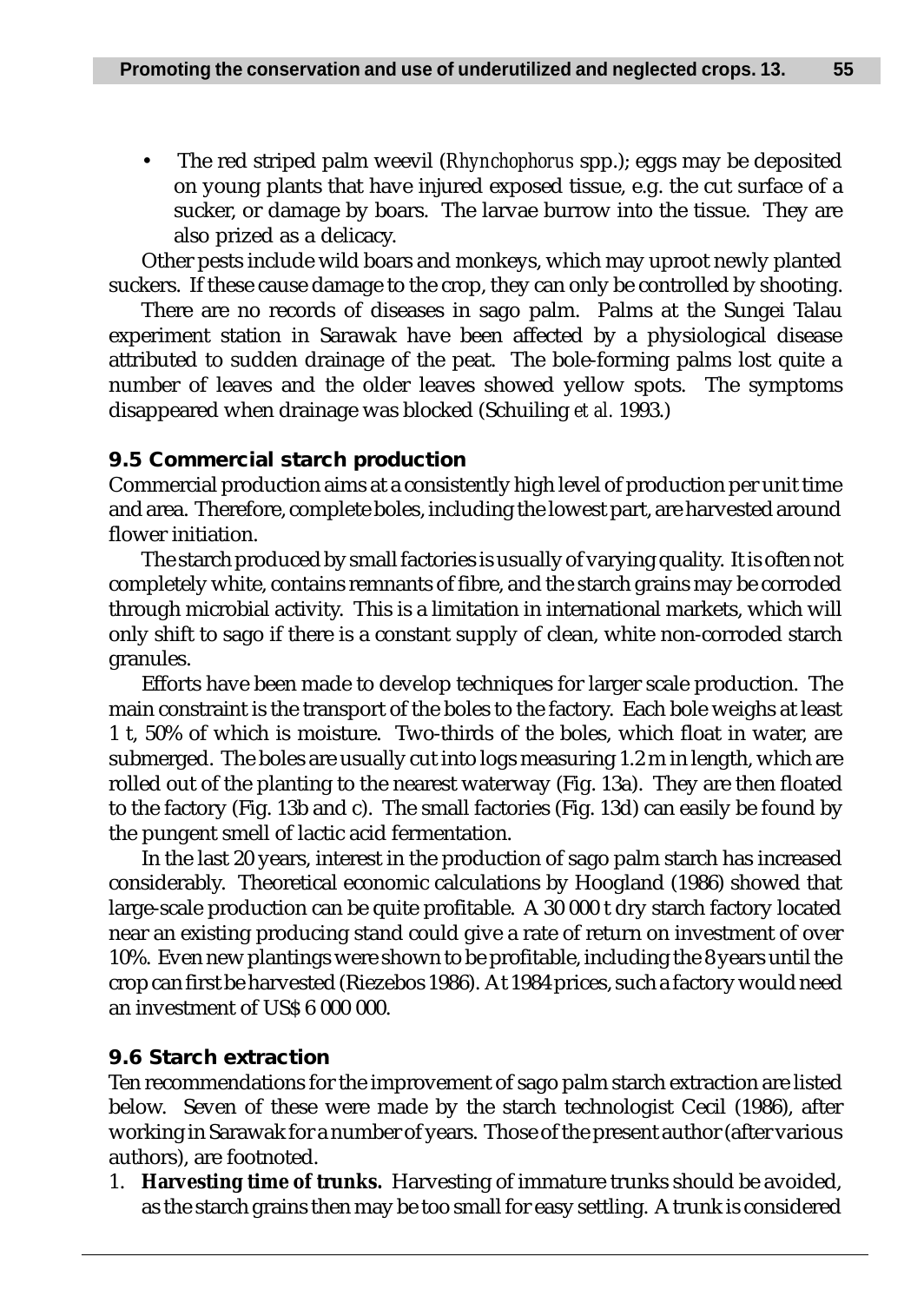

**13d**

**Fig. 13a**. Rolling logs to nearby river, Kao, Halmahera, Indonesia. Two pins have been driven into the cut ends of the log.

**Fig. 13b**. Sago logs arriving at the starch factory at Kao, Halmahera, Indonesia.

**Fig. 13c**. Sago logs entering the log storage pond at Kao, Halmahera, Indonesia.

**Fig. 13d**. A small sago starch factory close to Mukah, Sarawak. Notice the logs waiting for processing in the river and the large amount of bark lying outside.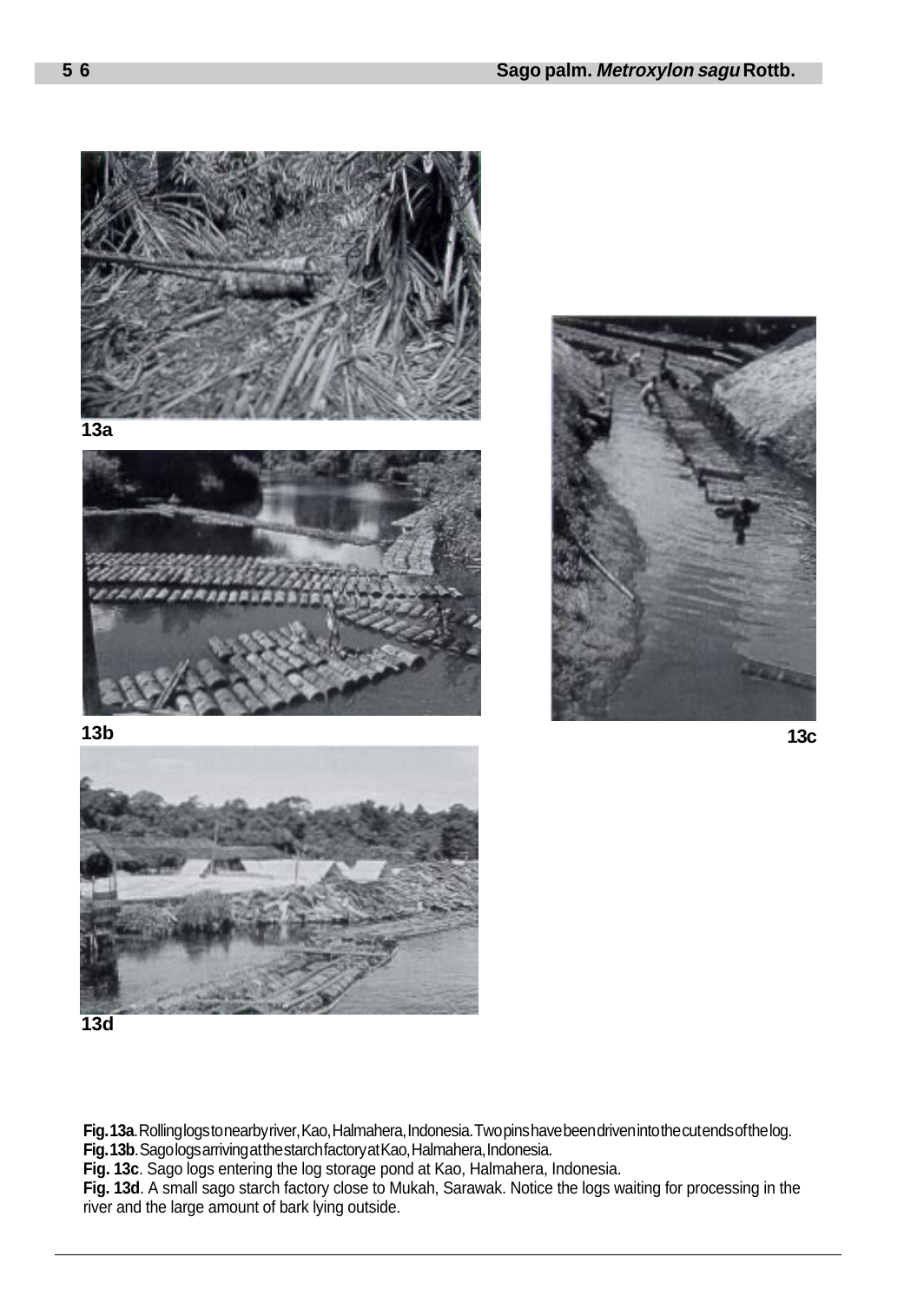to be mature close to flower initiation, when the inflorescence first begins to form in its growing point5.

- 2. **Iron tools.** The use of iron tools should be avoided as much as possible. It stains the cut surface irreversibly6 (See also number 6 below.)
- 3. **Log storage.** Logs should not be stored for more than 2-3 days at the very most, and preferably in water; both longer and dry storage lead to deterioration of starch quality, through microbial activity, and to a diminishing quantity of starch (Fig. 14).
- 4. **Bark thickness.** Bark should be removed carefully, and as sparsely as possible, as the inner layers still contain a considerable amount of starch; the bark layer itself is usually less than 2.5 cm thick, but this also depends on the variety.
- 5. **Milling of pith.** Pith must be grated or milled finely, in order to wash out the starch grains; fibres still may contain starch. Colon and Anokkee (1986) advocate the use of the old-fashioned hammermill for this purpose, but Cecil (1986) fears that a hammermill may damage the starch granules.
- 6. **Heavy metal ions in the processing water.** These should be avoided, as they promote oxidation of polyphenols, present in boles, that dye the starch irreversibly7. (See also number 2 above.)



**Fig. 14.** Dry storage of sago palm logs. Deterioration is strong, leading to large losses of starch in both quantity and quality.

- 6 Recommended by the author, after Ito *et al.* (1979)<br>7 Recommended by the author, after Ozawa and Ara
- Recommended by the author, after Ozawa and Arai (1986)

<sup>5</sup> Recommended by the author, after Fujii et al. (1986)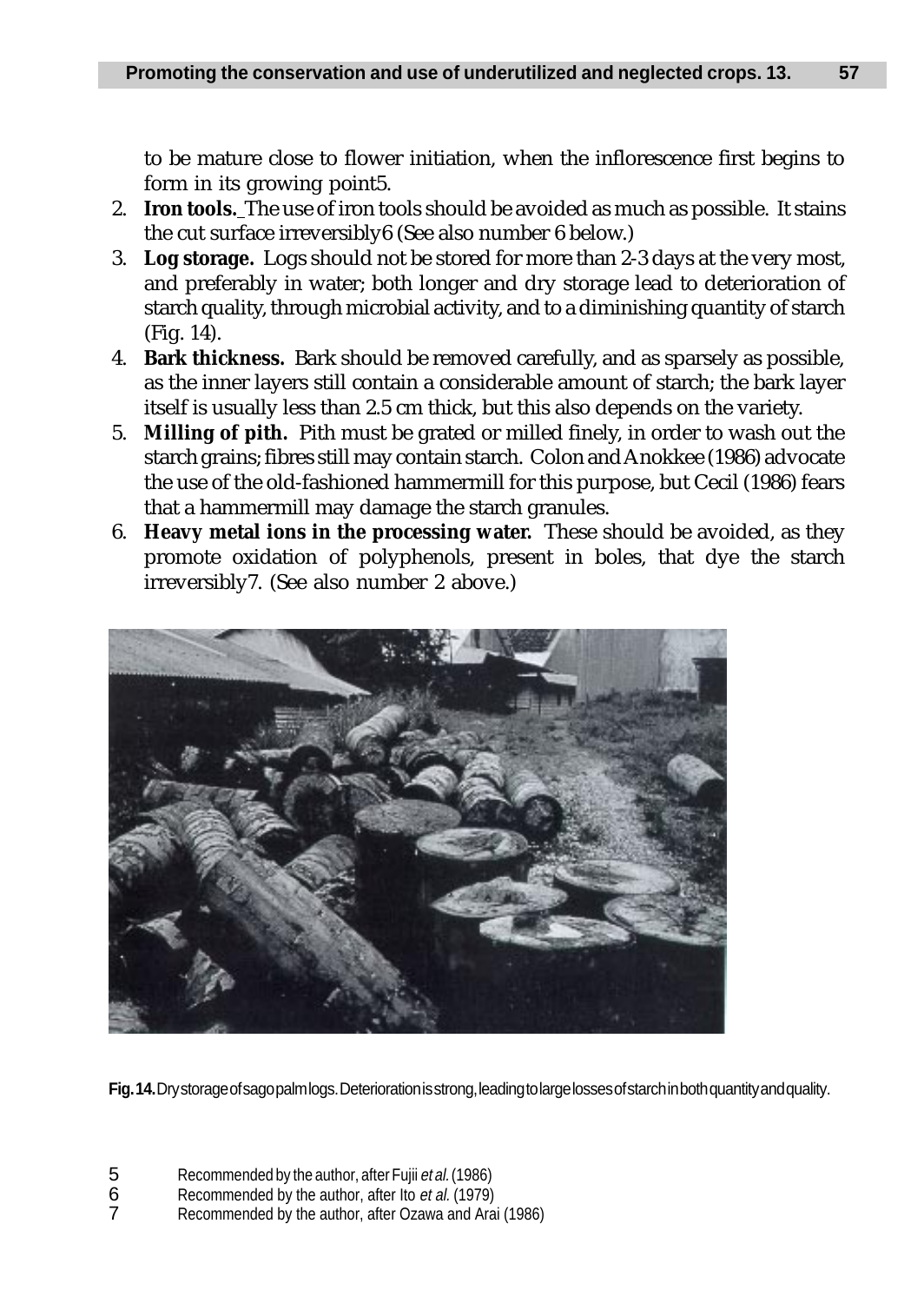- 7. **Sieving out fibre.** Before sedimentation, the starch slurry should be passed through a screen no coarser than  $120$  mesh  $(125 \,\mu m)$ . This removes the remaining fibre particles that may be instrumental in the microbial deterioration of the starch. This will also lead to some loss of large starch grains, but this amounts to less than 1%.
- 8. **Settling.** Settling tanks should be extensive and shallow, rather than compact and deep. The same holds for settling tables; in this way, small starch grains can also be captured.
- 9. **Storage of wet starch.** Starch should not be kept wet for more than 24 hours. Where there is no alternative for storing wet starch, it must be treated with  $SO_2$ . If kept wet too long, the starch grains may erode. This results in gas pockets in the grains, which makes settling more difficult, and also diminishes starch quality.
- 10. **Cleaning of factory equipment at stops.** Equipment should be cleaned thoroughly after each prolonged factory stop; if this is not done, the new start will be accompanied by increased microbial activity.

Observing these ten recommendations may lead to an increase of 30-50% in the amount of starch extracted, and a considerable improvement in quality.

# **9.7 Pollution**

The refuse from the pith starch extraction contains proteins, some sugars, most of the plant nutrients and a considerable amount of fibre. Proteins, sugars and some of the plant nutrients are soluble in water, and will be removed by the water the starch is washed in. The fibres remaining after starch extraction usually still contain some starch, with the quantity depending on the quality of extraction. There is also a considerable amount of hard bark.

Traditional starch production is on a small scale and is done in the field, where the refuse remains. Larger, more commercial production sites, however, are mostly built alongside rivers, where the refuse is washed away and is not recycled. The cortex is usually discarded close to the factory. As long as the factories are relatively small and well apart, depleting the soil of plant nutrients is the only danger they pose.

If really large-scale production is started, attention also should be paid to the amounts of refuse generated. Starch, cortex and fibre are produced in a ratio of approximately 10:16:7. If the chimney of the factory is especially adapted, the cortex can be used for firing (Flach 1995). The remaining rather wet fibre may be used to produce chipboard (Haryanto *et al.* 1991). Bintoro Djoefrie (1995) tried to use it as a substrate in nurseries for other crops, but it is too low in nitrogen for this. The remaining fibre could also be burnt, but would generate little heat because of its high water content.

At some future date, factories might be built in the middle of large plantings, with the cortex being used for firing and the remaining refuse being returned to the surrounding fields (as ideally it should be).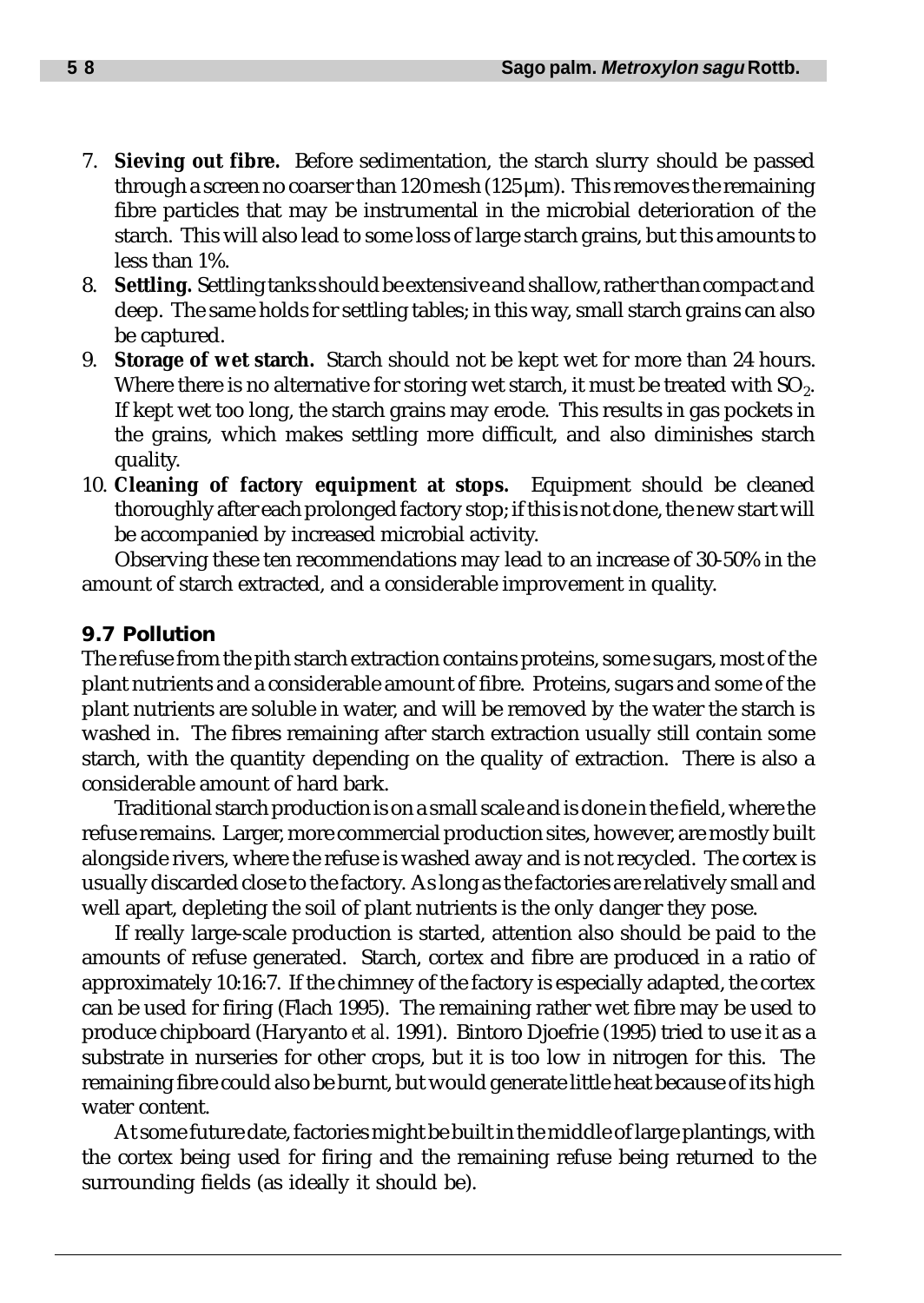# **10 Limitations**

Presently, three constraints exist for the cultivation of sago palm:

- If planted from seed, the crop needs 8 years before a first harvest can be done. This could be shortened to 6 years, by planting seeds in bags in a nursery for 2 years. If planted from suckers, the unproductive period could be shortened to 5 years, by starting off with very large suckers, or by cultivating suckers for an extended period, in polybags in a nursery.
- The unproductive period could be avoided by developing existing natural stands. But such stands are likely to give a lower yield than new plantings. Moreover, natural stands of sago palm are to be found in remote and relatively undeveloped areas. Factories need to be established there, because otherwise, transport of the heavy feedstock (containing 50% water) is necessary. A shortage of skilled labour, and the logistical problems involved in transportation, present practical obstacles to the opening of such factories. Accessibility will also be a problem, as most natural stands are located in wetlands. Flach (1986) proposed a method for making natural stands exploitable by means of a canal system.
- Without a solution for the problem of how to apply fertilizer on undrained deep peat, the new plantings, intended for an intensive production system on deep peat, in both Sarawak and the Riau islands in Indonesia, will fail. The sago palm will only give its traditional annual yields of 5-6 t dry starch/ha.
- For transportation of the feedstock to a factory, a system of waterways should be laid out in each stand, be it a planting or a natural stand. This is probably the largest investment required for a successful operation of the factory.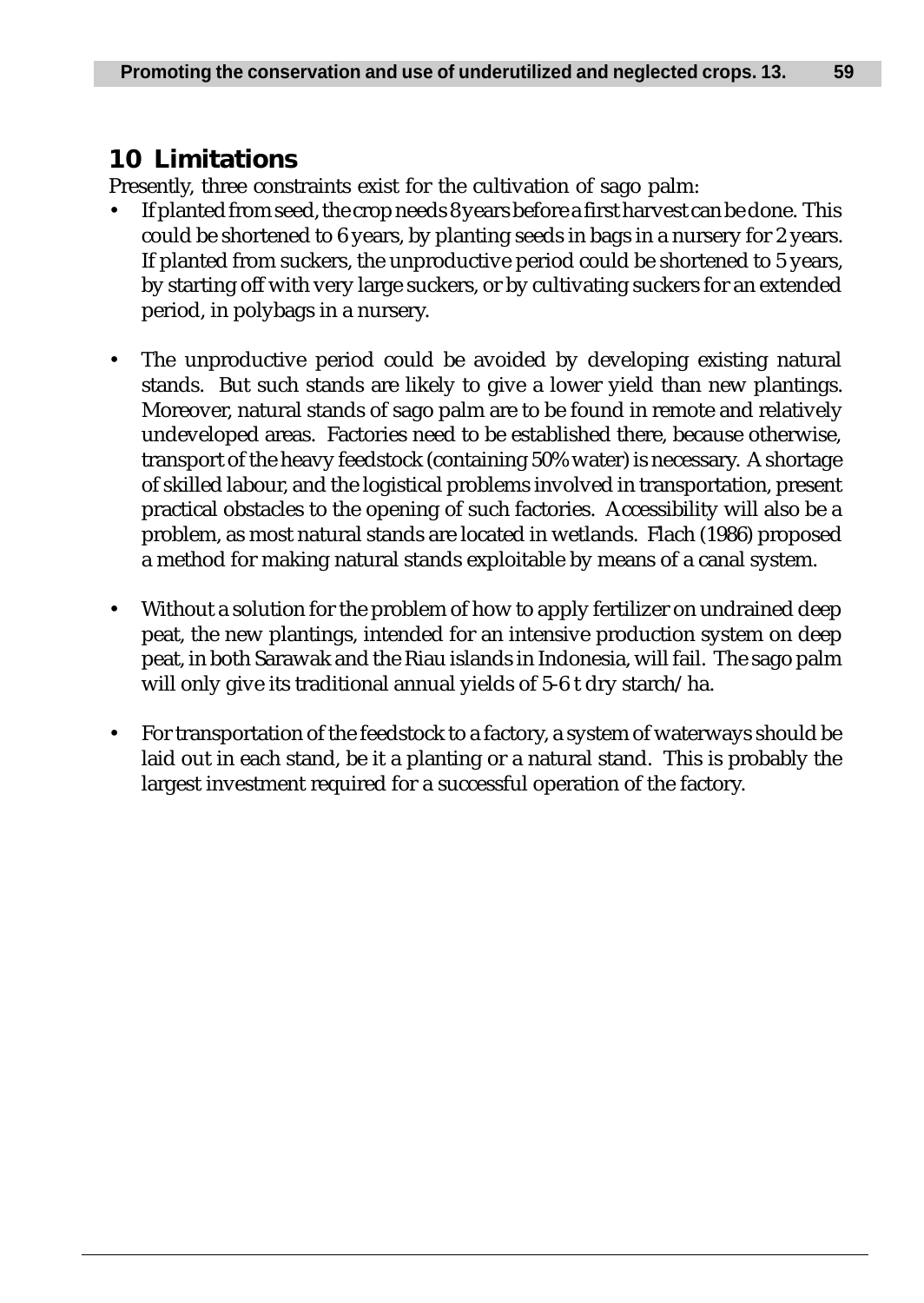# **11 Prospects**

#### **11.1 The market**

Sago palm has potential for development as a commercial crop, chiefly for highquality starch for use as an industrial feedstock. In the author's opinion, its use as a fresh food will decline continuously. The largest market for the crop is Japan, which each year already imports some 20 000 t of starch produced in Sarawak, and is willing to increase its imports, provided a good-quality clean, odourless and uncorroded starch is available.

Indonesia has a fast-growing internal market, and all the starch the country produces will probably be used for domestic consumption. The starch produced by the pilot factory run by INHUTANI I at Kao, on Halmahera, in the northern Moluccas, is presently sold on the local market as food. Traditionally, the starch produced around Benkalis, west of Sumatra, is used in Cirebon, for the production of noodles. The production in the Bintuni area, in Irian, is mainly sold as an extender in the production of adhesives for the local plywood industry. Sago starch is used as an ingredient in the production of white bread, consumption of which is rising rapidly in Indonesia. Provided that it is colourless and tasteless (Clarke *et al.* 1980), sago starch can be used to make up to 40% of the content of white bread. It can also be used in the production of high-fructose syrup, particularly for the growing market of non-alcoholic beverages. In addition, sago starch has traditional uses in the manufacture of medicines and paper, and in the finishing of textiles. All the industries mentioned are growing in Indonesia, and at present, a considerable amount of starch is imported. At some time in the future, starch is expected to be used as a biodegradable filler in plastics.

Should these markets be saturated, the animal feed market offers further potential for development. Amylopectin is less suitable for animal feed than amylose, but the two components of sago starch can be readily separated (Higginbotham and Morrison 1934, cited by Radley 1976). Amylose is especially suitable for use as an extender of adhesives, and also has a market for conversion into ethanol as a renewable fuel. The refuse from the fermentation process can be used as a high-protein animal feed. As the bark can be used for firing in the factory, the crop gives a positive energy balance (Ham *et al.* 1985).

#### **11.2 Production**

The sago palm has a number of definite advantages over all other commercially produced starch crops:

• It has an exceptionally high yield level. Under good conditions, the yield varies from at least 15 t to possibly 25 t of dry starch/ha. This is higher than that of any other starch crop (Flach 1977), but can only be obtained after the initial 8 unproductive years.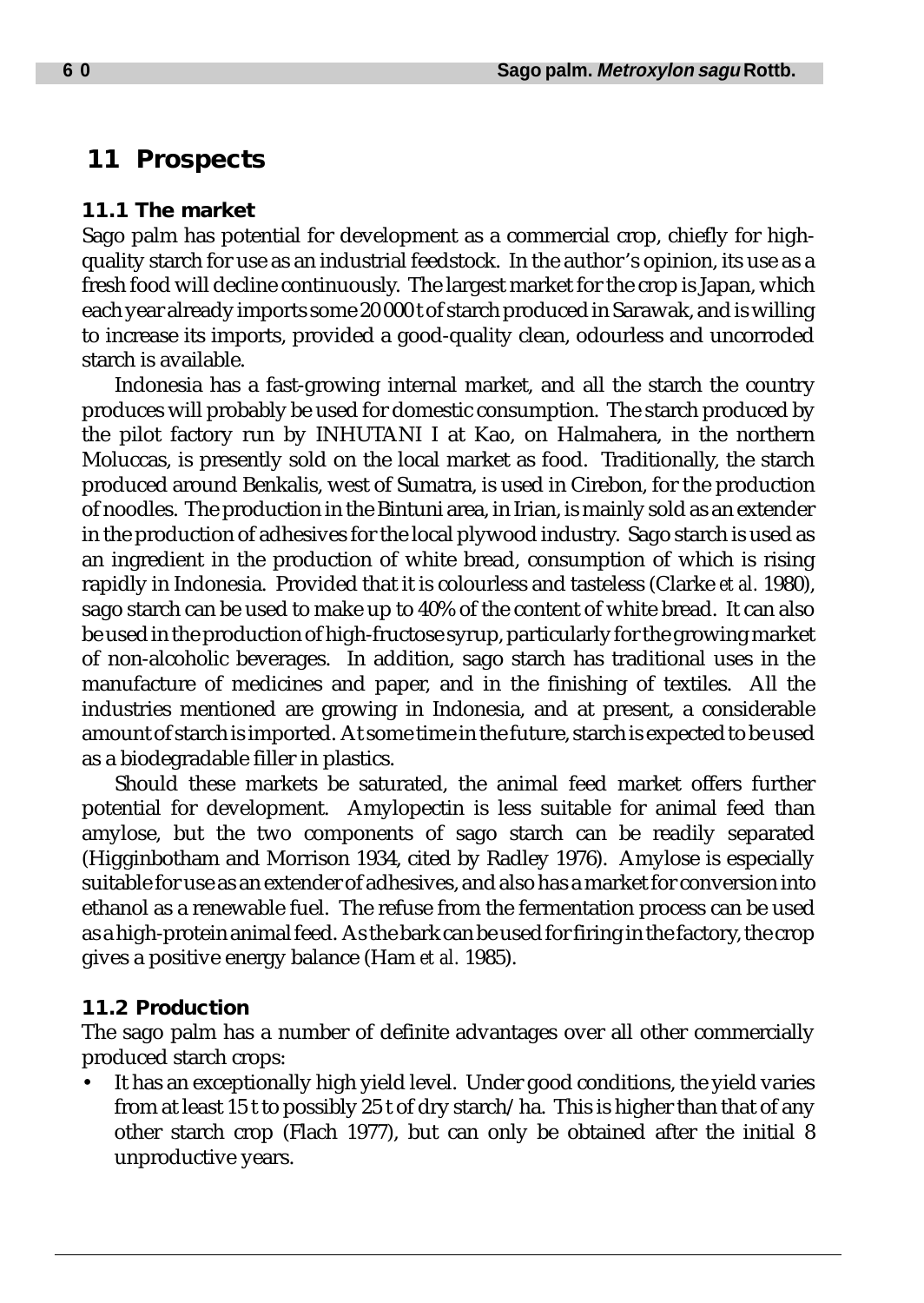- It is a perennial crop, which means that once planted, it can produce for many years. All other starch crops have to be replanted regularly. If a sago palm planting is not regularly cleaned and pruned, however, it becomes semi-wild, with a far lower yield level.
- It has an extended harvesting period. Each trunk remains fell-ripe from the time of flower initiation in the growing point until the seeds are formed, i.e. for a period of 2 years. This makes spreading of the harvesting period possible. Late harvesting removes the light for the follower trunk, however, and thus leads to a diminished yield over a given period of time.
- The palm grows well on soils that are liable to occasional flooding, even with somewhat saline water. Expensive water-control mechanisms are therefore unnecessary. Continuous flooding is detrimental to yield, nonetheless.
- Cut boles can be kept under water for 2 days at most, at the factory site. This makes it possible to run factory operations smoothly. Keeping the cut boles for longer, however, results in loss of starch, and can also produce moulds, which corrode the starch grains.
- Harvesting is easy. A chain saw and an axe are sufficient. Boles divided into logs can be rolled out to the nearest waterway and floated to the factory.
- With continuous harvesting, processing plants can operate continuously. Moreover, less energy is needed for the extraction of starch from sago palms than from other crops.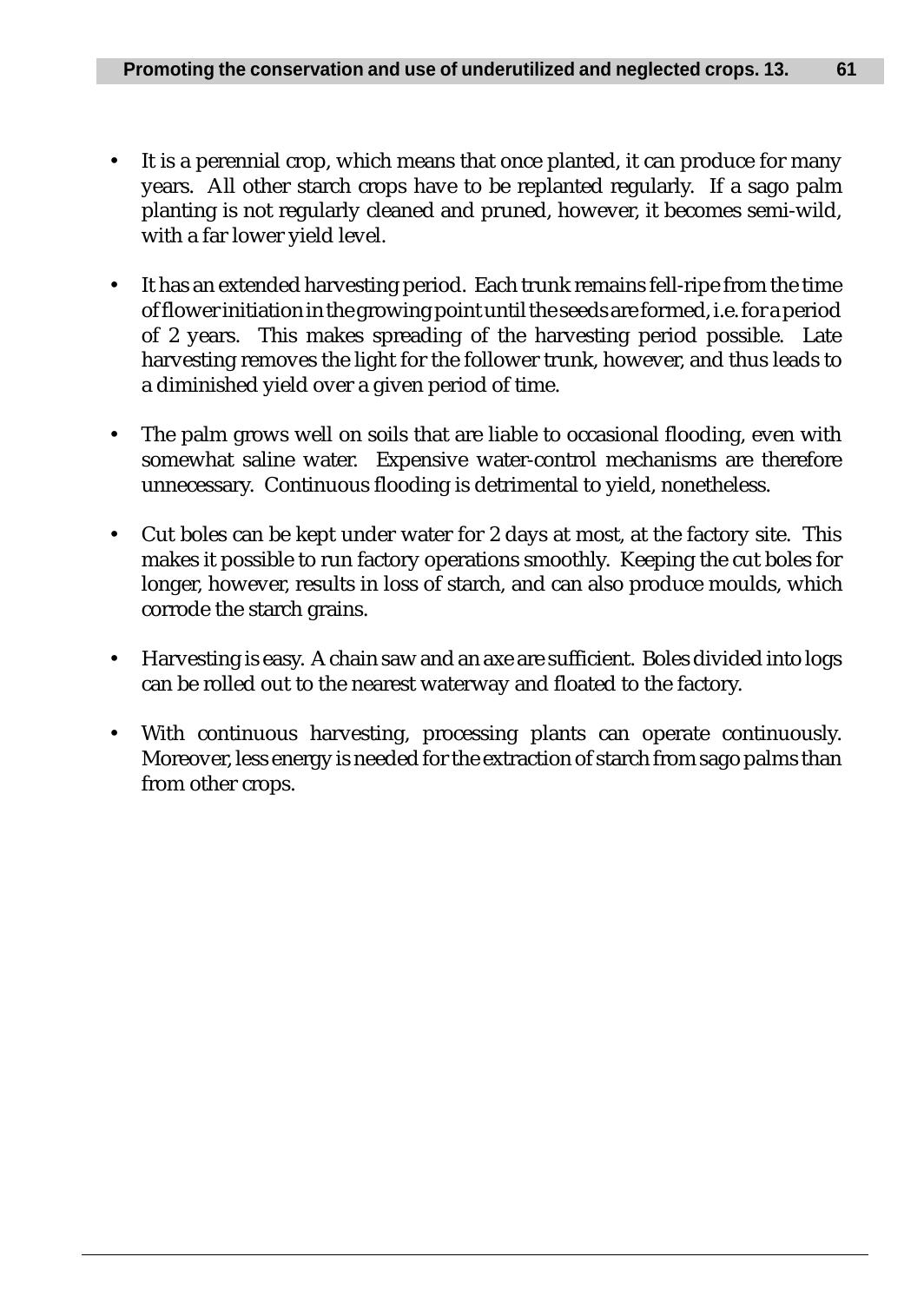# **12 Research needs**

#### **12.1 Agronomy**

In Sarawak, until 1983, part of the research effort of the Ministry of Agriculture and Community Development was directed at the sago palm, but at a low level. This is reflected in the Annual Reports of the Research Branch, where until 1983, the research results can be found under the heading 'Chemistry'. From 1983 onwards, they are given under a separate heading: 'Sago palm'. In 1982, the research effort was intensified. In that year, a sago research station was established on deep peat soils in Sungei Talau, and a supporting laboratory was established in Mukah. Around 1993, all research on sago palm was transferrred from the Department of Agriculture to the Land Custody and Development Agency.

In Indonesia, the 'Badan Pengkajian dan Penerapan Teknologi' (B.P.P. Teknologi), the Agency for the Assessment and Application of Technology, an institute belonging to the Indonesian Ministry of Research and Technology, runs an 8000 m2 trial planting of sago palm at Balumbung Jaya, close to Bogor. The palms were planted as suckers in 1984. Some accessions, collected in the Moluccas, are also available there. The Agency also operates a pilot processing plant at Ciampea, near Bogor. Research on the sago palm is only carried out occasionally in some universities, and not on experiment stations.

In the author's opinion, the principal problem that agronomic research needs to tackle is the use of fertilizers. All the research done until now has been on undrained peat soils, and does not indicate the effects of the use of fertilizers. Results are badly needed for the new plantings on peats, in both Sarawak and Indonesia, and also to improve production from natural stands on peat soils in the Bintuni area, in Irian Jaya. Experiments on mineral soils also need to be carried out, not only for comparison but also to support the harvesting from natural stands on Halmahera. The results of experiments on fertilizer application may also influence production in traditional stands. It may well be possible to grow sago palm on potentially acid sulphate soils, as it appears to be growing in Johor, West Malysia (Othman 1991).

Below are listed the traits needed for estate cultivation, as described by Schuiling and Jong (1996), with a number of comments by the present author:

- Brief rosette stage. This can be shortened by planting either large suckers, healthy suckers or seedlings in an excellent nursery, under good care, with watering and fertilizer. Farmers often state that the rosette stage can be shortened from 4.5 years to 2 years, by planting large suckers instead of seedlings.
- Quick bole maturation, to allow an early first harvest. Bole growth may possibly be speeded up by fertilizer application, and by a good regime of irradiation, i.e. by correct planting density.
- High starch accumulation rate.
- High planting density. A high starch accumulation rate can be obtained by high irradiation of the leaves. At the young stage, palms could be planted in a system of permanent ones and fillers, the fillers being harvested and eradicated after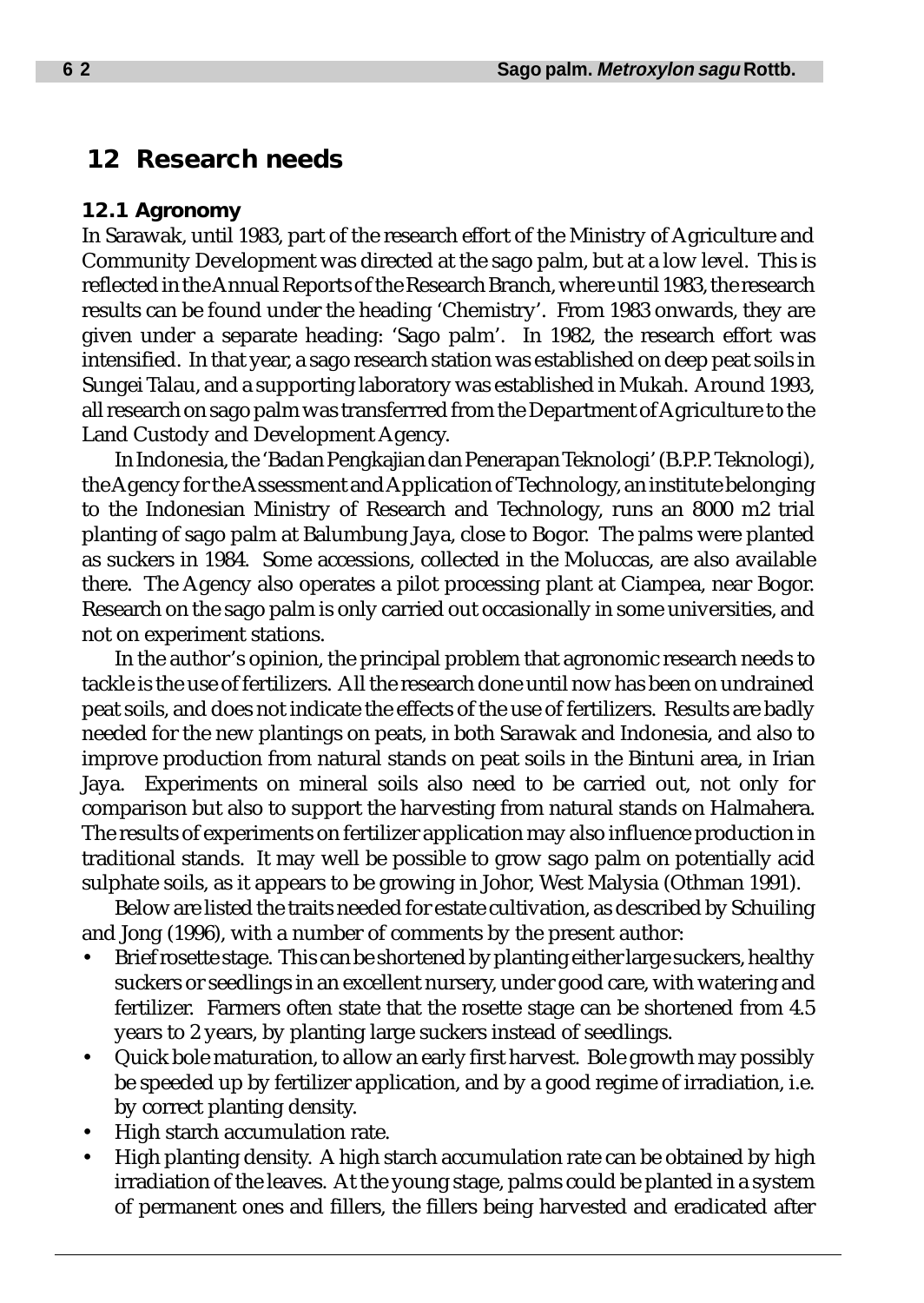the first, or perhaps the second harvest. In this way, the ineffective use of irradiation during the first 6 years may be improved considerably. After 8 years, denser planting appears to be inappropriate. The Leaf Area Index then reaches the rather high value of more than 7, and an appropriate system of pruning of excessive suckers is necessary to obtain well-spread placement of palms on the field.

- Responsiveness to fertilizers. It is not yet known whether this is a problem. It may well be that the lack of response to fertilizer application is caused by flooding, or by defective methods of measurement, but further research on this subject is necessary. Other than on the deep peats in Sarawak and on the small trial planting run by B.P.P. Teknologi in West Java, no fertilizer has been applied yet.
- Pest and disease resistance or tolerance. Pest and diseases are not yet a real problem, but with more intensive cultivation they may become important.
- Ablility to grow well on peat soils. This last characteristic is not of general interest, but is rather important for Sarawak.

# **12.2 Collecting and breeding**

Making collections of palm types would appear to be the first priority. These palms should be observed carefully, as our knowledge of sago palm and its growth pattern is still imperfect. Such collections should consist of at least four plants each, derived vegetatively from the same mother palm. These clones should be observed carefully, over at least one complete life cycle. Selections could then be made in the collection. Only when the characteristics of the clones are known can breeding goals be formulated and a start be made with crosses.

Information also needs to be gathered with respect to storage of pollen, in order to make crosses between the palm types eventually selected.

### **12.3** *In vitro* **culture**

Although the present work on *in vitro* culture appears to be more advanced than other research items, it needs to be continued until a method of rapid multiplication has been developed.

## **12.4 Taxonomy**

Taxonomic research should be done, using all observations with respect to the duration of the life cycle of the trunks (see **section 2.2**). Zymographic studies may be particularly useful. Such observations can only be made in well-organized collections, however. The present collections in Sarawak, Papua New Guinea and Indonesia are probably inadequate for this purpose.

## **12.5 Technology**

Research on starch technology was started by the government of Sarawak (Cecil *et al.* 1982). The combination of measures presented in **section 9.6** may lead to a 30- 50% improvement in starch recovery in the factory. If a good starch technologist,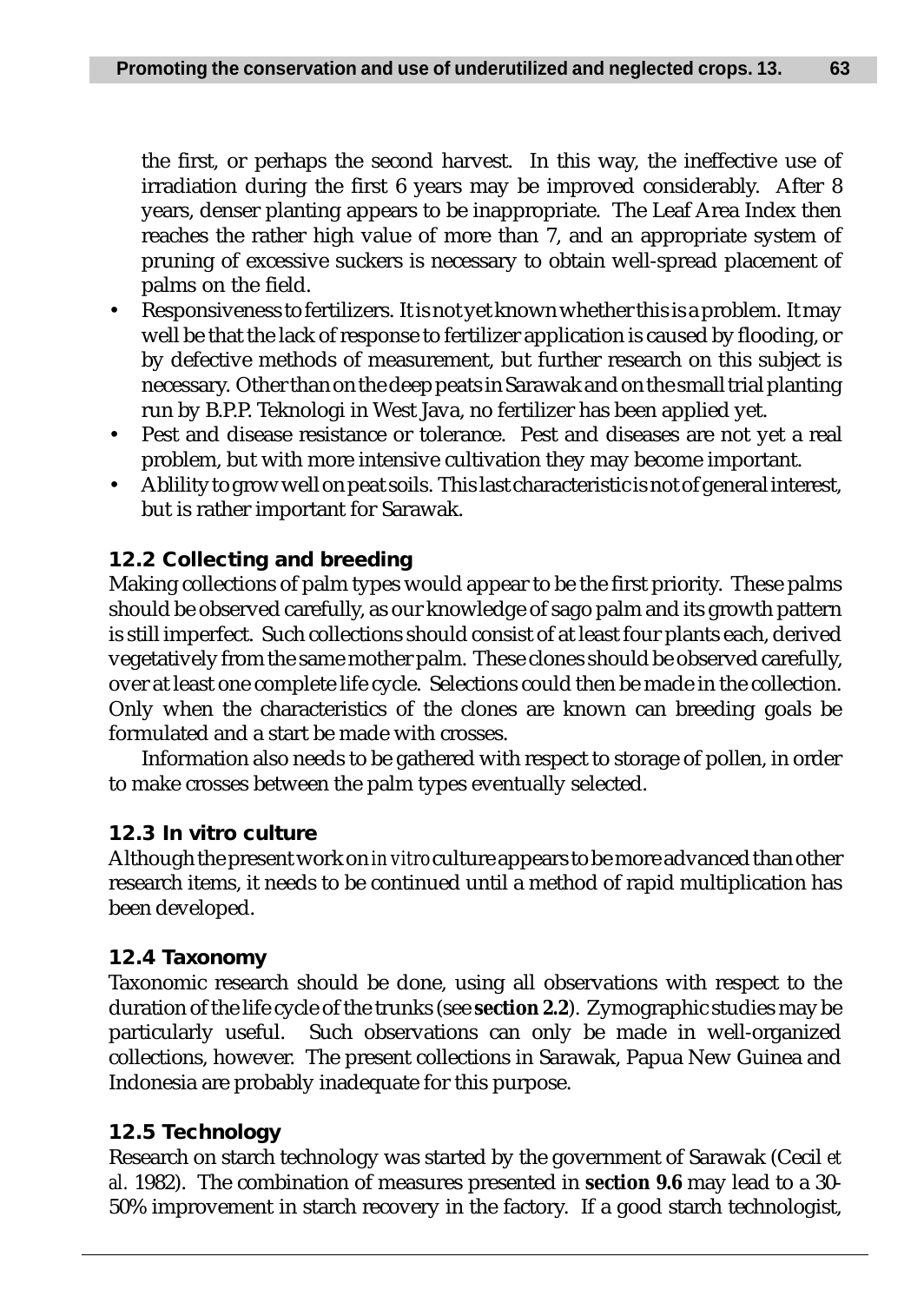well versed in sago palm cultivation and harvesting, continues the research started by Cecil and his group, this work will be of considerable interest. The user side of technology research is mainly done in Japan, the principal importer of sago starch.

### **12.6 Cooperation in research**

At present, the Sarawakian Land Custody and Development Agency (LCDA), responsible for development of the new sago palm plantings in Sarawak, appears either to be afraid of its competitors, or to want to make money out of the research done by them. This conclusion may be drawn from the fact that as long ago as the symposium of 1990 (Ng *et al.* 1991), only summaries of the papers connected with *in vitro* culture were published. LCDA took over responsibility for the sago palm research in Sarawak in 1993, and did not produce any publications for the fifth international sago symposium, which took place in Hat Yai, Thailand, in 1994. Furthermore, two presentations given at the symposium8 were not published in the Proceedings (Subhadrabandhu and Sdoodee 1995).

Although the research in Sarawak is ahead of that being done in other countries, such an attitude usually does not encourage other researchers to make their results freely available to the international community. Furthermore, the starch market is large enough to allow competition. Sago research should be stimulated through international cooperation in South-East Asia. The main producers — Malaysian Sarawak, Indonesia and Papua New Guinea — should, if possible, combine their research efforts, preferably in one research station, where the international collection of sago palms should also be located.

<sup>8</sup> Azuddin, M.N., K. Lim and Z.C. Alang: 'Comparative study on palm growth and starch yield of Metroxylon sagu at five stages of maturity, grown on gleyed mineral and organic soils', and a paper presented by R. Manurung on in vitro culture of sago palm.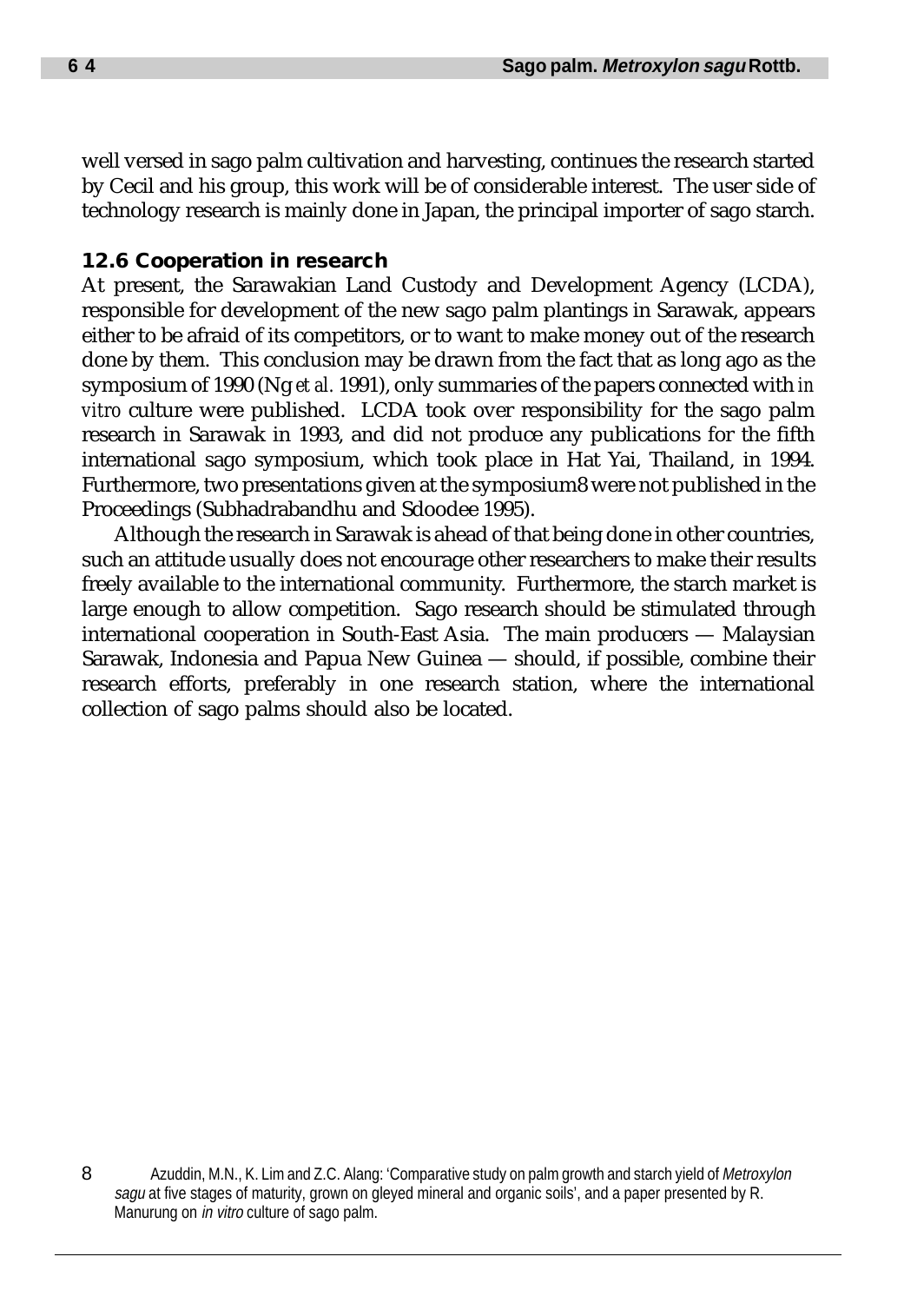### **References**

Since 1970, five international symposia, and an FAO Expert Consultation have considerably increased interest in the sago palm. The first symposium was held in Kuching, Sarawak, East Malaysia (Tan 1977), and contained a section on prehistory and ethnobotany. The symposium was attented by 76 participants.

The second, held in 1979, in Kuala Lumpur, Malaysia (Stanton and Flach 1980) was only attended by 26 participants. By the time of this symposium, the ethnobotanic contribution had disappeared, and it had become a purely technical event. This trend continued in the symposia that followed.

The third was held in 1985, in Tokyo, Japan (Yamada and Kainuma 1986), and had 54 participants. It was supported by the Japanese Sago Palm Fund.

The fourth took place in 1990, in Kuching, Sarawak (Ng *et al.* 1991), and was attended by 112 participants.

The fifth was held 1994, in Hat Yai, Thailand (Subhadrabandhu and Sdoodee 1995). This had 75 participants.

The sixth symposium will be held in December 1996, in Pekanbaru, Indonesia.

The Expert Consultation was organized by FAO, and the Indonesian B.P.P. Teknologi in Jakarta, Indonesia, in 1984 (FAO 1986). This consultation played quite a role in awakening Indonesia to the possibilities of the sago palm.

In 1993, the Japanese Society of Sago Palm Studies was started. The society publishes the journal Sago Palm, which appears irregularly. The Tsukuba Sago Fund issues a regular publication, Sago Palm Communication, edited by S. Hisajima.

Schuiling (pers. comm., 1996) is preparing a comprehensive bibliography of sago palm, in which all journal articles, reports and other grey literature, including Indonesian publications, will be brought together and summarized. The bibliography ends in the year 1990. All material is available for consultation in the Sago Archives in Wageningen Agricultural University, Department of Agronomy, Section Tropical Crop Science.

- Alang, Z.C. and S. Hisajima. 1991. Some observations on stress tolerance in sago palm (*Metroxylon* spp*.*) and oil palm (*Elaeis guineensis*), using *in-vitro* cultured embryos (summary only). P. 64 *in* Towards Greater Advancement of the Sago Industry in the 1990s. Proc. 4th International Sago Symposium, August 6-9, 1990, Kuching, Sarawak, Malaysia. Ministry of Agriculture and Community Development, Sarawak, and Dept. Agriculture, Sarawak, Malaysia.
- Alang, Z.C., Y.-Y. Gan, F.C. Low and E. Paulose. 1991a. *In-vitro* propagation and biochemical charaterization of sago palm germplasm relevance to the sago starch industry (summary only). P. 66 *in* Towards Greater Advancement of the Sago Industry in the 1990s. Proc. 4th International Sago Symposium, August 6-9, 1990, Kuching, Sarawak, Malaysia. Ministry of Agriculture and Community Development, Sarawak, and Dept. Agriculture, Sarawak, Malaysia.
- Alang, Z.C., B. Krishnapillay, S.F. Pilus and S. Hisajima. 1991b. Embryo culture and nursery establishment in sago palm (*Metroxylon* spp.) plantlets (summary only). P. 65 *in* Towards Greater Advancement of the Sago Industry in the 1990s. Proc. 4th International Sago Symposium, August 6-9, 1990, Kuching, Sarawak, Malaysia. Ministry of Agriculture and Community Development, Sarawak, and Dept. Agriculture, Sarawak, Malaysia.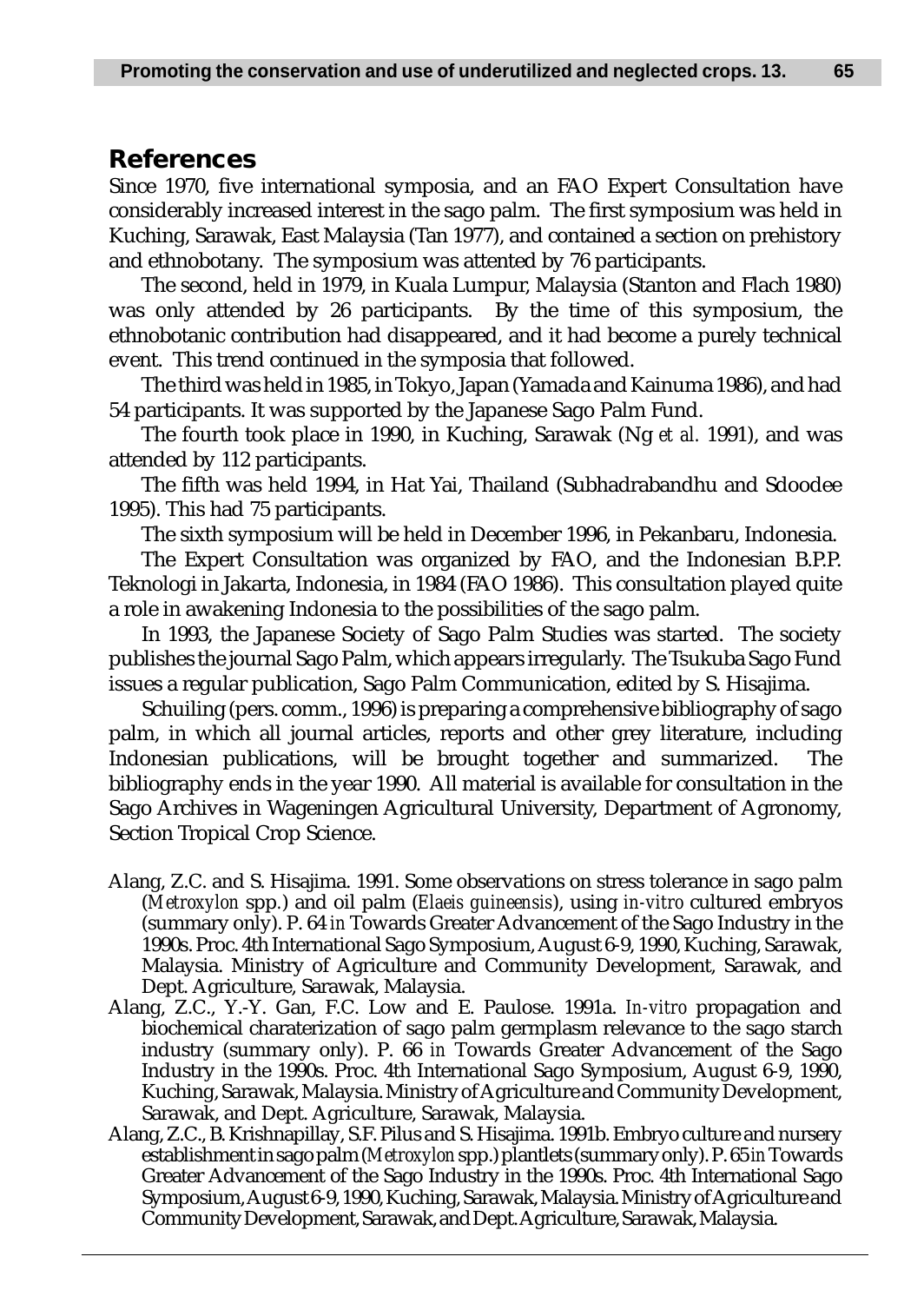- Avé, J.B. 1977. Sago in insular South-East Asia: historical aspects and contemporary use. Pp. 21-30 *in* Sago-76. Proc. 1st International Sago Symposium, Kuching, Malaysia 5-7 July, 1976. (K. Tan ed.).
- Bandanees. 1921. De vloek der Molukken: de sagopalm [The curse of the Moluccas: the sago palm]. Algemeen Landbouwweekblad voor Nederlandsch Indië, 30 Sept. 1921. 6(14):613-616.
- Barrau, J. 1959. The sago palm and other food plants of marsh dwellers on the South Pacific islands. Econ. Bot. 13:151-162.
- Beccari, O. 1918. Asiatic palms Lepidocaryeae. Annals Royal Botanical Garden, Calcutta 12:156-195.
- Bintoro Djoefrie, H.M.H. 1995. To accelerate sago pith residue decomposition into a green manure. Pp. 261-268 *in* Fifth International Sago Symposium. Hat Yai, Songkhla, Thailand, 27-29 January 1994. (S. Subhadrabandhu and S. Sdoodee, eds.). Acta Hort. 38(9).
- Boonsermsuk, S., S. Hisajima and K. Ishuzuka. 1996. Isozymatic variations of sago palm (*Metroxylon sagu*s Rottb.) in Thailand. Jpn J. Trop. Agric 39:229-235.
- Campen, C.F.H. 1884. Pp. 1-17 *in* De landbouw op Halémahéra [Agriculture on Halmahera]. Tijdschrift voor Nijverheid en Landbouw in Nederlandsch Indië, Deel XXIX, aflevering, Vol. 1.
- Cavanaugh, L.G. 1953. Report on *Metroxylon* species the Sepik river area. Memorandum for the Director of the Department of Forestry, Port Moresby, Papua New Guinea.
- Cavanaugh, L.G. 1955. Sago Flour Production in the Sepik River. Forest Products Research Centre, Boroko, Papua New Guinea.
- Cecil, J.E. 1986. Increasing profits from sago processing. Pp. 112-120 *in* The development of the sago palm and its products. Report of the FAO/BPPT consultation, Jakarta, Indonesia, 16-21 January 1984. FAO, Rome.
- Cecil, J.E., G. Lau, S.H. Heng and C.K. Ku. 1982. The sago starch industry; a technical profile, based on a preliminary study made in Sarawak. Trop. Res. and Dev. Inst. L58.
- Clarke, P.A., E.S. Sim and D. Tan. 1980. The use of sago flour in bread making. Trop. Sci. 22(2):189-195.
- Colon, F.J. 1958. Het winnen van sago in de moerassen van Nederlands Nieuw Guinea [Production of sago starch from the swamps in the Netherlands New Guinea]. TNO-Report no. 58-0705 available in the archives of the former Directorate of the Netherlands. New Guinea, the Hague.
- Colon, F.J. and G.J. Anokkee. 1986. Survey of some processing routes of sago. Pp. 121-140 *in* The development of the sago palm and its products. Report of the FAO/BPPT consultation, Jakarta, Indonesia, 16-21 January 1984. FAO, Rome.
- Corner, E.J.H. 1966. The Natural History of Palms. Weidenfeld & Nicolson, London.
- CSIRO. 1968. Lands of the Wewak-Lower Sepik Area, Papua New Guinea. CSIRO-Land Res. Ser. 22.
- FAO. 1986. The development of the sago palm and its products. Report of the FAO/BPPT consultation, Jakarta, Indonesia, 16-21 January 1984. FAO, Rome.
- Flach, M. 1977. Yield potential of the sago palm and its realization. Pp. 157-177 *in* Sago-76. Proc. 1st International Sago Symposium, Kuching, Malaysia 5-7 July 1976 (K. Tan, ed.).
- Flach, M. 1981. Sago palm resources in the northeastern part of the Sepik river flood basin: report of a survey. Dept. Minerals and Energy (DME) Rep. no. 3. Konedobu, Papua New Guinea.
- Flach, M. 1983. The Sago Palm. FAO Plant Production and Protection Paper 47, AGPC/ MISC/80. FAO, Rome.
- Flach, M. 1986. Agronomy of sago based cropping systems: a preliminary approach. Pp. 94- 101 *in* The development of the sago palm and its products. Report of the FAO/BPPT consultation, Jakarta, Indonesia, 16-21 January 1984. FAO, Rome.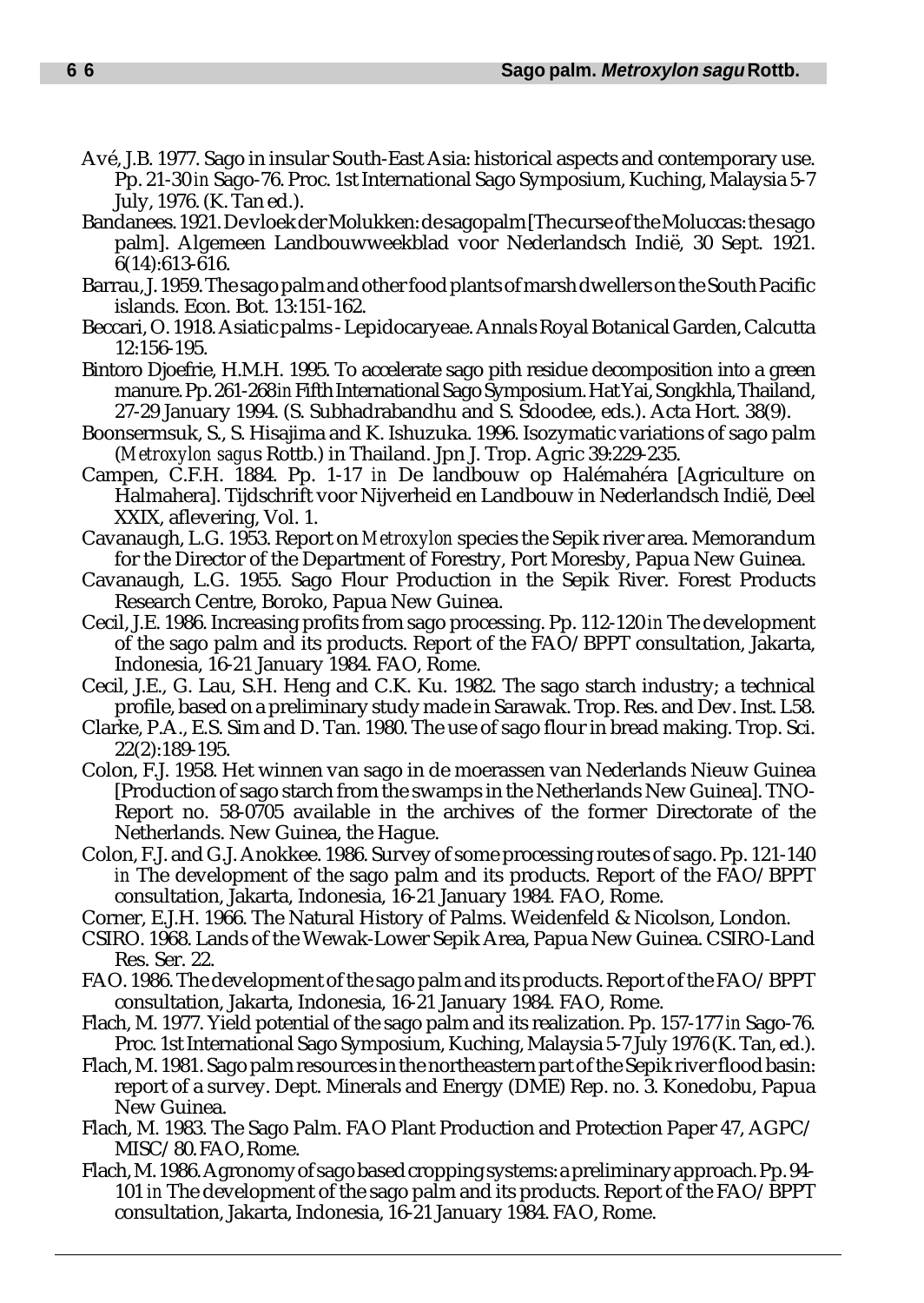- Flach, M. 1995. Research priorities for sago palm development in Indonesia and Sarawak: an agenda for research. Pp. 19-39 *in* Fifth International Sago Symposium. Hat Yai, Songkhla, Thailand, 27-29 January 1994. (S. Subhadrabandhu and S. Sdoodee, eds.). Acta Hort. 38(9).
- Flach, M. and D.L. Schuiling. 1989. Revival of an ancient starch crop: a review of the agronomy of the sago palm. Agrofor. Syst. 7:259-281.
- Flach, M. and D.L. Schuiling. 1991. Growth and yield of sago palms, in relation to their nutritional needs. Pp. 103-110 *in* Towards Greater Advancement of the Sago Industry in the 1990s. Proc. 4th International Sago Symposium, August 6-9, 1990, Kuching, Sarawak, Malaysia. Ministry of Agriculture and Community Development, Sarawak, and Dept. Agriculture, Sarawak, Malaysia.
- Flach, M., F.J.G. Cnoops and G.Chr. van Roekel-Jansen. 1977. Tolerance to salinity and flooding of sago palm seedlings. Preliminary investigations. Pp. 190-195 *in* Sago-76. Proc. 1st International Sago Symposium, Kuching, Malaysia 5-7 July, 1976. (K. Tan, ed.).
- Flach, M., K. den Braber, M.J.J. Fredrix, E.M. Monster and G.A.M. Van Hasselt. 1986a. Temperature and relative humidity requirements of young sago palm seedlings. Pp. 193-143 *in* Sago-85. Proc. 3rd Int. Sago Symposium (N. Yamada and K. Kainuma, eds.). Tokyo.
- Flach, M., A.H.J. Kroon and J.S. Baker. 1971. Sago production in Pahang Tenggara. Pahang Tenggara Regional Masterplanning Study Paper no. 16.
- Flach, M., D.W.G. van Kraalingen and G. Simbardjo. 1986b. Evaluation of present and potential production of natural sago palm stands. Pp. 86-93 *in* Sago-85. Proc. 3rd Int. Sago Symposium. (N. Yamada and K. Kainuma, eds.). Tokyo.
- Fujii, S., S. Kishibara, H. Tamaki and M. Komoto. 1986. Studies on the improvement of sago starch quality: 2. Effect of the manufacturing condition on the quality of sago starch. Pp. 97-106 *in* Science Reports of the Faculty of Agriculture Kobe University, Japan.
- Gumbek, M. and F.S. Jong. 1991. Pests of sago palms in Sarawak. Pp. 142-145 *in* Towards Greater Advancement of the Sago Industry in the 1990s. Proc. 4th International Sago Symposium, August 6-9, 1990, Kuching, Sarawak, Malaysia. Ministry of Agriculture and Community Development, Sarawak, and Dept. Agriculture, Sarawak, Malaysia.
- Ham, J. van der, J.B.P. de Loor and M. Flach. 1985. Energy from tropical crops: energetic evaluation of the agricultural and industrial production of ethanol and vegetable oil. Trop. Crops Comm., No. 8. Wageningen Agricultural University, the Netherlands. 37pp.
- Haryanto, B., S. Royangsih and S. Ali. 1991. The use of fibrous residue and the bark for making particle boards. Pp. 203-206 *in* Towards Greater Advancement of the Sago Industry in the 1990s. Proc. 4th International Sago Symposium, August 6-9, 1990, Kuching, Sarawak, Malaysia. Ministry of Agriculture and Community Development, Sarawak, and Dept. Agriculture, Sarawak, Malaysia.
- Haska, N. 1995. Study of productivity and starch yield of sago palm in West Java. Pp. 217- 222 *in* Fifth International Sago Symposium. Hat Yai, Songkhla, Thailand, 27-29 January 1994 (S. Subhadrabandhu and S. Sdoodee, eds.). Acta Hort. 38(9).
- Heyne, K. 1950. De nuttige planten van Indonesië. [The useful plants of Indonesia], 3rd impression. Van Hoeve, 's Gravenhage/ Bandoeng.
- Hisajima, S., E.S. Sim, F.S. Jong and Y. Arai. 1991. Propagation and breeding of sago palm (*Metroxylon* spp*.*) *in vitro*: stimulation of embryo growth and multiple shoots from sago embryos. Pp. 53-63 *in* Towards Greater Advancement of the Sago Industry in the 1990s. Proc. 4th International Sago Symposium, 6-9 August 1990, Kuching, Sarawak, Malaysia. Ministry of Agriculture and Community Development, Sarawak, and Dept. Agriculture, Sarawak, Malaysia.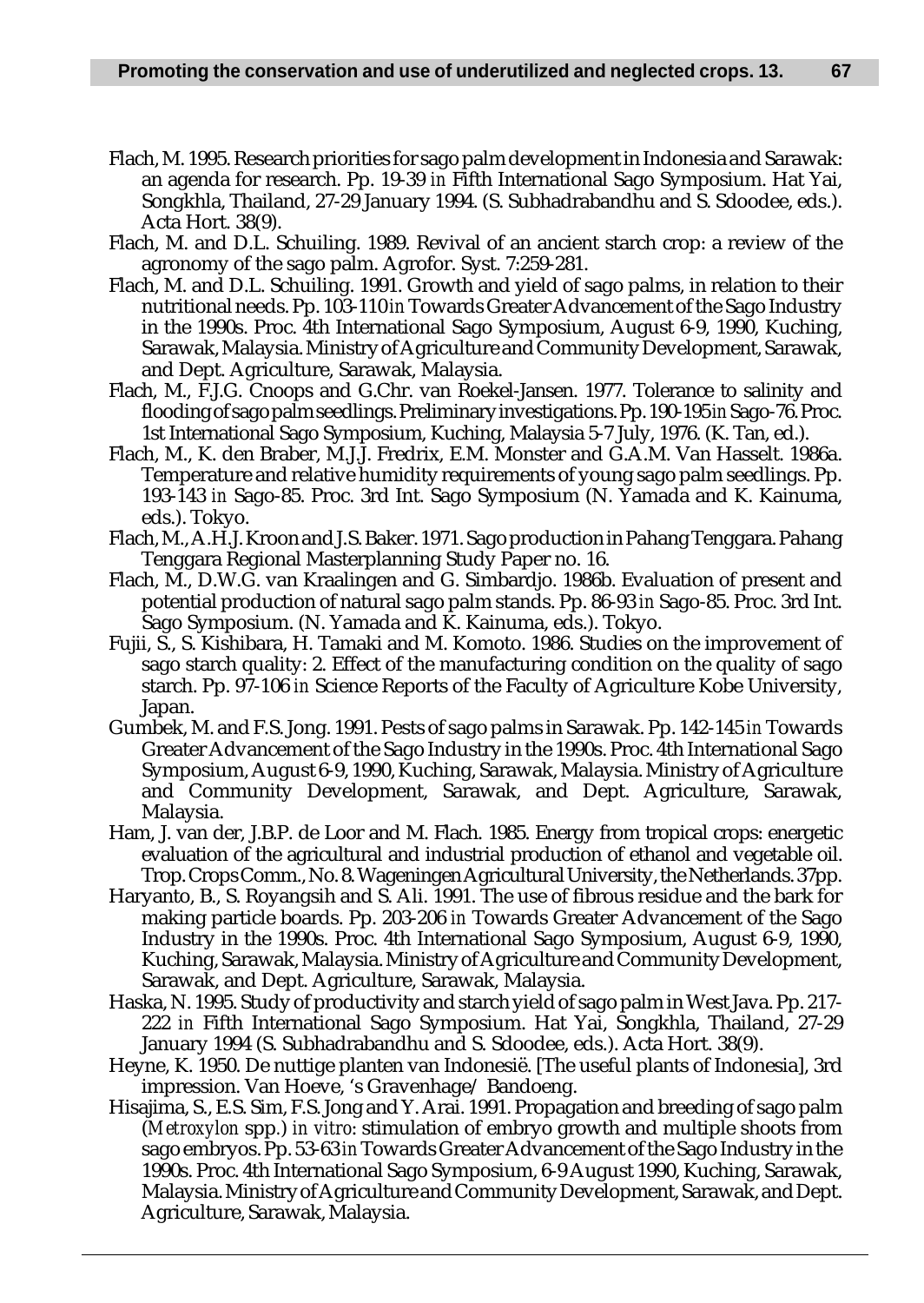- Hisajima, S., M. Yato, S. Boonsermsuk, S. Ramchatgoen, S. Kachonpadungkitti and K. Ishizuka.1995. Preliminary observation on sugar metabolism and biochemical classification in sago palm. Pp. 147-161 *in* Fifth International Sago Symposium. Hat Yai, Songkhla, Thailand, 27-29 January 1994 (S. Subhadrabandhu and S. Sdoodee, eds.). Acta Hort. 38(9).
- Holmes, E.B. and K. Newcombe. 1980. Potential and proposed development of sago *(Metroxylon* spp*.)* as a source of power alcohol in Papua New Guinea. Pp. 164-175 *in* Sago: the Equatorial Swamp as a Natural Resource. Proc. 2nd International Sago Symposium, Kuala Lumpur, Malaysia, 15-17 September 1979 (W.R. Stanton and M. Flach, eds.). M. Nijhoff, the Hague.
- Holmes, E.B., H.J. Vegter and O.L. Moll. 1984. Starch production from Irian. Report no. 3. Dept. Minerals and Energy, Energy Planning Unit, Konedobu, Papua New Guinea.
- Hoogland, J.D. 1986. Economics of large scale sago exploitation. Pp. 218-224 *in* The development of the sago palm and its products. Report of the FAO/BPPT consultation, Jakarta, Indonesia, 16-21 January 1984. FAO, Rome.
- Ito, T., Y. Arai and S. Hisajima. 1979. Utilization of sago starch. Japan. J. Trop. Agric. 23:48-56.
- Jong, F.S. 1995. Research for the development of sago palm (*Metroxylon sagu* Rottb.) cultivation in Sarawak, Malaysia. PhD thesis, Wageningen Agricultural University, the Netherlands. Jong Foh-Shoon, Dept. Agriculture, Kuching, Sarawak, Malaysia.
- Jong, F.S. and M. Flach. 1995. The sustainability of sago palm (*Metroxylon sagu*) cultivation on deep peat in Sarawak. Sago Palm (J. Jpn. Soc. Sago Palm Studies) 3:13-20.
- Kawabata, A., S. Sawayama, N. Nagashima and R.R. del Rosario. 1984. Physico-chemical properties of starches from cassava, arrowroot and sago. Pp. 259-271 *in* Tropical Root Crops: Post Harvest Physiology and Processing (I. Uritani and E.D. Reyes, eds.). Japan Sci. Soc. Press, Tokyo.
- Kiew, R. 1977. Taxonomy, ecology and biology of sago palms in Malaysia and Sarawak. Pp. 147-154 *in* Sago-76. Proc. 1st International Sago Symposium, Kuching, Malaysia 5-7 July 1976 (K. Tan, ed.).
- Kraalingen, D.W.G. van. 1984. Some observations on sago palm growth in East Sepik district of Papua New Guinea. Report no. 1. Dept. Minerals and Energy (DME) and the Economic Planning Unit (EPU), Konedobu, Papua New Guinea.
- Kraalingen, D.W.G. van. 1986. Starch contents of sago palm trunks in relation to morphological characters and ecological conditions. Pp. 105-111 *in* The development of the sago palm and its products. Report of the FAO/BPPT consultation, Jakarta, Indonesia, 16-21 January 1984. FAO, Rome.
- Krishnapillay, B. and Z.C. Alang. 1986. *In vitro* propagation of the sago palm (*Metroxylon* spp.): some preliminary findings. Pp. 131-138 *in*. Sago-85. Proc. 3rd Int. Sago Symposium. (N. Yamada and K. Kainuma, eds.). Tokyo.
- Kueh, H.S. 1995. The effects of soil-applied NPK fertilizers on the growth of the sago palm (*Metroxylon sagu* Rottb.) on undrained deep peat. Pp. 67-76 *in* Fifth International Sago Symposium. Hat Yai, Songkhla, Thailand, 27-29 January 1994 (S. Subhadrabandhu and S. Sdoodee, eds.). Acta Hort. 38(9).
- Maamun, Y. and I.G.P. Sarasutha. 1987. Prospects for sago palm in Indonesia: South Sulawesi case study. Indonesian Agric. Res.and Dev. J. 9:52-56.
- Mitsuhashi, J. and K. Sato. 1994. Investigations on the edible sago weevils in Papua New Guinea. Sago Palm (J. Jpn. Soc. Sago Palm Studies) 2:13-20.
- Ng, T.S., Y.L. Tie and H.S. Kueh (eds.). 1991. Towards Greater Advancement of the Sago Industry in the 1990s. Proc. 4th International Sago Symposium, 6-9 August 1990, Kuching, Sarawak, Malaysia. Ministry of Agriculture and Community Development, Sarawak, and Dept. Agriculture, Sarawak, Malaysia.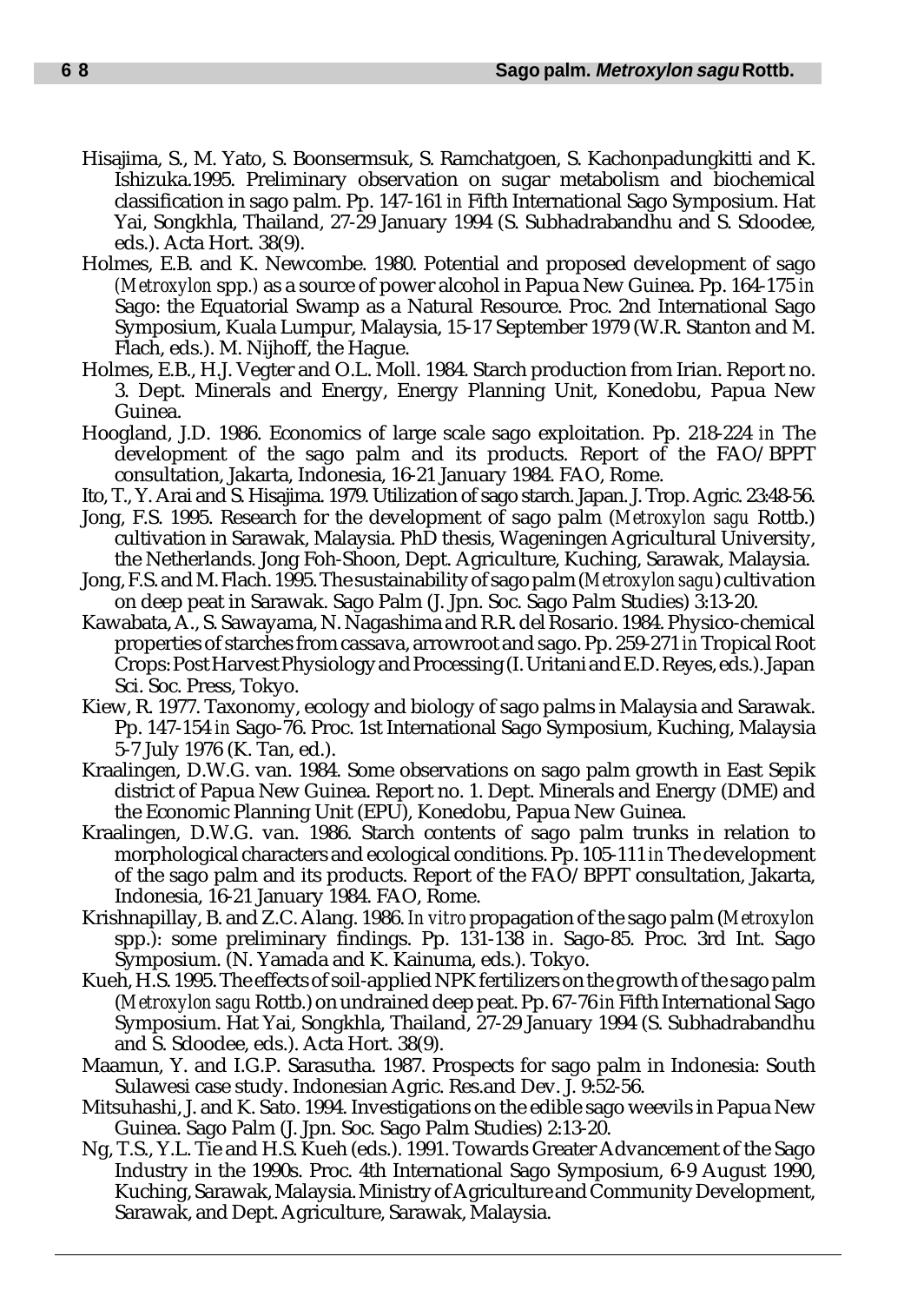- Nicholson, G.P. 1921. Le sagoutier en terrains marécageux Malacca [The sago palm in marshy lands]. Bull. Économique Indochine 24:195-200.
- Ohtsuka, R. 1983. Oriomo Papuans: Ecology of Sago-Eaters in Lowland Papua. University of Tokyo Press.
- Othman, A.R. 1991. Sago: a minor crop in peninsular Malaysia. Pp. 17-21 *in* Towards Greater Advancement of the Sago Industry in the 1990s. Proc. 4th International Sago Symposium, 6-9 August 1990, Kuching, Sarawak, Malaysia. Ministry of Agriculture and Community Development, Sarawak, and Dept. Agriculture, Sarawak, Malaysia.
- Ozawa, T. and Y. Arai. 1986. Phenolic substances from sago palm pith. Pp. 197-200 *in* Sago-85. Proc. 3rd Int. Sago Symposium (N. Yamada and K. Kainuma, eds.). Tokyo.
- Paijmans, K. 1980. Sagopalm Ecology in New Guinea. Pp. 9-12 *in* Sago: the Equatorial Swamp as a Natural Resource. Proc. 2nd International Sago Symposium, Kuala Lumpur, Malaysia, September 15-17, 1979. (W.R. Stanton and M. Flach, eds.). M. Nijhoff, the Hague.
- Radley, J.A. (ed.). 1976. The minor starches of commerce: the manufacture of rice, arrowroot and sago starch. Pp. 229-245 *in* Starch Production Technology, Applied Science (J. A Radley ed.). London.
- Rauwerdink, J.B. 1984. On the taxonomy of *Metroxylon*: the status of the sago palm in Papua New Guinea. Dept. Plant Taxonomy, Agricultural University, Wageningen, the Netherlands. 42 pp.
- Rauwerdink, J. B. 1986. An essay on *Metroxylon*, the sago palm. Principes, the J. Palm Society 30(4):165-180.
- Research Branch of the Sarawak Department of Agriculture. 1975-1994. Annual Reports Government Printer, Kuching, Sarawak.
- Riezebos, E.P.1986.The economics of two sago-based cropping systems. Pp. 179-217 *in* The development of the sago palm and its products. Report of the FAO/BPPT consultation, Jakarta, Indonesia, 16-21 January 1984. FAO, Rome.
- Rumphius, G.E. 1750. Het Amboinsch Kruidboek. 2nd ed., J. Burmannus bij M. Uytwerf, Amsterdam.
- Salverda, Z. 1947. Groot-eploitatie van sago [Large-scale exploitation of sago]. Tectona 37:116-126.
- Sarkar, S.K. 1970. *Palmales*. Res. Bull. Univ. Calcutta 2:22-23.
- Schuiling, D.L. 1991. Development of the inflorescence of the sago palm (*Metroxylon sagu* Rottb.). Pp. 74-87 *in* Towards Greater Advancement of the Sago Industry in the 1990s. Proc. 4th International Sago Symposium, 6-9 August 1990, Kuching, Sarawak, Malaysia. Ministry of Agriculture and Community Development, Sarawak, and Dept. Agriculture, Sarawak, Malaysia.
- Schuiling, D.L. 1995. The variability of the sago palm, and the need and possibilities for its conservation. Pp. 41-66 *in* Fifth International Sago Symposium. Hat Yai, Songkhla, Thailand, 27-29 January 1994 (S. Subhadrabandhu and S. Sdoodee, eds.). Acta Hort. 38(9).
- Schuiling D.L. 1996. *Metroxylon* Rottb. Pp. 116-120 *in* Plants Yielding Non-Seed Carbohydrates. Plant Resources of South-East Asia, Vol. 9. (M. Flach and F. Rumawas, eds.). Backhuys Publishers, Leiden.
- Schuiling, D.L. and M. Flach. 1985. Guidelines for the cultivation of sago palm. FAO, Rome, and Wageningen Agricultural University, the Netherlands.
- Schuiling, D.L. and F.S. Jong. 1996. *Metroxylon sagu* Rottb. Pp. 121-126 *in* Plants Yielding Non-Seed Carbohydrates. Plant Resources of South-East Asia, Vol. 9. (M. Flach and F. Rumawas, eds.). Backhuys Publishers, Leiden.
- Schuiling, D.L., Jong, F.-S. and M. Flach. 1993. Exploitation and natural variability of the sago palm. Report of a Sarawak and all-Indonesia study tour, January-February 1992.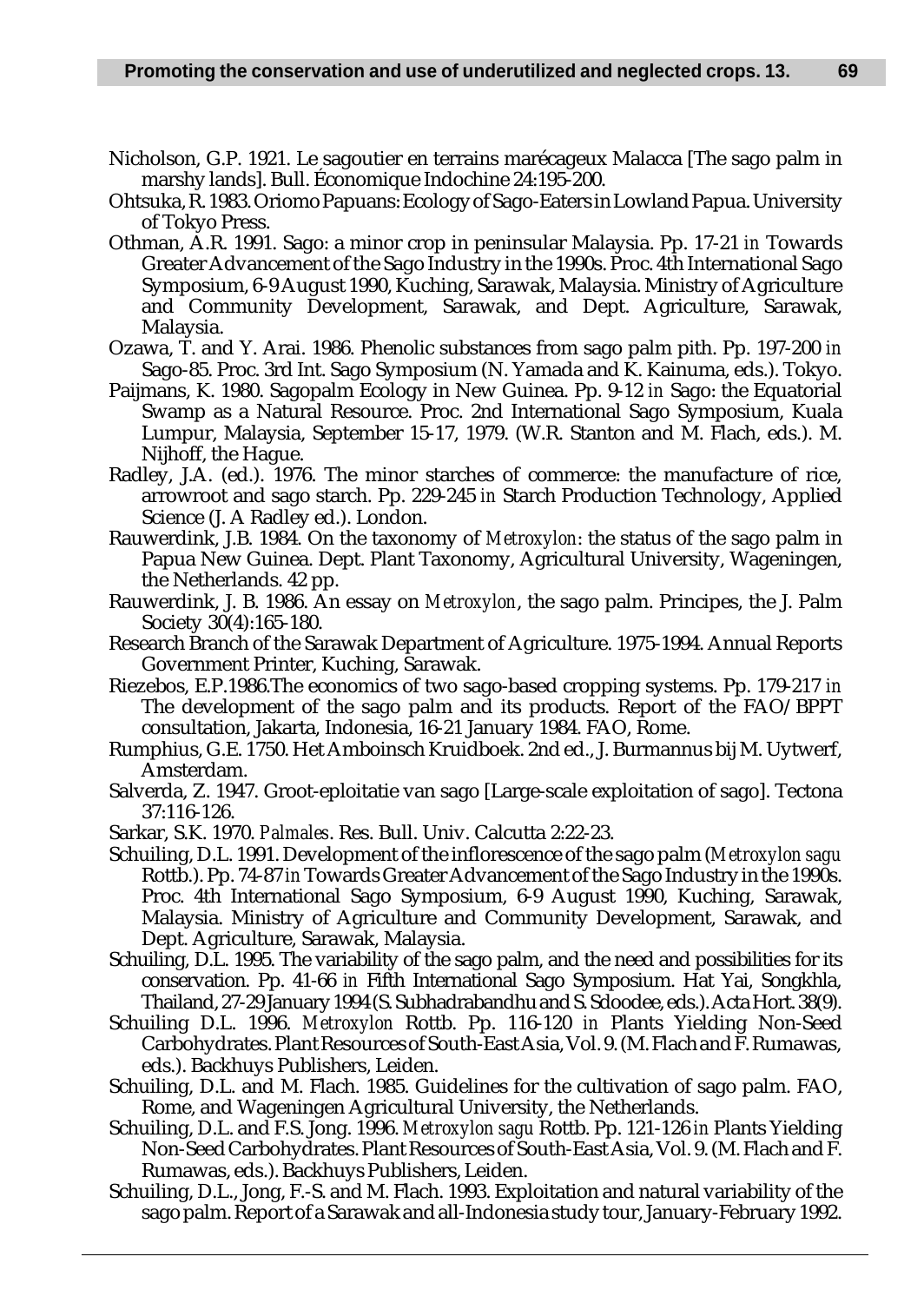Dept. Agronomy, Section Tropical Crop Science, Wageningen Agricultural University, the Netherlands. 82 pp.

- Shimoda, H. 1986. Some agronomic and ecological investigations on Sagopalm forests in the East Sepik river basin, Papua New Guinea. Pp. 85-90 *in* The development of the sago palm and its products. Report of the FAO/BPPT consultation, Jakarta, Indonesia, 16-21 January 1984. FAO, Rome.
- Shimoda, H. and A.P. Power. 1986. Investigations into development and utilization of sago palm forest in the East Sepik region, Papua New Guinea. Pp. 94-104 *in* Sago-85. Proc. 3rd Int. Sago Symposium (N. Yamada and K. Kainuma, eds.). Tokyo.
- Sim, E.S. and M.I. Ahmed. 1991. Leaf nutrient variations in sago palms. Pp. 94-102 *in* Towards Greater Advancement of the Sago Industry in the 1990s. Proc. 4th International Sago Symposium, 6-9 August 1990, Kuching, Sarawak, Malaysia. Ministry of Agriculture and Community Development, Sarawak, and Dept. Agriculture, Sarawak, Malaysia.
- Stanton, W.R. 1993. Perspectives on, and future prospects for, the sago palm. Sago Palm 1:2-7.
- Stanton, W.R. and M. Flach (eds.). 1980. Sago: the Equatorial Swamp as a Natural Resource. Proc. 2nd International Sago Symposium, Kuala Lumpur, Malaysia, September 15-17 1979. M. Nijhoff, the Hague.
- Stellingwerf, D.A. 1957. Rapport bij de vegetatieschetskaart van Amaroe-zuid, Inanwatan, Wasian en Sebjar Babo, gelegen in de Vogelkop Nieuw Guinea [Report and provisional vegetation map of Amaroe-South, Inanwatan, Wasian and Sebjar Babo, in the Bird's Head, Netherlands, New Guinea]. I.T.C. report, Delft. Report available in the archives of the former Directorate. Netherlands, New Guinea, The Hague.
- Subhadrabandhu, S. and S. Sdoodee (eds.). 1995. Fifth International Sago Symposium. Hat Yai, Songkhla, Thailand, 27-29 January 1994. Acta Hort. 38(9).
- Tan, K. (ed.). 1977. Sago-76. Proc. 1st International Sago Symposium, Kuching, Malaysia 5-7 July, 1976.
- Team Proyek. 1981. B.P.P. Teknologi and Universitas Pattimura. Bagian 2: Hasil survey agronomi di kepaulauan Maluku Proyek Penelitianemanfaatan dan Pendayagunaan Sagu sebagai Bahan Pangan dan Energi (P3SBPE) [Part 2: Results of an agronomic survey of sago in the Moluccas etc.]. Jakarta, Badan Pengkajian dan Penerapan Teknologi.
- Tomlinson, P.B. 1971. Flowering in *Metroxylon*. Principes 15:49-62.
- Tomlinson, P.B. 1990. The Structural Biology of Palms. Clarendon Press, Oxford.
- Toyo Menka Kaïsha Ltd. 1972. Feasibility study for the establishment of a sago flour plant in the Territory of Papua New Guinea. Forest Products Research Centre, Boroko.
- Tuwan, M.A. 1991. Studi biologi bunga pada tiga jenis sagu (*Metroxylon* spp*.*) dan efeknya terhadap prosedur permuliaanya. [Study of the flower biology of three sago palm species and its effect on breeding procedure]. S1 thesis under guidance of L. Anema. Ambon-Maluku, Indonesia. Pattimura University, Faculty of Agriculture.
- Uchida, N., S. Kobayashi, T. Yasuda and T. Yamaguchi. 1990. Photosynthetic characteristics of sago palm *Metroxylon rumphius* Martius. Jpn. J. Trop. Agric. 34:176-180.
- Uhl, N.W. and J. Dransfield. 1987. Genera *Palmarum*: a Classification of Palms, Based on the Work of Harold E. Moore, Jr. L.H. Bailey Hortorium and International Palm Society. Allen Press, Lawrence, Kansas, USA.
- Utami, N. 1986. Penyerbukan pada sagu [Pollination of sago] (*M. sagu* Rottb.). Berita Biologi 3(5):229-231.
- Verhaar, H. M. 1976. Chromosome pattern of the sago palm (*M. sagu* Rottb.). Pp. 155-156 *in* Sago-76. Proc. 1st International Sago Symposium, Kuching, Malaysia 5-7 July, 1976. (K. Tan, ed.).
- Yamada, N. and K. Kainuma (eds.). 1986. Sago-85. Proc. 3rd Int. Sago Symposium. Tokyo.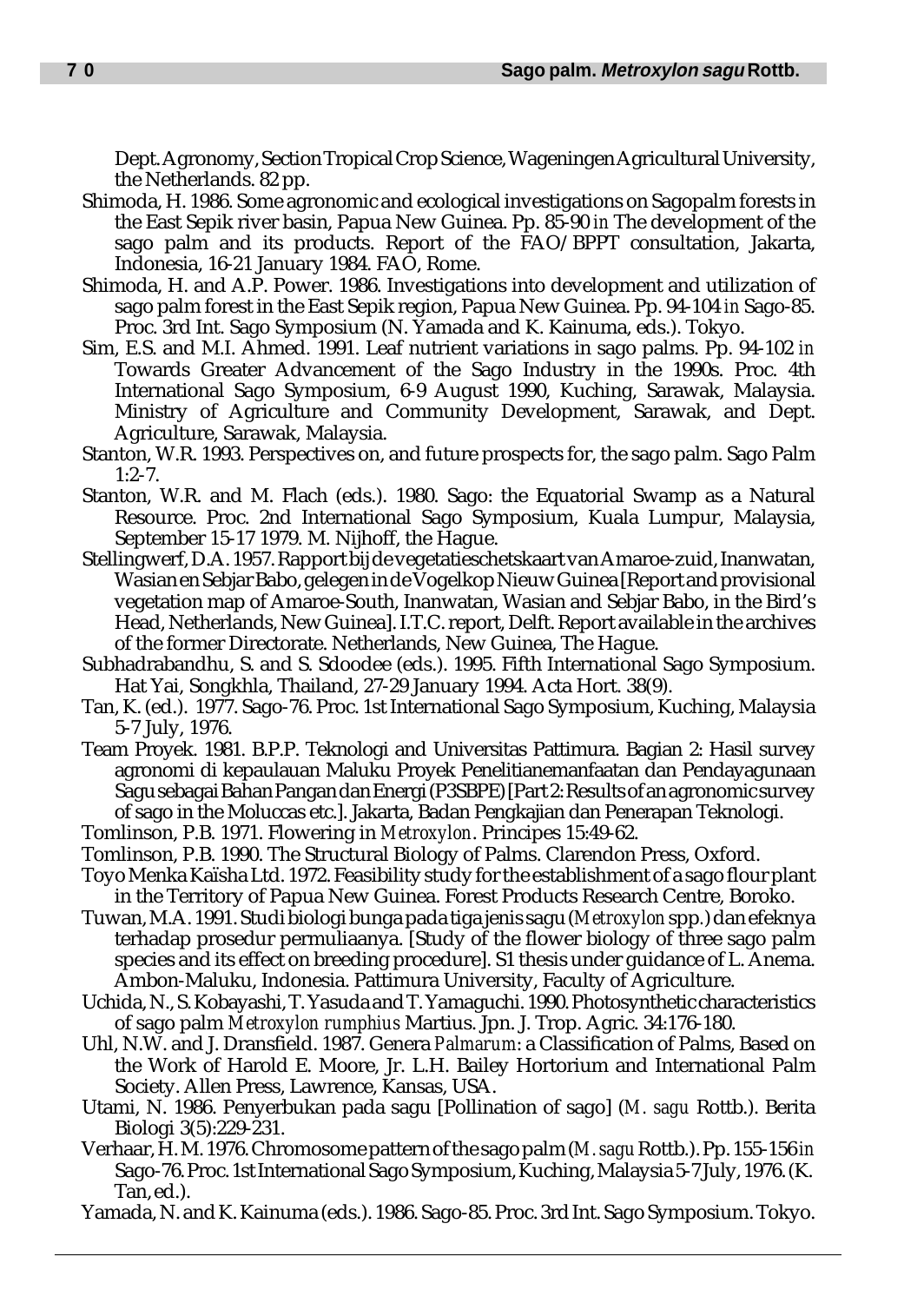- Yoshida, S. 1980. Folk classification of the sago palm (*Metroxylon* spp.) among the Galela. Pp. 109-117 *in* The Galela of Halmahera. A Preliminary Survey (N. Ishige ed.). National Museum of Ethnology, Osaka, Japan.
- Zwollo, M. 1950. Rapport sago onderzoek Inanwatan. [Report of investigations on sago in Inanwatan]. Report available in the archives of the former Directorate. Netherlands New Guinea, The Hague.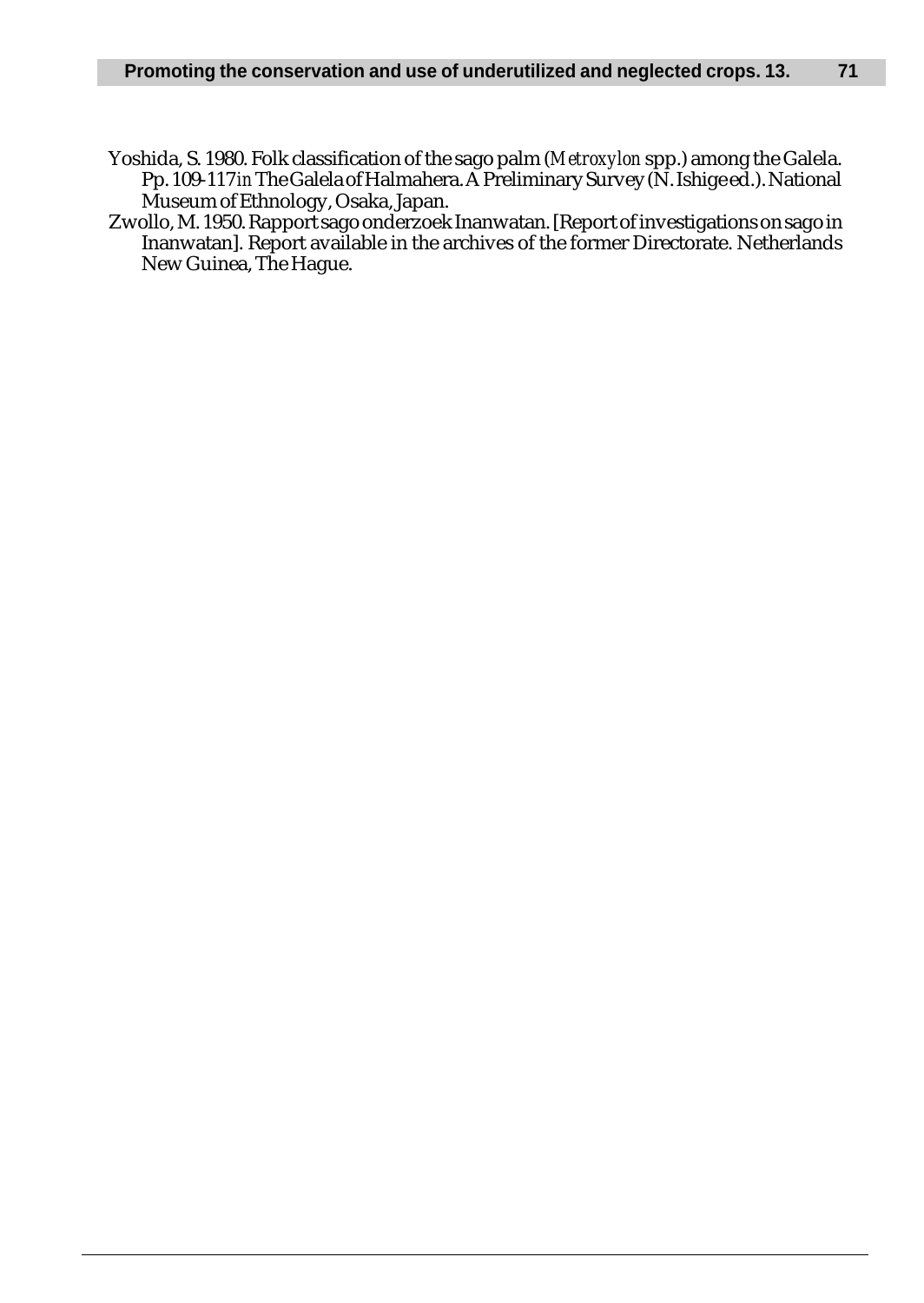# **Appendix I. Collections**

Collections of plant material of the true sago palm (*Metroxylon sagu* Rottb.) are rather rudimentary and badly documented. A description of the existing collections is given below (addresses and contacts are provided in Appendix II).

- Sarawak, East Malaysia, in the Sungei Talau Research Station. The collection probably contains some 40 entries, collected in Papua New Guinea and Indonesia. The research station now falls under the supervision of the Director, Land Custody and Develoment Authority, to whom all enquiries should be addressed. The collection contains material from Indonesia, notably from Halmahera, Ternate, Sorong, Saparua and Mentawei. Material also was collected in Papua New Guinea, especially from the Sepik area. Later on, collections were made on Buru. No further information is available.
- Seram, Moluccas, Indonesia, at Makariki Experiment Station; a small collection of 17 varieties was started in 1992. Information on the collection is given in Schuiling *et al.* (1993).
- East Sepik Province, Papua New Guinea, at Saramandi Agricultural Research Station, close to Angoram. During the period 1980-83, a small collection was started, containing 13 entries from the area along the Sepik river.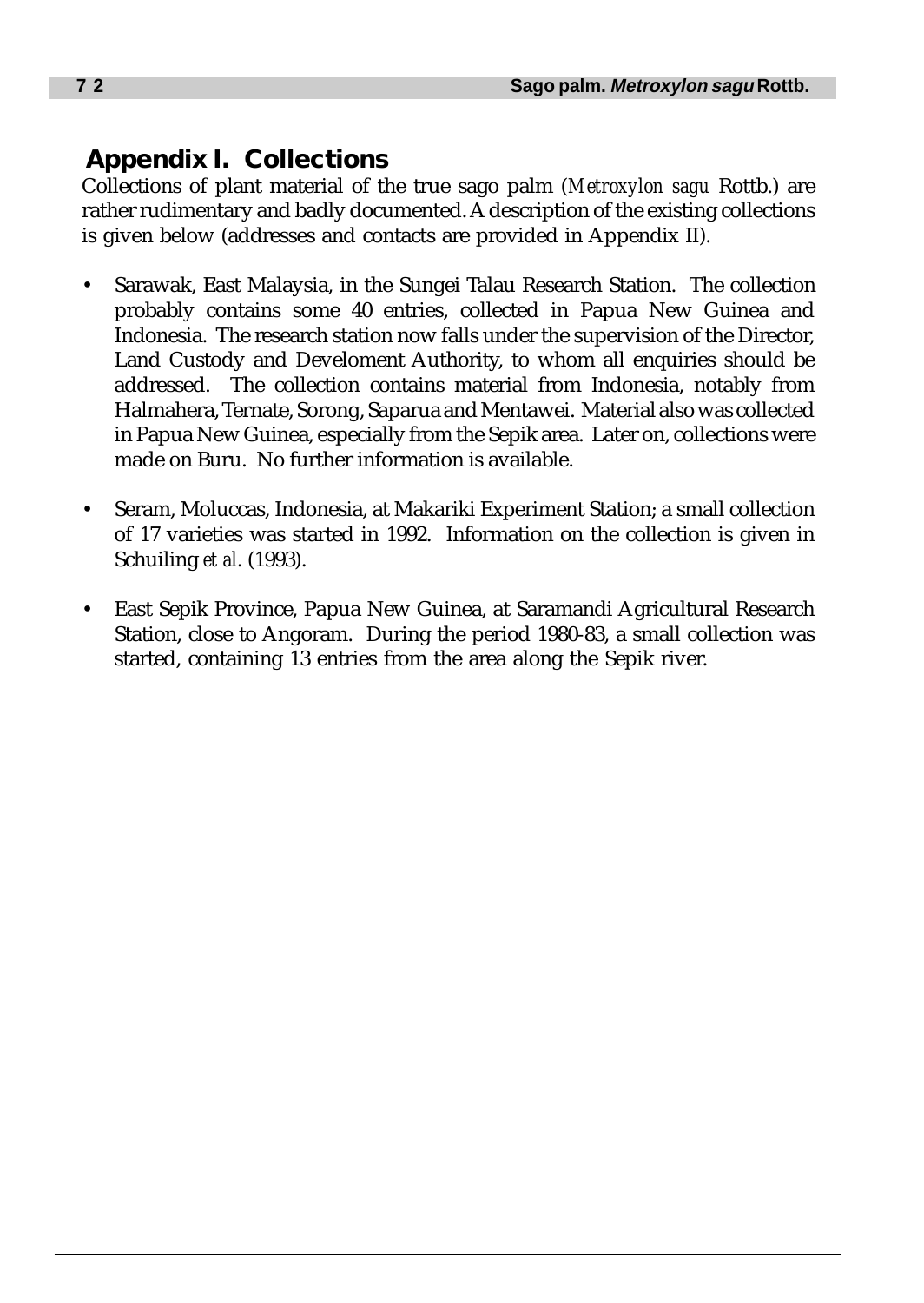# **Appendix II. Crop research (scientists and institutions)**

## **Indonesia**

*The starch factory in Bintuni, Irian Jaya, harvesting from natural stands on peat soils:* The site manager of Sagindo Sari Lestari Jalan Merdeka 61 Manokwari, Irian Jaya Tel.: +62-962-21020 Fax: +62-962-21937

*The starch factory in Kao, Halmahera, Moluccas, harvesting from natural stands on mineral soils:* The President Director of PT INHUTANI 1 Gedung Manggala Wanabakti Blok VII Floor 12 Jalan Gatot Subroto, Senayan Jakarta 10270  $Tel: +62-21-573-1765$ Fax: +62-21-573-4335 E-mail:inhutdir@cbn.net.id

*The experimental planting and experimental factory, both close to Bogor:* The Sago Palm Group of B.P.P. Teknologi c/o Ms Sarawati Director for the Assessment and Application of Technical Sciences 17th floor BPPT Bld II Jalan M.H. Thamrin 8 Jakarta-Pusat 10340 Tel.: +62-21-316-9605 or 9600 Fax: +62-21-316-9614

*The 3000 ha 9-year-old planting on Tebing Tinggi island in the Riau archipelago in Indonesia, partly on mineral and partly on peat soils:* Mr Sumadi, SE Akt Jalan Pulau Karam 96 F Padang 25119, Sumatera Barat Tel: +62-751-33200 or 32968 E-mail: sumadi@pdg.mega.net.id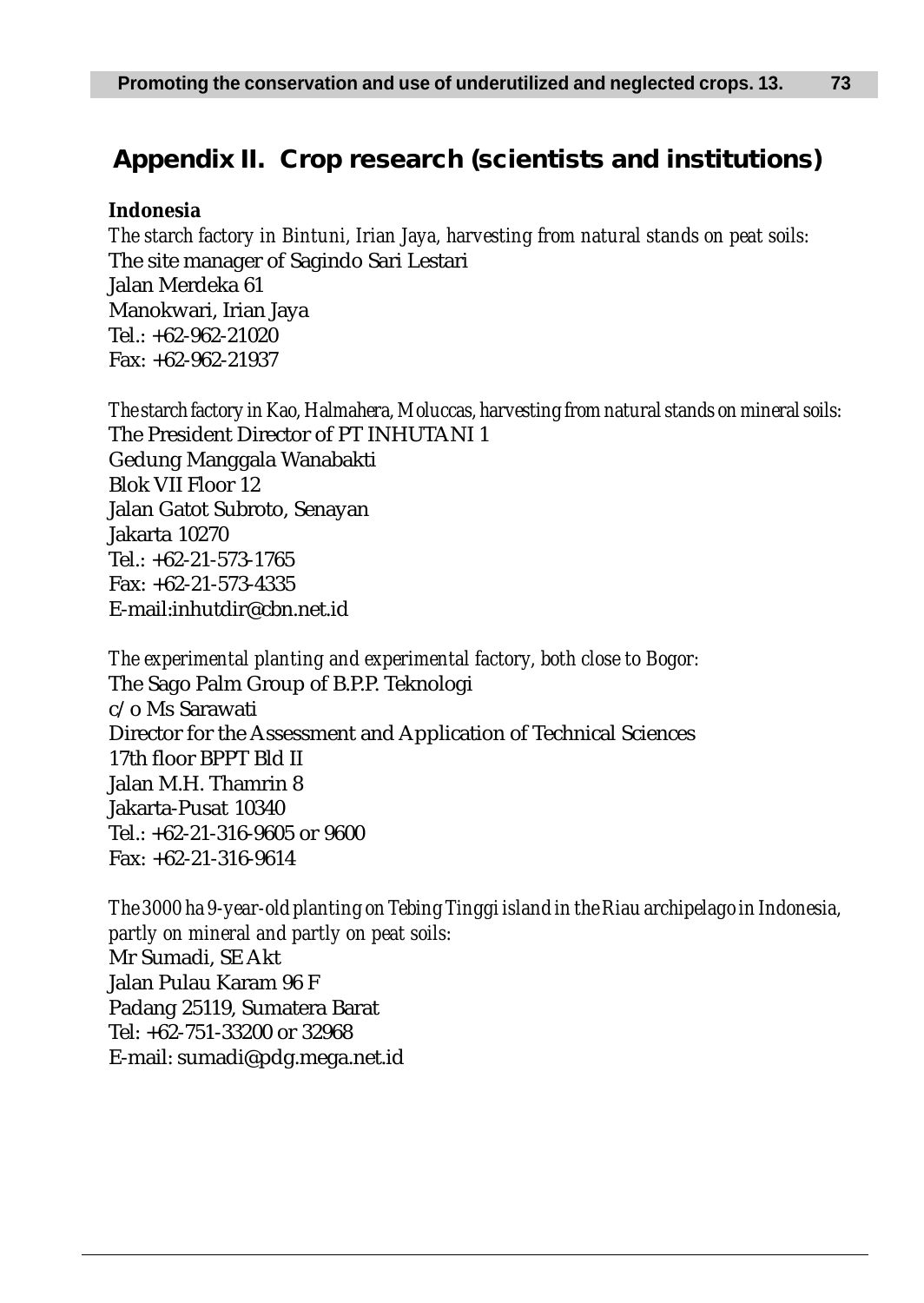*The 20 000 ha new plantings on Tebing Tinggi island in the Riau archipelago in Indonesia on peat soils:* Dr Jong Foh-Shoon General Manager KEA-holdings P.T. National Timber and Forest Products Jalan Jenderal Shmed Yani 105 Selat Panjang, Riau

*The sago palm research group of the Research Institute for Coconut and Palms (RIC):* Dr Novarianto Hengky Mapanget PO Box 1004 Manado 95001, Sulawesi Utara Tel: +62-431-51430 Fax: +62-431-51587

The Indonesian Sago Palm Society: Dr H.M.H. Bintoro, secretary c/o Institut Pertanian Bogor Jalan Raya Pajajaran Bogor 16143

#### **Italy**

Dr John E. Cecil FAO - AGSI Via delle Terme di Caracalla 00100 Rome Tel: +39-6-5225 5604 Fax: +39-6-52254960 E-mail: John.Cecil@fao.org

#### **Japan**

Tsukuba Sago Fund and Sago Palm Communication c/o Dr Shigeru Hisajima Plant Biochemistry & Engineering Inst. Applied Biochemistry Tsukuba University Tsukuba 305 Fax: +81-298-53-6631 E-mail: Hisajima@sakura.cc.tsukuba.cac.jp.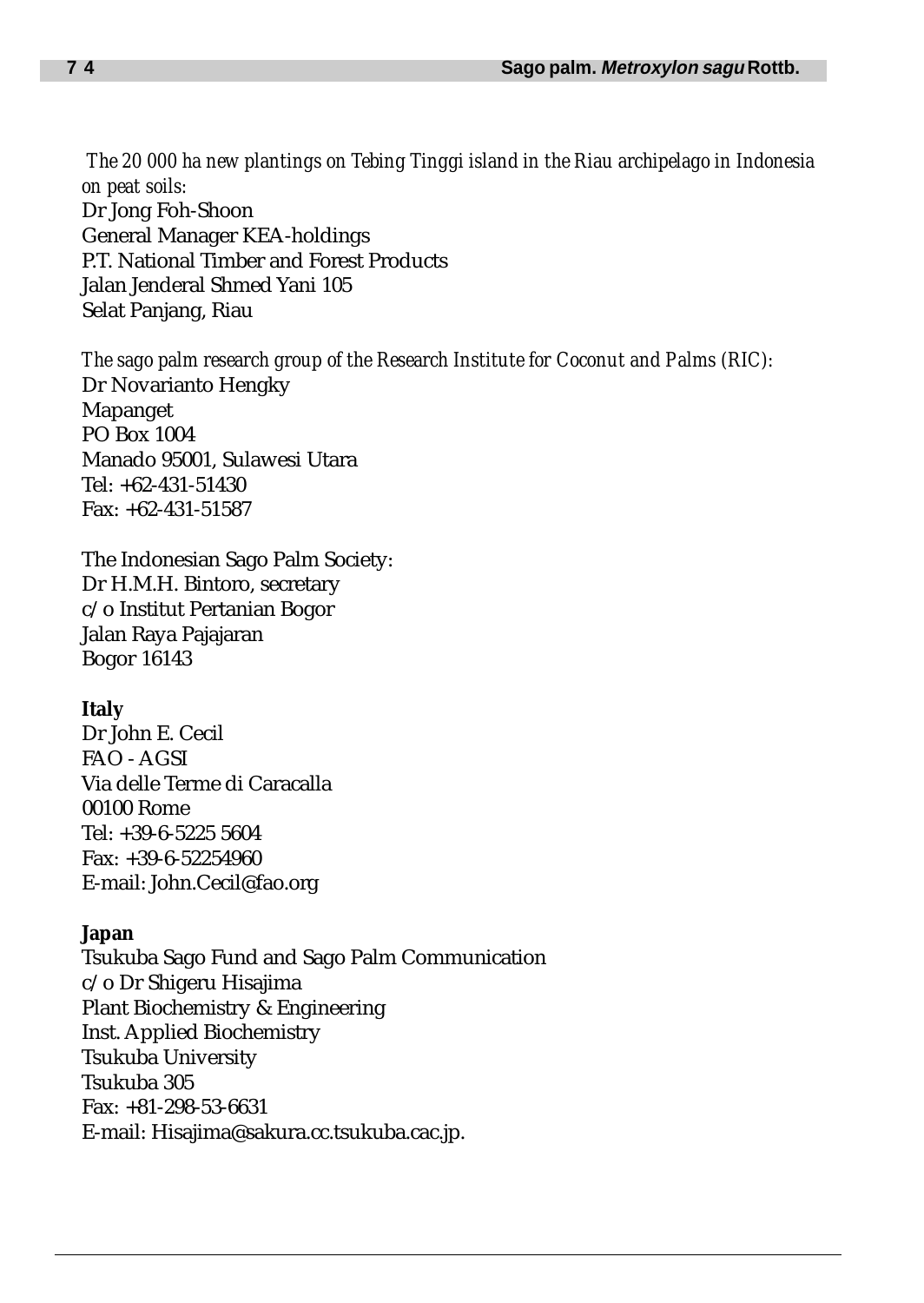Japanese Society of Sago Palm Studies/ Journal 'Sago Palm' c/o Dr Keiji Kainuma, Director General The Japan International Research Centre for Agricultural Sciences Ministry of Agriculture, Forestry and Fisheries 1-2, Ohwashi Tsukuba, Ibaraki Tel.: +81-298-38-6330 Fax: +81-298-38-6316 E-mail: Head@jircas.affrc.go.jp

## **Malaysia**

*Agricultural Research in Sarawak:* The Senior Assistant Director (Research) of the Department of Agriculture Mr Kueh Hong-Shiong, MSc Agricultural Research Centre Semongok PO Box 977 93720 Kuching, Sarawak Tel: +60-82-611171 Fax: +60-82-611178

*The 7700 ha plantings close to Mukah and 1600 ha plantings close to Oya on deep peat, both in Sarawak: Contact for development:* The Director Land Custody and Development Authority 10th floor Bangunan Tunku Abdul Rahman Petra Jaya 93502 Kuching, Sarawak Tel.: +60-82-440007/440008 Fax: +60-82-442844/445759 *Contact for research:* The Crops Research and Applications Unit at the same address

# **Papua New Guinea**

The Director Agricultural Experiment Station Saramandi Angoram, East Sepik Province PO Box 433 Wewak, ESP